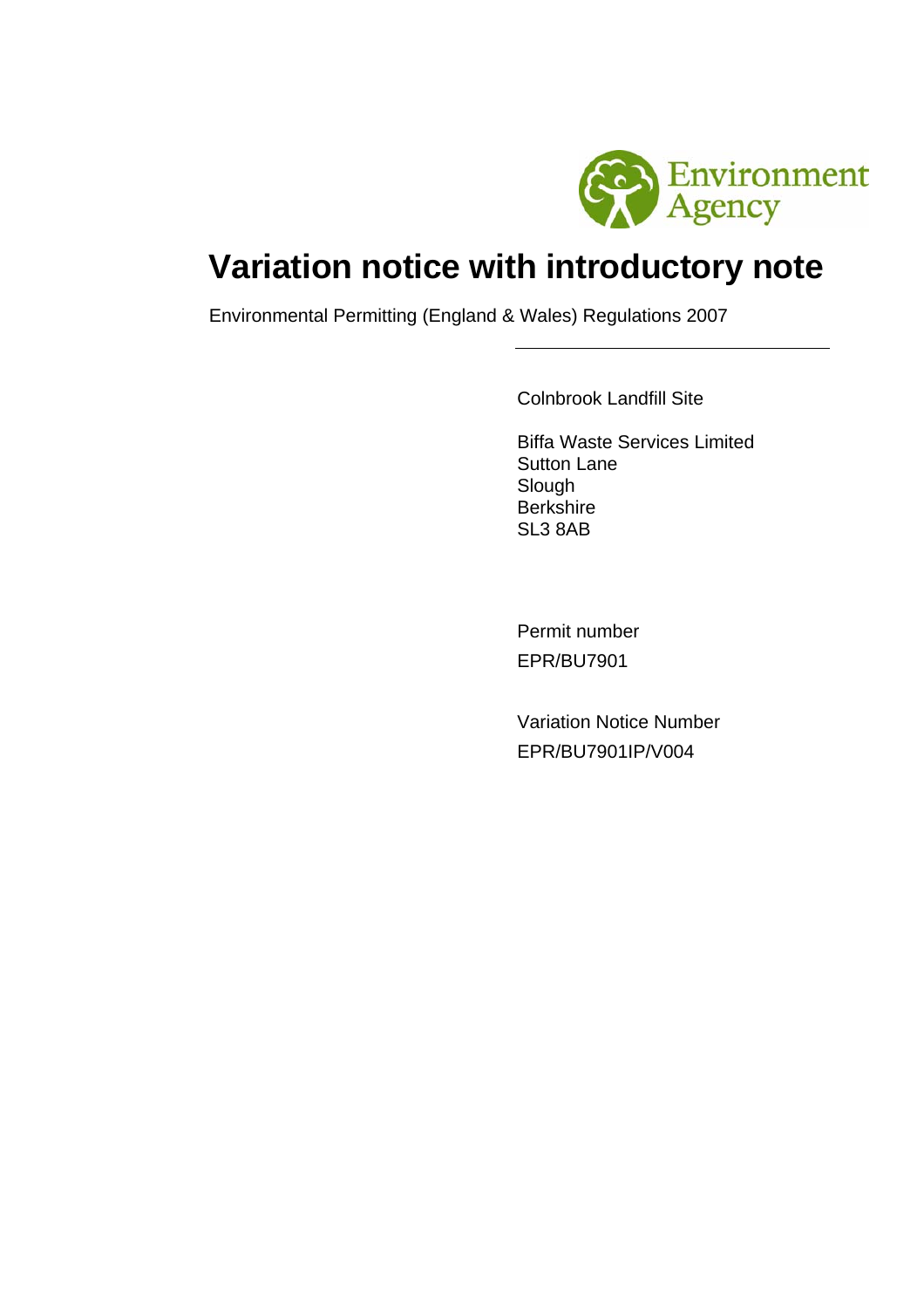# **Colnbrook Landfill Site Permit Number EPR/BU7901 Variation number EPR/BU7901IP/V004**

## **Introductory note**

#### *This introductory note does not form a part of the permit*

The following notice, which is issued pursuant to regulation 20 and Part 1 of Schedule 5 of the Environmental Permitting (England and Wales) Regulations S.I.2007 No. 3538 (the EP Regulations), gives notice of the variation of an environmental permit to operate a regulated facility*.* Schedule 1 of this notice lists any deleted conditions, schedule 2 lists any amended conditions and Schedule 3 lists any conditions that have been added.

The effect of this variation is to delete all the existing conditions attached to the Permit and replace these with an entire new set of conditions. The new conditions are in line with the new Permit Template for landfill (version 5) which has been developed in consultation with the waste management industry having regard to the legal requirements of the Regulations and other relevant legislation.

There are no substantial changes to the installation as a result of this variation. However, the Schedules have been amended to reflect the potential impact of the site as a result of:

- further monitoring results having being made available which has enabled a more accurate assessment of emissions to be made;
- agreement of the conditions, following detailed consultation with the Operator;
- compliance with improvement conditions; and
- a review having been undertaken of the Hydrogeological Risk Assessment.

| <b>Status log of the permit</b>                                               |                                                                                                                |                                                                                |
|-------------------------------------------------------------------------------|----------------------------------------------------------------------------------------------------------------|--------------------------------------------------------------------------------|
| Application EPR/BU7901 (reference<br>EPR/BU7901IP/A001)                       | Date received 06/06/2003                                                                                       | Response date                                                                  |
| Response to request for information                                           | e mails dated 15/09/2003 and<br>30/09/2003, following meeting on the<br>16/10/2003 and letter dated 17/10/2003 | 11/11/2003 and 12/11/2003                                                      |
| Response to request for information<br>regarding technical information letter | 02/12/2003                                                                                                     | 23/12/2003 and Revised Gas Risk<br>Assessment Version 2.1 dated<br>12/12/2003. |
| Permit EPR/BU7901                                                             | Determined 05/02/2004                                                                                          |                                                                                |
| Variation KP3334LR (reference<br>EPR/BU7901IP/V002)                           |                                                                                                                |                                                                                |
| Planning Inspectors decision                                                  |                                                                                                                | 02/02/2006                                                                     |
| Variation KP3334LR (reference<br>EPR/BU7901IP/V002)                           | Determined 12/10/2006                                                                                          |                                                                                |
| Variation Application GP3235SJ<br>(reference EPR/BU7901IP/V003)               | Received 01/06/2005                                                                                            |                                                                                |
| Response to request for further<br>information e mail                         | 01/07/2005                                                                                                     | E mail received 21/07/2005                                                     |
| Response to request for further<br>information                                | 22/07/2005                                                                                                     | Letter dated 18/08/2005 and Risk<br>Assessment                                 |
| Variation GP3235SJ (reference<br>EPR/BU7901IP/V003)                           | Determined 23/11/2006                                                                                          |                                                                                |
| Variation EPR/BU7901IP/V004<br>(reference DP3639UZ)                           | Determined 05/02/2009                                                                                          |                                                                                |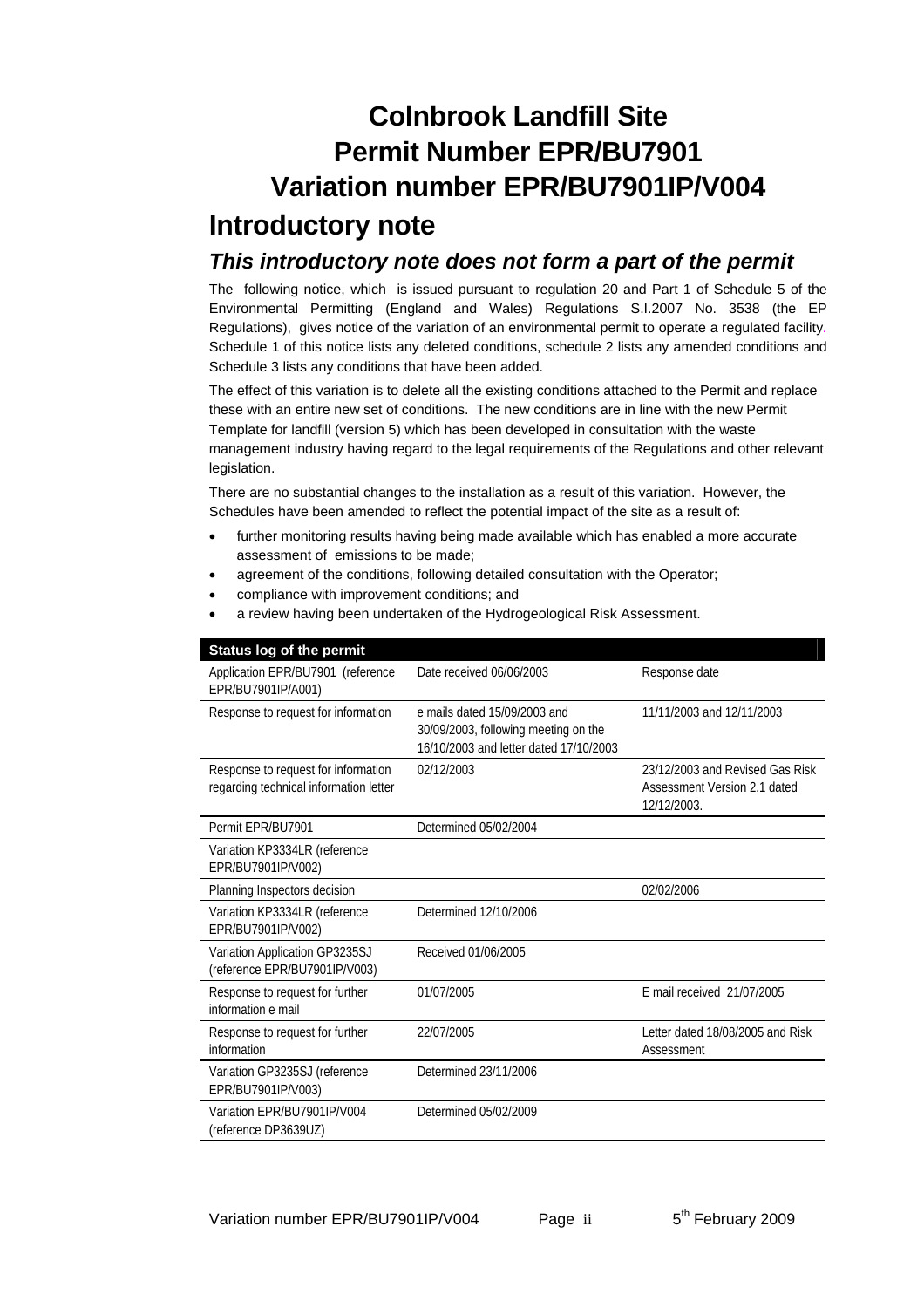| Other installation permits relating to this installation |                                                                                                   |                      |                                      |
|----------------------------------------------------------|---------------------------------------------------------------------------------------------------|----------------------|--------------------------------------|
| Operator                                                 |                                                                                                   | <b>Permit Number</b> | Date of Issue                        |
| <b>Biffa Waste Services Ltd</b>                          |                                                                                                   | EAWML100274          | 28th August 2008                     |
|                                                          |                                                                                                   |                      |                                      |
|                                                          | Superseded or partially superseded licences/authorisations/consents relating to this installation |                      |                                      |
|                                                          |                                                                                                   |                      |                                      |
| Holder                                                   | <b>Reference Number</b>                                                                           | Date of Issue        | <b>Fully or Partially Superseded</b> |

End of Introductory Note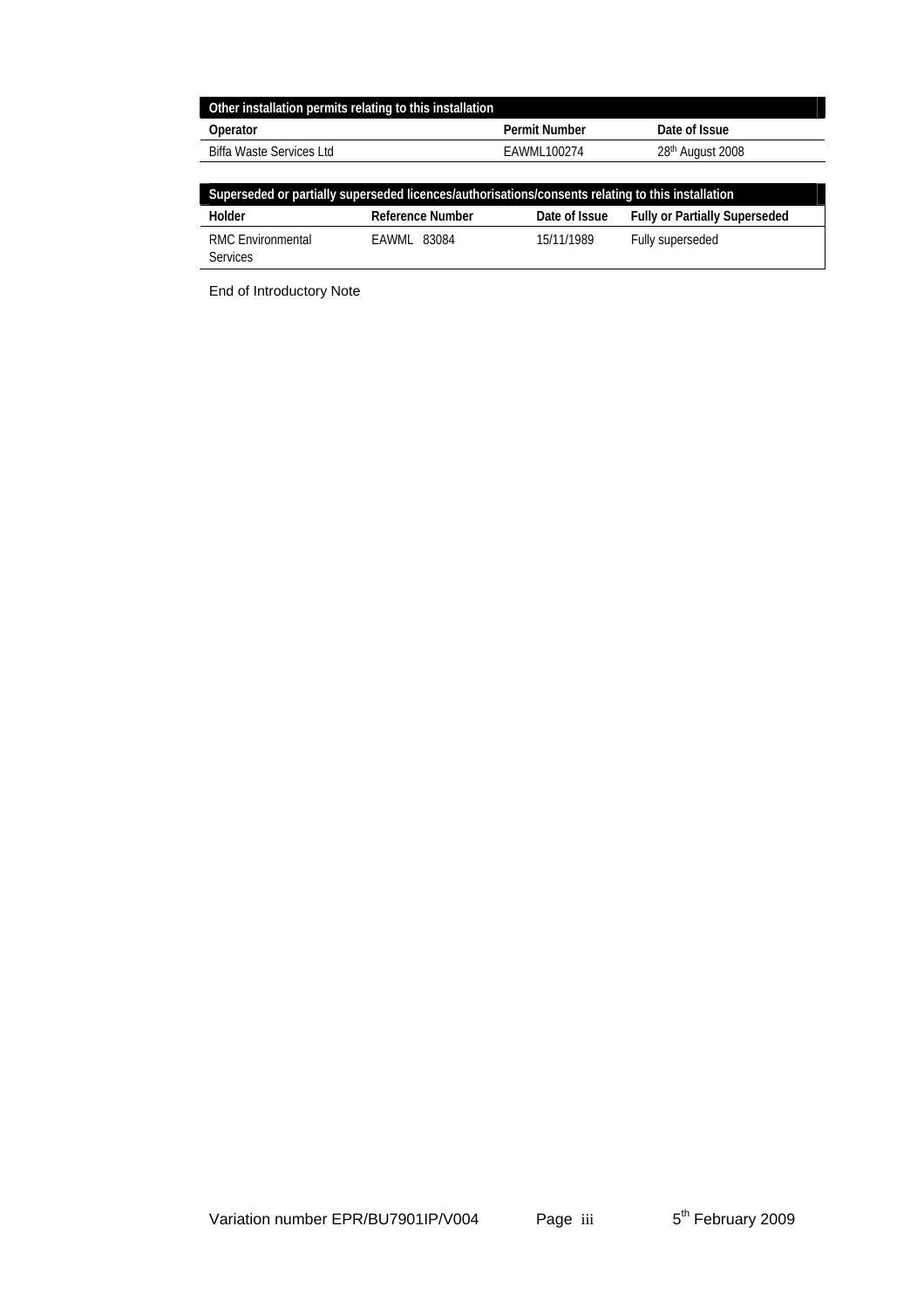#### Notice of variation

Environmental Permitting (England and Wales) Regulations 2007

Permit number **EPR/BU7901**  Variation number **EPR/BU7901IP/V004** 

The Environment Agency in exercise of its powers under Regulation 20 of the Environmental Permitting (England and Wales) Regulations 2007 (SI 2000 No 3538) varies the permit as set out below.

*Biffa Waste Services Limited* ("the Operator"),

whose Registered Office is

**Coronation Road** 

**Cressex** 

**High Wycombe** 

**Buckinghamshire** 

**HP12 3TZ** 

**Company registration number 946107** 

to operate an installation at

**Colnbrook Landfill Site** 

**Sutton Lane** 

**Slough** 

**Berkshire** 

**SL3 8AB** 

to the extent set out in schedules 1 to 3 of this variation notice.

The notice shall take effect from 05/02/2009.

Signed Date **Date of the Contract of Contract Contract Only in the Date** Alfander 5<sup>th</sup> February 2009

#### **Alan Hunter, NPS Permitting Team Leader**

Authorised to sign on behalf of the Environment Agency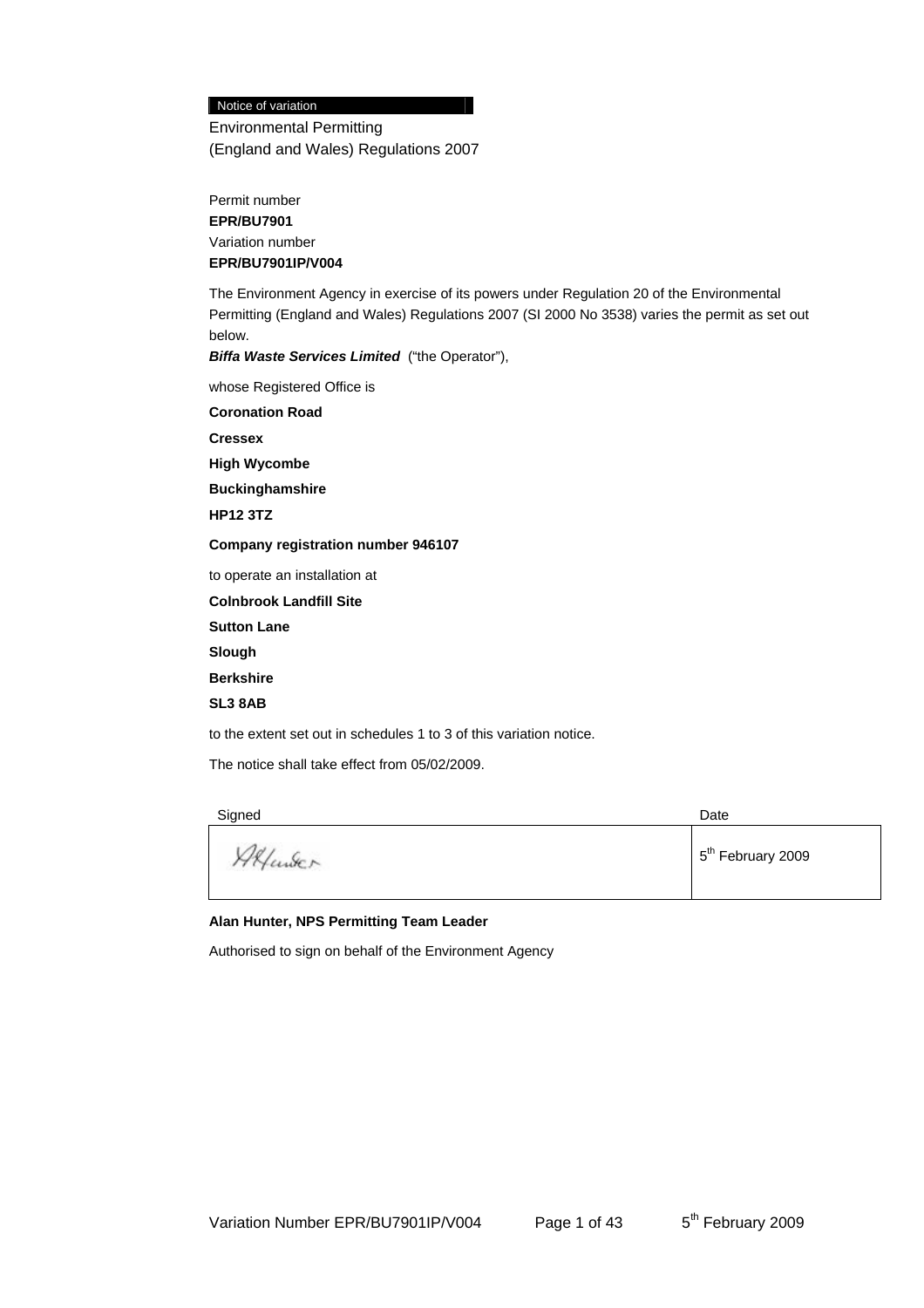#### **SCHEDULE 1 – CONDITIONS TO BE DELETED**

(2) All conditions and schedules of permit EPR/BU7901, Variations KP3334LR (reference EPR/BU7901IP/V002) and GP3235SJ (reference EPR/BU7901IP/V003) are deleted.

#### **SCHEDULE 2 – CONDITIONS TO BE AMENDED**

(3) None.

#### **SCHEDULE 3 – CONDITIONS TO BE ADDED**

(4) The following conditions and schedules are added to the permit.

## **Conditions**

## **1. Management**

#### **1.1 General management**

- 1.1.1 The activities shall be managed and operated:
	- (a) in accordance with a management system, which identifies and minimises risks of pollution, including those arising from operations, maintenance, accidents, incidents and non-conformances and those drawn to the attention of the Operator as a result of complaints; and
	- (b) by sufficient persons who are competent in respect of the responsibilities to be undertaken by them in connection with the operation of the activities.
- 1.1.2 Records demonstrating compliance with condition 1.1.1 shall be maintained.
- 1.1.3 Any person having duties that are or may be affected by the matters set out in this permit shall have convenient access to a copy of it kept at or near the place where those duties are carried out.

#### **1.2 Accidents that may cause pollution**

- 1.2.1 The Operator shall:
	- (a) maintain and implement an accident management plan;
	- (b) review and record at least every 4 years or as soon as practicable after an accident, (whichever is the earlier) whether changes to the plan should be made;
	- (c) make any appropriate changes to the plan identified by a review.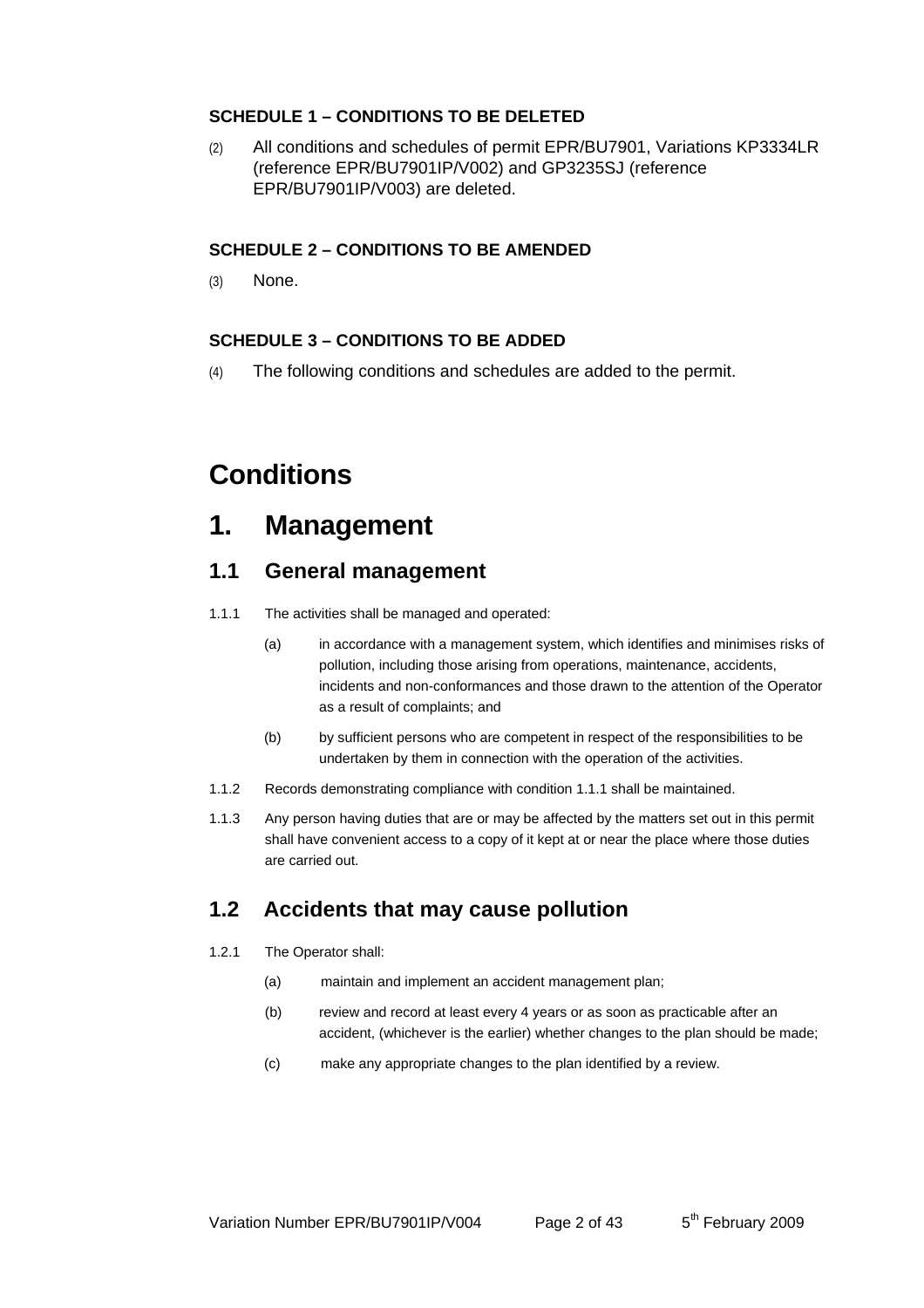### **1.3 Finance**

- 1.3.1 The financial provision for meeting the obligations under this permit set out in the agreement made between the Operator and the Agency dated 5<sup>th</sup> February 2004 shall be maintained by the Operator throughout the subsistence of this permit and the Operator shall produce evidence of such provision whenever required by the Agency.
- 1.3.2 The Operator shall ensure that the charges it makes for the disposal of waste in the landfill cover the cost of operating the landfill, as far as possible the cost of the financial provision required by condition 1.3.1 and the estimated costs for the closure and aftercare of the landfill.

### **1.4 Energy efficiency**

- 1.4.1 The Operator shall:
	- (a) Review and record at least every 4 years whether there are suitable opportunities to improve the energy efficiency of the activities; and
	- (b) Implement any appropriate measures identified by a review.

#### **1.5 Site security**

1.5.1 Site security measures shall prevent unauthorised access to the site, as far as practicable.

## **2. Operations**

#### **2.1 Permitted activities**

2.1.1 The Operator is authorised to carry out the activities specified in schedule 1 table S1.1 (the "activities").

### **2.2 The site**

2.2.1 The activities shall not extend beyond the site, being the land shown edged in red on the site plan at schedule 2 to this permit.

### **2.3 Operating techniques**

2.3.1 The activities shall, subject to the conditions of this permit, be operated using the techniques and in the manner described in the documentation specified in schedule 1 table S1.2, unless otherwise agreed in writing by the Agency.

### **2.4 Off-site conditions**

There are no conditions in this permit to which regulation 15 of the EP Regulations apply.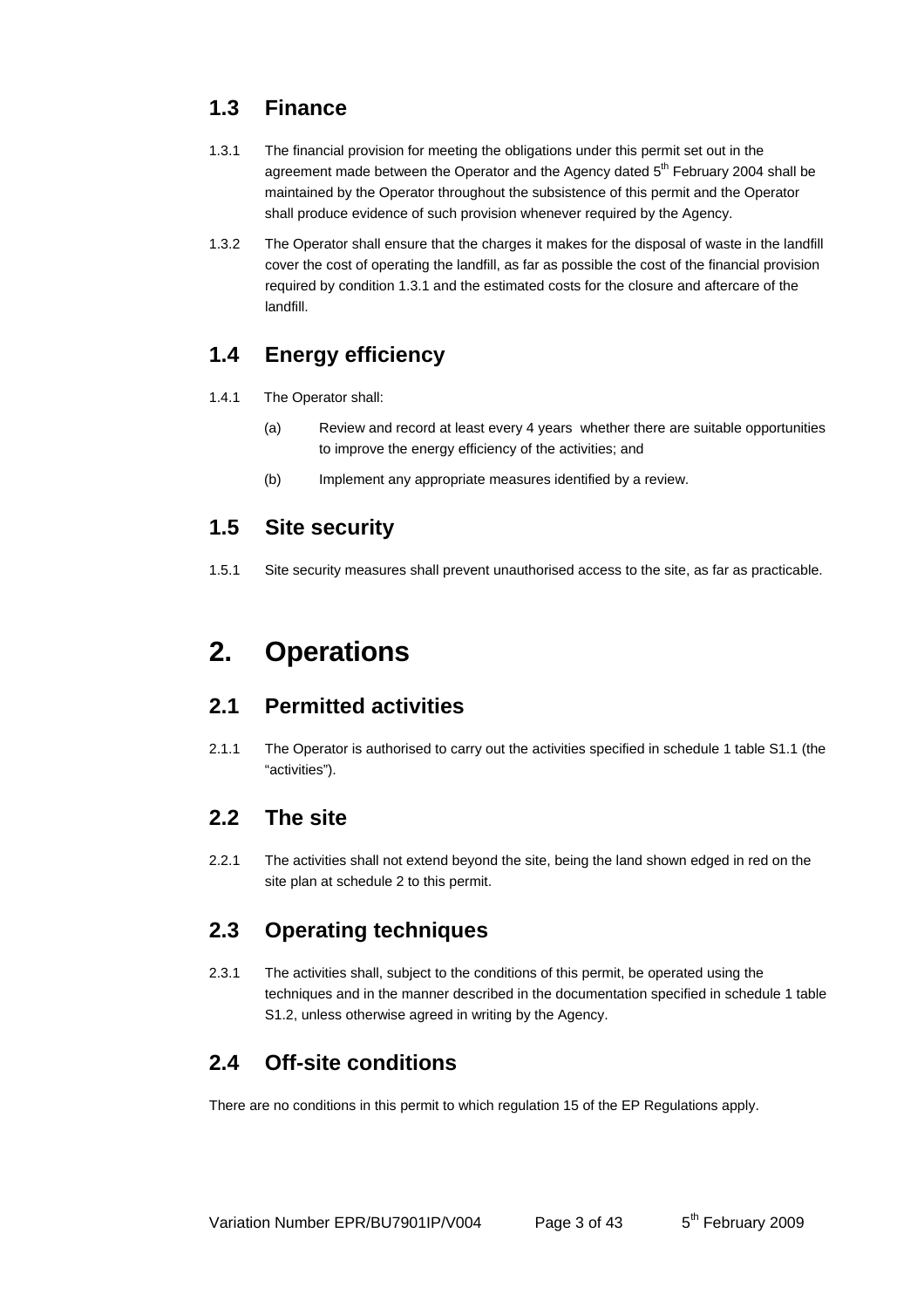#### **2.5 Improvement programme**

- 2.5.1 The Operator shall complete the improvements specified in schedule 1 table S1.3 by the dates specified in that table unless otherwise agreed in writing by the Agency.
- 2.5.2 Except in the case of an improvement which consists only of a submission to the Agency, the Operator shall notify the Agency within 14 days of completion of each improvement.

#### **2.6 Pre-operational conditions**

2.6.1 The operations specified in schedule 1 table S1.4 shall not commence until the measures specified in that table have been completed.

#### **2.7 Engineering**

- 2.7.1 No construction of any new cell shall commence until the Operator has submitted construction proposals and the Agency has confirmed that it is satisfied with the construction proposals.
- 2.7.2 The construction of a new cell shall take place only in accordance with the approved construction proposals unless:
	- (a) any change to the approved construction proposals would have no impact on the performance of any element of the design; or
	- (b) a change has otherwise been agreed in writing by the Agency.
- 2.7.3 No disposal of waste shall take place in a new cell until the Operator has submitted a CQA Validation Report and the Agency has confirmed that it is satisfied with the CQA Validation Report.
- 2.7.4 No construction of landfill Infrastructure shall commence until the Operator has submitted relevant construction proposals or a written request to use previous construction proposals and the Agency has confirmed that it is satisfied with the construction proposals.
- 2.7.5 The construction of the landfill Infrastructure shall take place only in accordance with the approved construction proposals unless:
	- (a) any change to the approved construction proposals would have no impact on the performance of any element of the design; or
	- (b) a change has otherwise been agreed in writing by the Agency.
- 2.7.6 The Operator shall submit a CQA Validation Report as soon as practicable following the construction of the relevant landfill Infrastructure.
- 2.7.7 Where pollution controls are immediately necessary to prevent an incident or accident, then conditions 2.7.4 and 2.7.5 do not apply and the relevant landfill Infrastructure may be constructed, provided that the construction proposals are submitted to the Agency as soon as practicable.
- 2.7.8 For the purposes of conditions 2.7.1, 2.7.3 and 2.7.4, the Agency shall be deemed to be satisfied where it has not, within the period of 4 weeks from the date of receipt of the relevant construction proposals or CQA Validation Report, either:
	- (a) confirmed whether or not it is satisfied; or
	- (b) informed the Operator that it requires further information.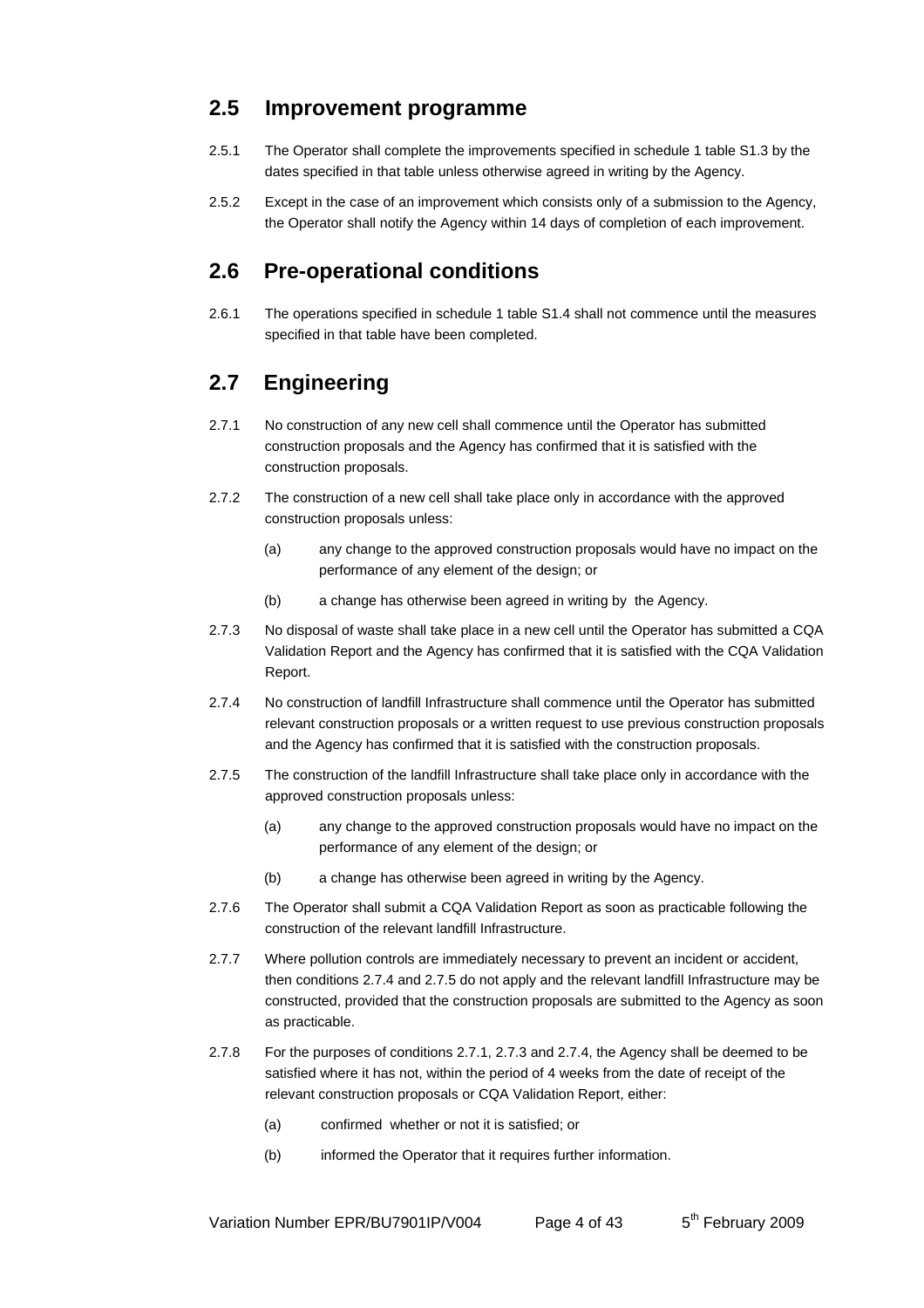#### **2.8 Waste acceptance**

- 2.8.1 Wastes shall only be accepted for disposal if:
	- (a) they are listed in schedule 3, and
	- (b) they are non-hazardous waste, and
	- (c) they are not whole used tyres (other than bicycle tyres and tyres with an outside diameter of more than 1400mm), and
	- (d) they are not shredded used tyres, and
	- (e) they are not liquid waste (including waste waters but excluding sludge), and
	- (f) they are not chemical substances from research and development or teaching activities, for example laboratory residues, which are unidentified and/or which are new and whose effects on man and/or the environment are unknown, and
	- (g) all the relevant waste acceptance procedures have been completed, and
	- (h) they fulfil the relevant waste acceptance criteria, and
	- (i) they have not been diluted or mixed solely to meet the relevant waste acceptance criteria, and
	- (j) they are wastes which have been treated, except for: inert wastes for which treatment is not technically feasible; or it is waste other than inert waste and treatment would not reduce its quantity or the hazards which it poses to human health or the environment, and
	- (k) any code beginning with 07 05 and 16 03 shall exclude waste medicinal products and pharmaceutically active waste materials arising from their manufacture.
- 2.8.2 Waste shall only be accepted at the Soil Treatment Facility (STF) on the site if:
	- (a) it is of a type and quantity listed in schedule 3 table S3.2; and
	- (b) it conforms to the description in the documentation supplied by the producer and holder; and
	- (c) the total quantity of waste accepted at the STF shall not exceed the limits in Table S1.5.
- 2.8.3 The Operator shall visually inspect:
	- (a) without unloading it, waste that is not in an enclosed container or enclosed vehicle on arrival at the landfill; and
	- (b) waste at the point of deposit; and
	- (c) waste, subject to treatment processes, at the point of dispatch;

and shall satisfy itself that it conforms to the basic characterisation documentation submitted by the holder.

- 2.8.4 Where the Operator has taken samples to establish that the waste is in conformity with the documentation submitted by the holder then the samples taken shall be retained for at least one month and results of any analysis for at least two years.
- 2.8.5 The Operator on accepting each delivery of waste shall provide a receipt to the person delivering it.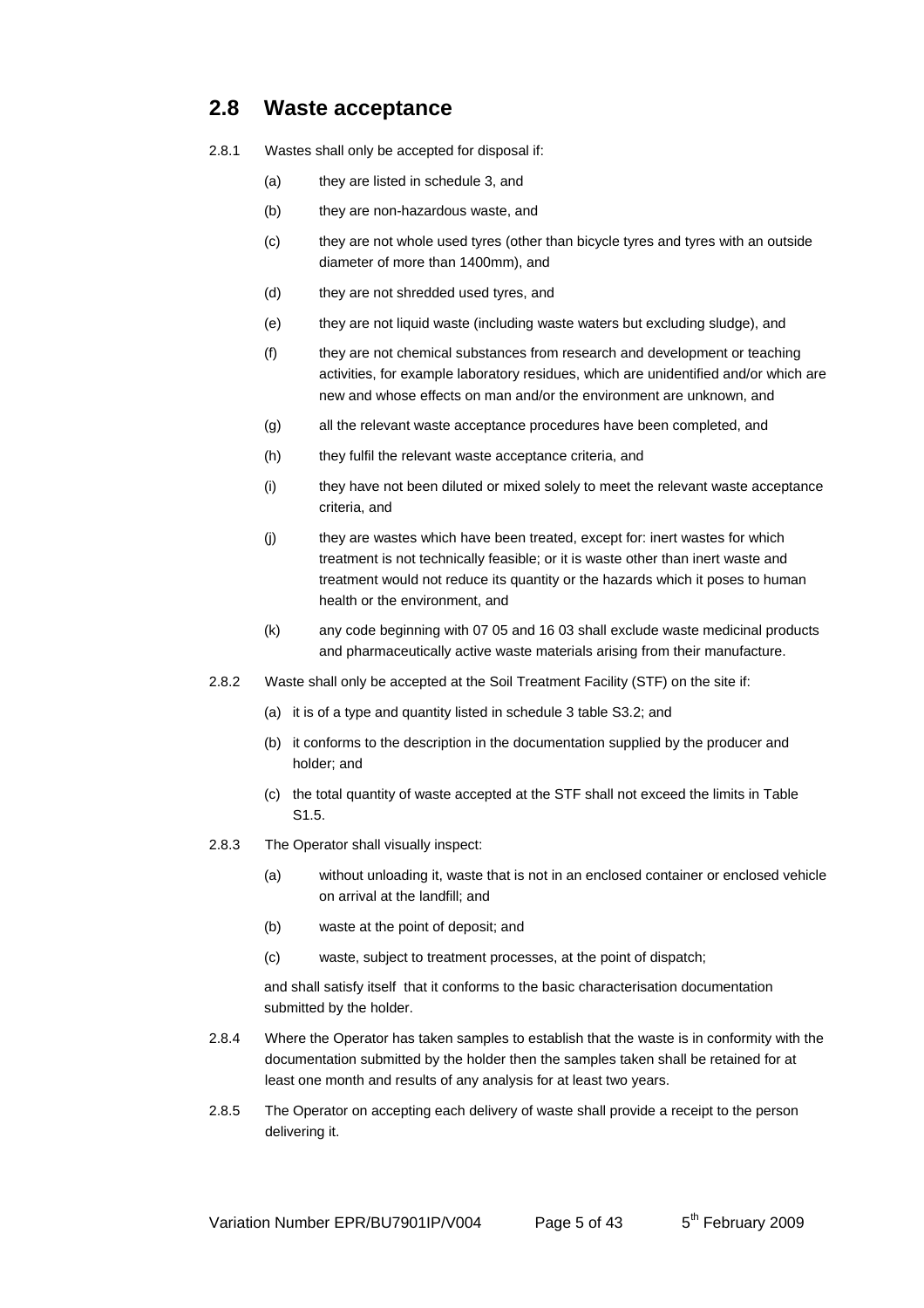- 2.8.6 The total quantity of waste that shall be deposited in the landfill shall be limited by the presettlement levels shown on drawing ESID4 dated 17.10.2008.
- 2.8.7 The quantity of waste that is deposited in the landfill in any year shall not exceed the limits in schedule 1 table S1.5.
- 2.8.8 The Operator shall maintain and implement a system which ensures that a record is made of the quantity, characteristics, date of delivery and, where practicable, origin of any waste that is received for disposal or recovery and of the identity of the producer, or in the case of municipal waste and multiple collection vehicles, of the collector of such waste. Any information regarded by the Operator as commercially confidential shall be clearly identified in the record.

#### **2.9 Leachate levels**

2.9.1 The limits for the level of leachate listed in schedule 4 table S4.1 shall not be exceeded.

#### **2.10 Closure, aftercare and decommissioning**

- 2.10.1 The Operator shall maintain and operate the activities so as to prevent or where that is not practicable, to minimise, any pollution risk on closure and decommissioning.
- 2.10.2 The Operator shall maintain a site closure plan which demonstrates how the activities can be decommissioned to avoid any pollution risk and return the site of operation to a satisfactory state.
- 2.10.3 The Operator shall carry out and record a review of the site closure plan at least every 4 years.
- 2.10.4 The site closure plan (or relevant part thereof) shall be implemented on final cessation or decommissioning of the activities or part thereof.

#### **2.11 Site protection and monitoring programme**

2.11.1 The Operator shall implement and maintain the Site Protection and Monitoring Programme in relation to all areas which will not comprise permanent deposits of waste and shall carry out and record a review of it at least every 4 years commencing from the date the Site Protection and Monitoring Programme was received.

## **3. Emissions and monitoring**

#### **3.1 Emissions to water, air or land**

- 3.1.1 There shall be no point source emissions to water, air or land except from the sources and emission points listed in schedule 4 tables S4.2, S4.3 and S4.4.
- 3.1.2 The limits given in that schedule shall not be exceeded, save that compliance with an emission limit shall include incorporation of the uncertainty allowance stated in Agency guidance LFTGN 05 and LFTGN 08.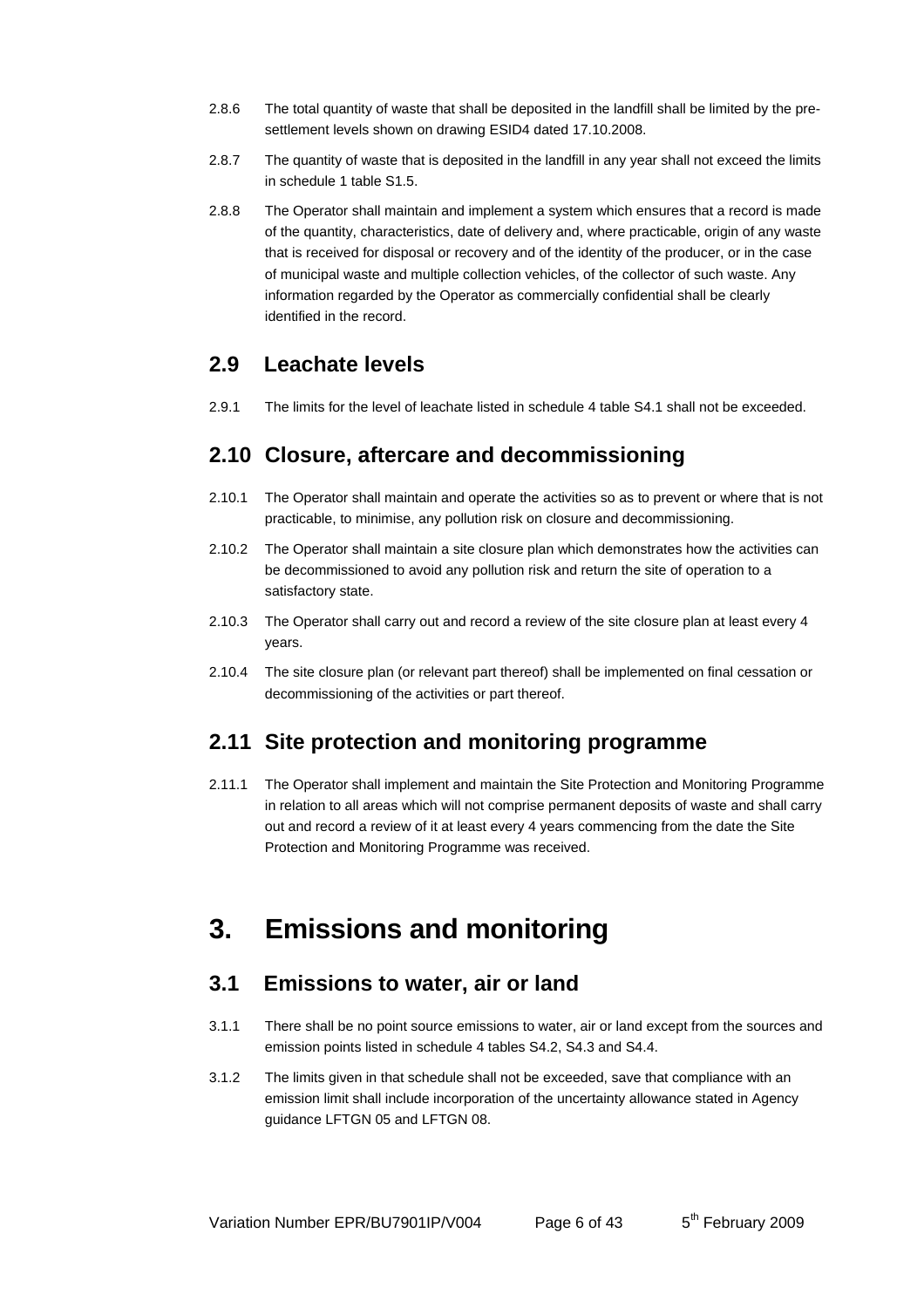3.1.3 Where a substance is specified in schedule 4 table S4.3 or S4.4 but no limit is set for it, the concentration of such substance in emissions to water from the relevant emission point shall be no greater than the background concentration.

#### **3.2 Emissions to groundwater**

- 3.2.1 There shall be no emission from the activities into groundwater of any substance in List I (as defined by the Groundwater Regulations) contrary to those regulations.
- 3.2.2 There shall be no emission from the activities into groundwater of any substance in List II (as defined in the Groundwater Regulations) so as to cause pollution (as defined in those regulations).
- 3.2.3 The limit for emissions into groundwater for the parameters and monitoring points set out in schedule 4 Table S4.5 shall not be exceeded.
- 3.2.4 The Operator shall submit to the Agency a review of the Hydrogeological Risk Assessment:
	- (a) between 9 and 6 months prior to the fourth anniversary of the granting of the permit, and
	- (b) between 9 and 6 months prior to every subsequent 4 years after the fourth anniversary of the granting of the permit.

### **3.3 Fugitive emissions of substances**

- 3.3.1 Fugitive emissions of substances (excluding odour, noise and vibration) shall not cause pollution. The Operator shall not be taken to have breached this condition if appropriate measures have been taken to prevent or where that is not practicable, to minimise, those emissions.
- 3.3.2 Litter or mud arising from the activities shall not cause pollution. The Operator shall not be taken to have breached this condition if appropriate measures have been used to prevent or where that is not practicable to minimise, the litter and mud.
- 3.3.3 Litter or mud arising from the activities shall be cleared from affected areas outside the site as soon as practicable.
- 3.3.4 All liquids, whose emission to water or land could cause pollution, shall be provided with secondary containment, unless the Operator has used other appropriate measures to prevent or where that is not practicable, to minimise, leakage and spillage from the primary container.
- 3.3.5 The limits for landfill gas arising from the installation set out in schedule 4, tables S4.6 and S4.12, shall not be exceeded.
- 3.3.6 The limits for particulate matter arising from the installation set out in schedule 4, table S4.13, shall not be exceeded.

### **3.4 Odour**

3.4.1 Emissions from the activities shall be free from odour at levels likely to cause nuisance outside the site, as perceived by an authorised officer of the Agency, unless the Operator has used appropriate measures to prevent or where that is not practicable to minimise the odour.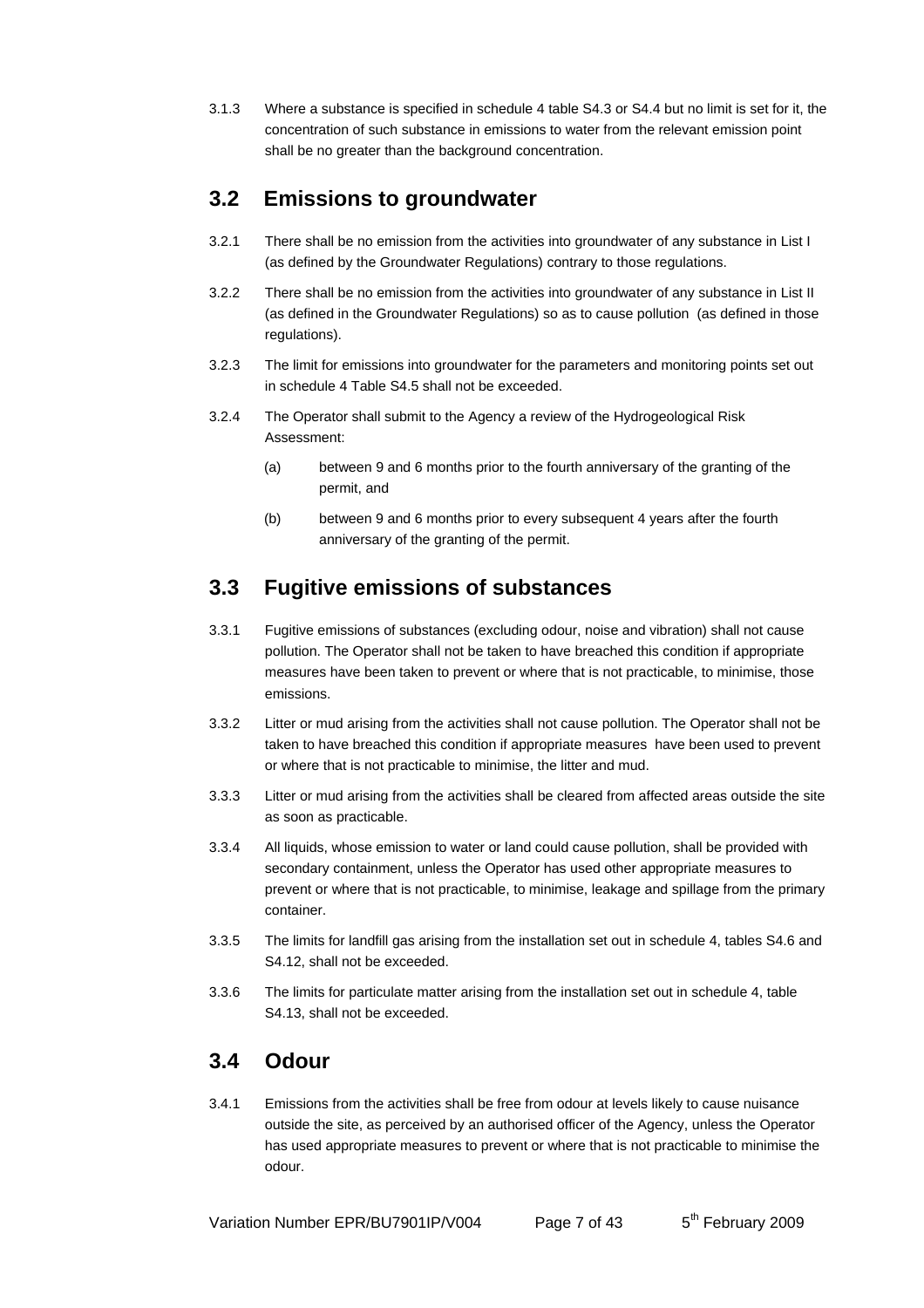#### **3.5 Noise and vibration**

3.5.1 Emissions from the activities shall be free from noise and vibration at levels likely to cause nuisance outside the site, as perceived by an authorised officer of the Agency, unless the Operator has used appropriate measures to prevent or where that is not practicable to minimise the noise and vibration.

#### **3.6 Monitoring**

- 3.6.1 The Operator shall, unless otherwise agreed in writing by the Agency, undertake the monitoring and any other actions specified in the following tables in schedule 4 to this permit:
	- (a) Leachate specified in tables S4.1 and S4.9;
	- (b) Point source emissions specified in tables S4.2, S4.3 and S4.4;
	- (c) Groundwater specified in tables S4.5 and S4.11;
	- (d) Landfill gas specified in tables S4.6, S4.7, S4.8 and S4.12;
	- (e) Surface water specified in table S4.10;
	- (f) Particulate matter specified in table S4.13; and
	- (g) Contaminated soils specified in table S4.14.
- 3.6.2 The Operator shall maintain records of all monitoring required by this permit including records of the taking and analysis of samples, instrument measurements (periodic and continual), calibrations, examinations, tests and surveys and any assessment or evaluation made on the basis of such data.
- 3.6.3 A topographical survey of the site referenced to ordnance datum shall be carried out:
	- (a) annually, and
	- (b) prior to the disposal of waste in any new cell or new development area of the landfill, and
	- (c) following closure of the landfill or part of the landfill.

The topographical survey shall be used to produce a plan of a scale adequate to show the surveyed features of the site.

## **4. Information**

#### **4.1 Records**

- 4.1.1 All records required to be made by this permit shall:
	- (a) be legible;
	- (b) be made as soon as reasonably practicable;
	- (c) if amended, be amended in such a way that the original and any subsequent amendments remain legible, or are capable of retrieval; and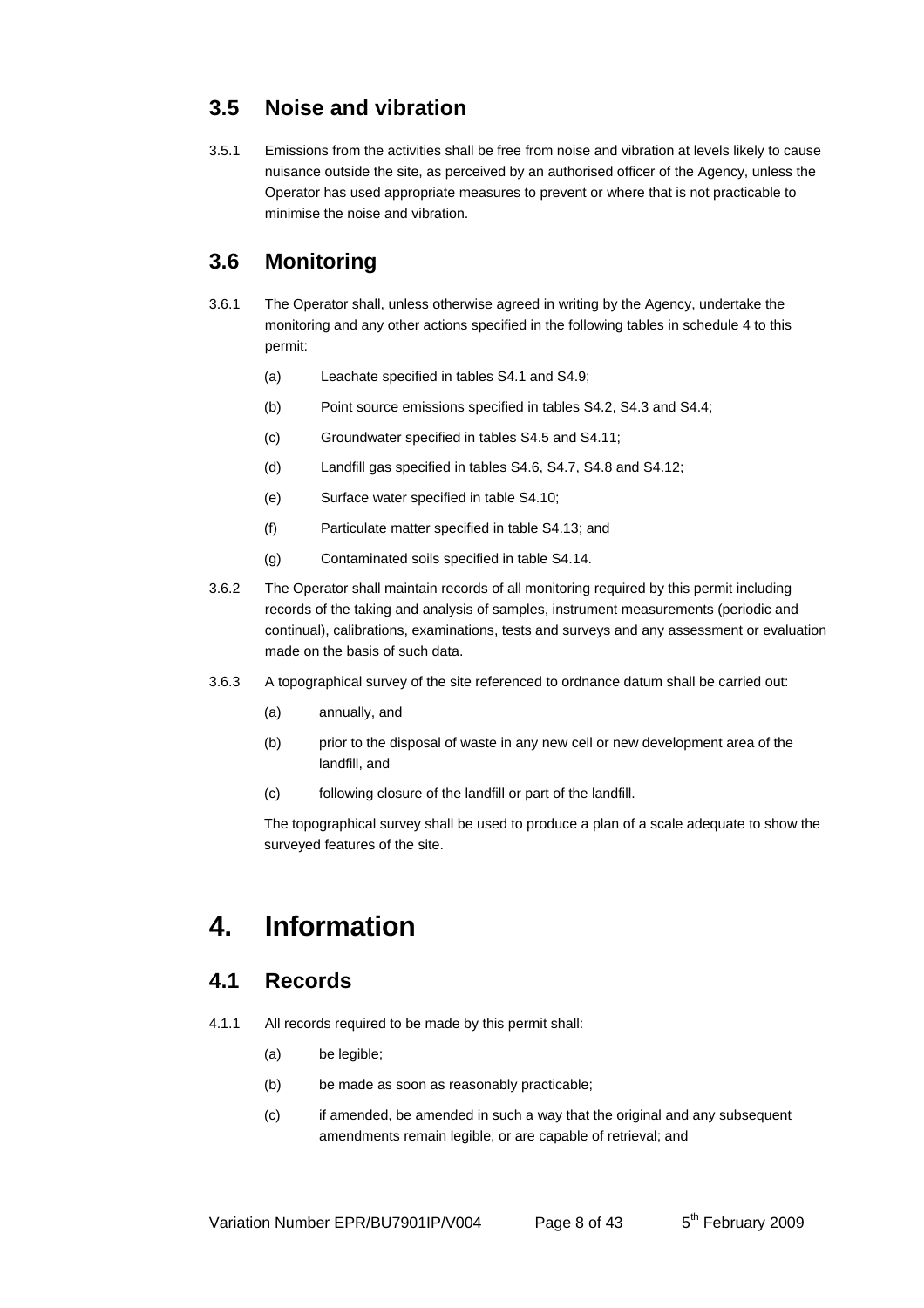- (d) be retained, unless otherwise agreed in writing by the Agency, for at least 6 years from the date when the records were made, or in the case of the following records until permit surrender:
	- (i) the results of groundwater monitoring;
	- (ii) the Site Protection and Monitoring Programme;
	- (iii) sub-surface landfill gas monitoring;
	- (iv) leachate levels, quality and quantities;
	- (v) landfill gas generation and collection;
	- (vi) waste types and quantities; and
	- (vii) the specification and as built drawings of the basal, sidewall and capping engineering systems.
- 4.1.2. Any records required to be made by this permit shall be supplied to the Agency within 14 days where the records have been requested in writing by the Agency.
- 4.1.3 All records required to be held by this permit shall be held on site and shall be available for inspection by the Agency at any reasonable time.

#### **4.2 Reporting**

- 4.2.1 A report or reports on the performance of the activities over the previous year shall be submitted to the Agency by 31 January (or other date agreed in writing by the Agency) each year. The report(s) shall include as a minimum:
	- (a) a review of the results of the monitoring and assessment carried out in accordance with this permit against the relevant assumptions, parameters and results in the risk assessments submitted in relation to this installation and any agreed amendments thereto;
	- (b) where the Operator's management system encompasses annual improvement targets, a summary report of the previous year's progress against such targets;
	- (c) the energy consumed at the site, reported in the format set out in schedule 5 table S5.3
	- (d) the annual production/treatment set out in schedule 5 table S5.2;
	- (e) details of any contamination or decontamination of the site which has occurred;
	- (f) the topographical surveys required by condition 3.6.3 other than those submitted as part of a CQA validation report;
	- (g) the volumetric difference (reported in cubic metres) between the most recent topographical survey and the previous annual topographical survey i.e. the additional volume of the landfill void that is occupied by waste;
	- (h) an assessment of the settlement behavior of the landfill body based on the difference between the most recent topographical survey and previous annual topographical survey for the areas of the landfill which did not receive waste between the surveys;
	- (i) a calculation of the remaining capacity (reported in cubic metres) derived from the pre-settlement contours and the most recent topographical survey;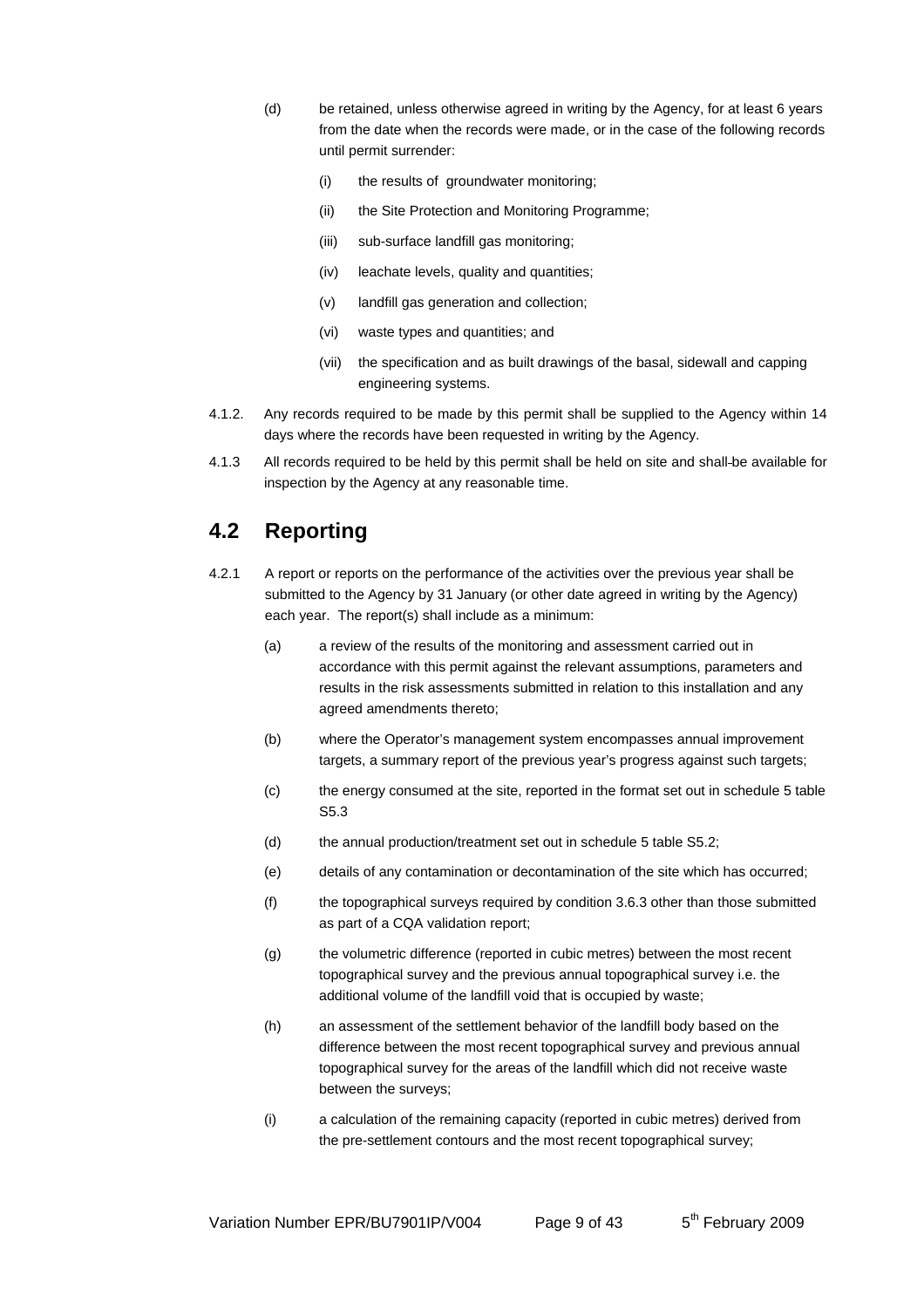- (j) a summary of the WAC compliance testing undertaken in the period.
- 4.2.2 Within 28 days of the end of the reporting period the Operator shall, unless otherwise agreed in writing by the Agency, submit reports of the monitoring and assessment carried out in accordance with the conditions of this permit, as follows:
	- (a) in respect of the parameters and emission points specified in schedule 5 Table S5.1;
	- (b) for the reporting periods specified in schedule 5 Table S5.1 and using the forms specified in schedule 5 Table S5.4; and
	- (c) giving the information from such results and assessments as may be required by the forms specified in those tables.
- 4.2.3 A summary report of the waste types and quantities accepted and removed from the site shall be made for each quarter. It shall be submitted to the Agency within one month of the end of the quarter and shall be in the format required by the Agency.
- 4.2.4 The Operator shall, unless notice under this condition has been served within the preceding 4 years, submit to the Agency, within 6 months of receipt of a written notice, a report assessing whether there are other appropriate measures that could be taken to prevent, or where that is not practicable, to minimise pollution.
- 4.2.5 All reports and notifications required by the permit shall be sent to the Agency using the contact details supplied in writing by the Agency.
- 4.2.6 The results of reviews and any changes made to the Site Protection and Monitoring Programme shall be reported to the Agency, within 1 month of the review or change.

#### **4.3 Notifications**

- 4.3.1 The Agency shall be notified without delay following the detection of:
	- (a) any malfunction, breakdown or failure of equipment or techniques, accident, or fugitive emission which has caused, is causing or may cause significant pollution;
	- (b) the breach of a limit specified in the permit;
	- (c) any significant adverse environmental effects.
- 4.3.2 Any information provided under condition 4.3.1 shall be confirmed by sending the information listed in schedule 6 to this permit within the time period specified in that schedule.
- 4.3.3. Prior written notification shall be given to the Agency of the following events and in the specified timescales:
	- (a) as soon as practicable prior to the permanent cessation of any of the permitted activities;
	- (b) as soon as practicable prior to the cessation of the landfill disposal activities, for a period likely to exceed 1 month; and
	- (c) at least 7 days prior to the resumption of the landfill disposal activities after a cessation notified under (b) above.
- 4.3.4 The Agency shall be given at least 14 days notice before implementation of any part of the site closure plan in respect of any activities other than the disposal of waste in the landfill.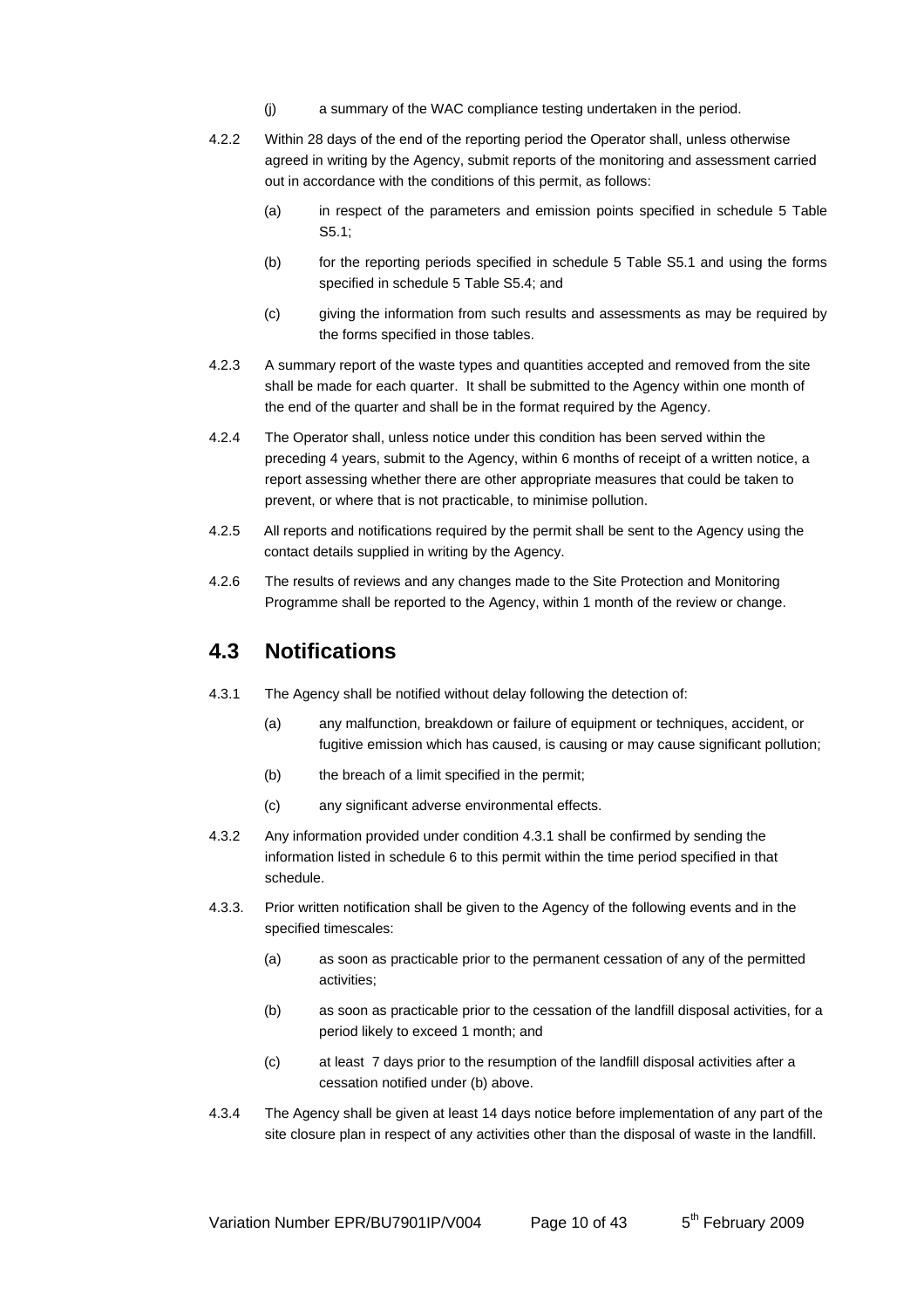- 4.3.5 Where the Agency has requested in writing that it shall be notified when the Operator is to undertake monitoring and/or spot sampling, the Operator shall inform the Agency when the relevant monitoring is to take place. The Operator shall provide this information to the Agency at least 14 days before the date the monitoring is to be undertaken.
- 4.3.6 The Agency shall be notified within 7 days of any changes in technically competent management and the name of any incoming person together with evidence that such person has the required technical competence.
- 4.3.7 The Agency shall be provided, within 14 days of the Operator or any relevant person being convicted of a relevant offence, (unless such information has already been notified to the Agency), with details of the nature of the offence, the place and date of conviction, and the sentence imposed.
- 4.3.8 The Agency shall be notified within 14 days of the Operator and/or any relevant person lodging an appeal against a conviction for any relevant offence and of the outcome when the appeal is decided.
- 4.3.9 The Agency shall be notified within 14 days of the occurrence of the following matters, except where such disclosure is prohibited by Stock Exchange rules:
	- (a) any change in the operator's trading name, registered name or registered office address; and
	- (b) any steps taken with a view to the operator going into administration, entering into a company voluntary arrangement or being wound up.

#### **4.4 Interpretation**

4.4.1 In this permit the expressions listed in schedule 7 shall have the meaning given in that schedule.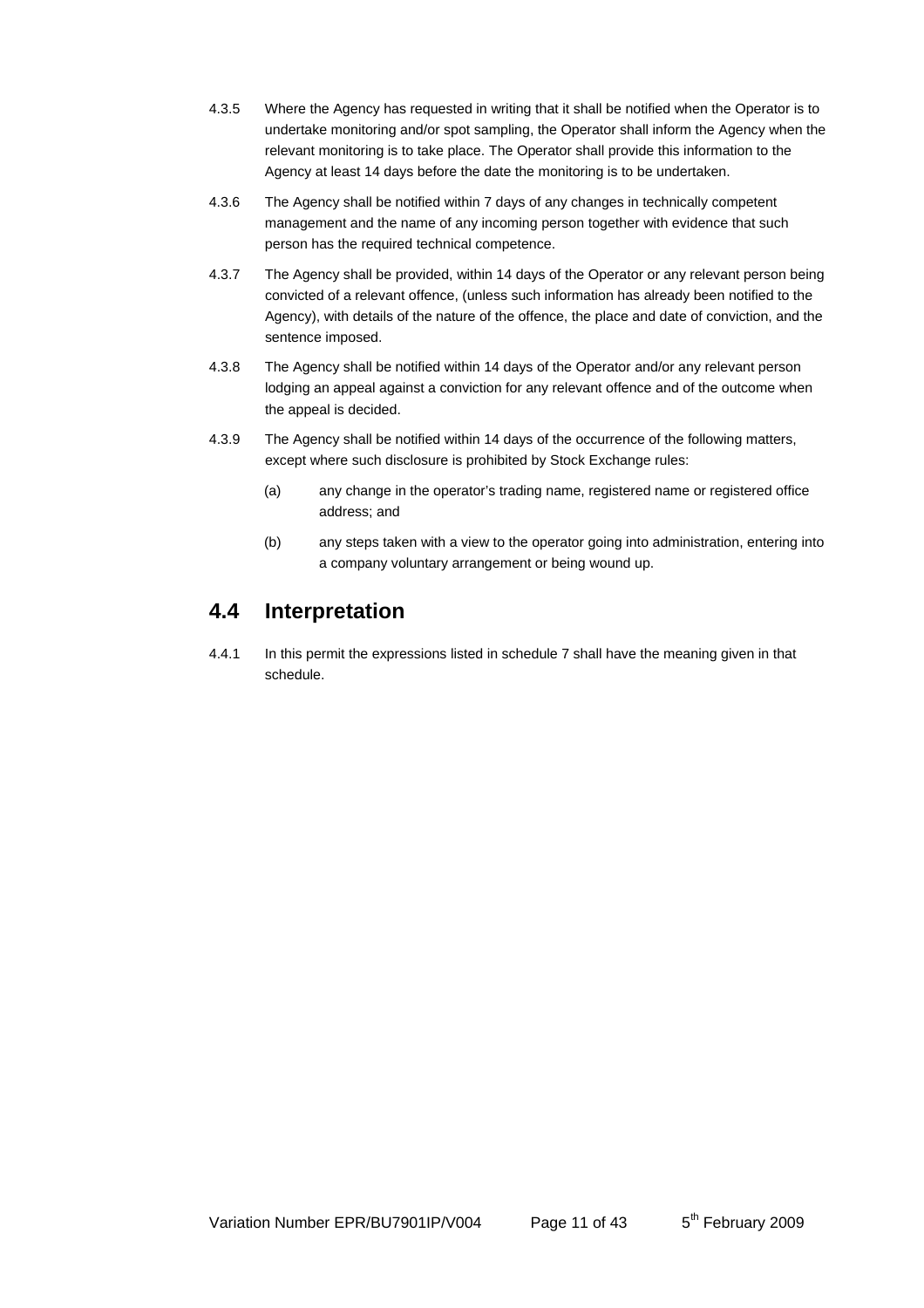# **Schedule 1 - Operations**

| Table S1.1 Activities                                                              |                                                                                                                               |                                                                                                                                                                     |
|------------------------------------------------------------------------------------|-------------------------------------------------------------------------------------------------------------------------------|---------------------------------------------------------------------------------------------------------------------------------------------------------------------|
| Activity listed in Schedule 1 of<br>the EP Regulations                             | Description of specified activity                                                                                             | Limits of specified activity                                                                                                                                        |
| Section 5.2 Part $A(1)$ (a), The<br>disposal of waste in a landfill.               | Landfill for non-hazardous waste (landfill<br>classification under the Landfill Directive<br>1999).                           | Receipt, handling, storage and disposal of<br>wastes, consisting of the types and quantities<br>specified in conditions 2.8, as an integral part<br>of landfilling. |
| 1.1, Part $A(1)(b)(iii)$ ,<br>Section<br>Burning of waste as a fuel.               | Utilisation of landfill gas for energy<br>recovery in an appliance with a rated<br>thermal input of $\geq$ 3 MW, but < 50 MW. | Landfill gas arising from the landfill.                                                                                                                             |
| Section 5.3A(1)(a) Disposal of<br>waste other than by incineration<br>or landfill. | Storage and treatment of leachate.                                                                                            | From landfill leachate management system<br>and Soil Treatment Facility to point of entry to<br>sewer.                                                              |
|                                                                                    | treatment<br>contaminated<br>Biological<br>of<br>soils.                                                                       | Treatment of contaminated soils, consisting<br>of the types and quantities specified in<br>condition 2.8.                                                           |
| <b>Directly Associated Activity</b>                                                |                                                                                                                               |                                                                                                                                                                     |
| Landfill gas flaring.                                                              | Flaring of landfill gas for disposal in an<br>appliance.                                                                      | Landfill gas arising from the landfill.                                                                                                                             |
| Water discharges to controlled<br>waters.                                          | Discharges of site drainage from the<br>Installation.                                                                         | From surface water management system to<br>point of entry to controlled waters.                                                                                     |

| Table S1.2 Operating techniques                                                                                |                                                                                                                         |                            |
|----------------------------------------------------------------------------------------------------------------|-------------------------------------------------------------------------------------------------------------------------|----------------------------|
| <b>Description</b>                                                                                             | Parts                                                                                                                   | Date Received              |
| Application                                                                                                    | The response to questions 1.2, 2.1, 2.2, 2.3, 2.4 and 2.5 in part<br>B of the Application Form                          | Application:<br>06/06/2003 |
| Variation<br>Application<br>Documentation                                                                      | The response to questions C2.1, C2.2, C2.3, C2.4, C2.5 and<br>C2.11 in the supporting documentation of the Application. | Application:<br>01/06/2005 |
| Response to letter dated 22/07/06<br>and Risk Assessment (No. 4B-<br>0034-00147-01)<br>dated<br>August<br>2005 | All sections of letter dated 18/08/06, and all sections of Risk<br>Assessment dated August 2005.                        | 18/08/2006                 |
| Colnbrook Landfill Site Noise and<br>Vibration Management Plan 2007                                            | All                                                                                                                     | Dated May 2007             |

| Table S1.3 Improvement programme requirements |                                                                                                                                                                                                                                                                                                                                                                                                                                                                                                                                                                                                                                      |            |
|-----------------------------------------------|--------------------------------------------------------------------------------------------------------------------------------------------------------------------------------------------------------------------------------------------------------------------------------------------------------------------------------------------------------------------------------------------------------------------------------------------------------------------------------------------------------------------------------------------------------------------------------------------------------------------------------------|------------|
| Reference                                     | Requirement                                                                                                                                                                                                                                                                                                                                                                                                                                                                                                                                                                                                                          | Date       |
| IP1                                           | The Operator shall submit to the Agency, for its agreement in writing, a revised Groundwater<br>Management Plan, which will include a review of the groundwater monitoring data, for existing<br>groundwater monitoring points. The review shall include, where necessary, setting control and<br>trigger levels in accordance with the Agency's document, 'Hydrogeological Risk Assessments for<br>Landfill (LFTGN01).                                                                                                                                                                                                              | 05/06/2009 |
| IP <sub>2</sub>                               | The Operator shall undertake a programme of monitoring in accordance with technical guidance<br>note M18, of the discharge to sewer. The Operator shall sample and analyse the discharge at<br>least once per month over a period of 6 months. A written report shall be submitted upon<br>completion of the monitoring programme detailing a summary of the analysis, along with an<br>assessment of the impact of the discharge in accordance with the H1 methodology. The report<br>shall also include details of any improvements identified for implementation along with the<br>timescales for completion of the improvements. | 05/10/2009 |

Variation Number EPR/BU7901IP/V004 Page 12 of 43 5<sup>th</sup> February 2009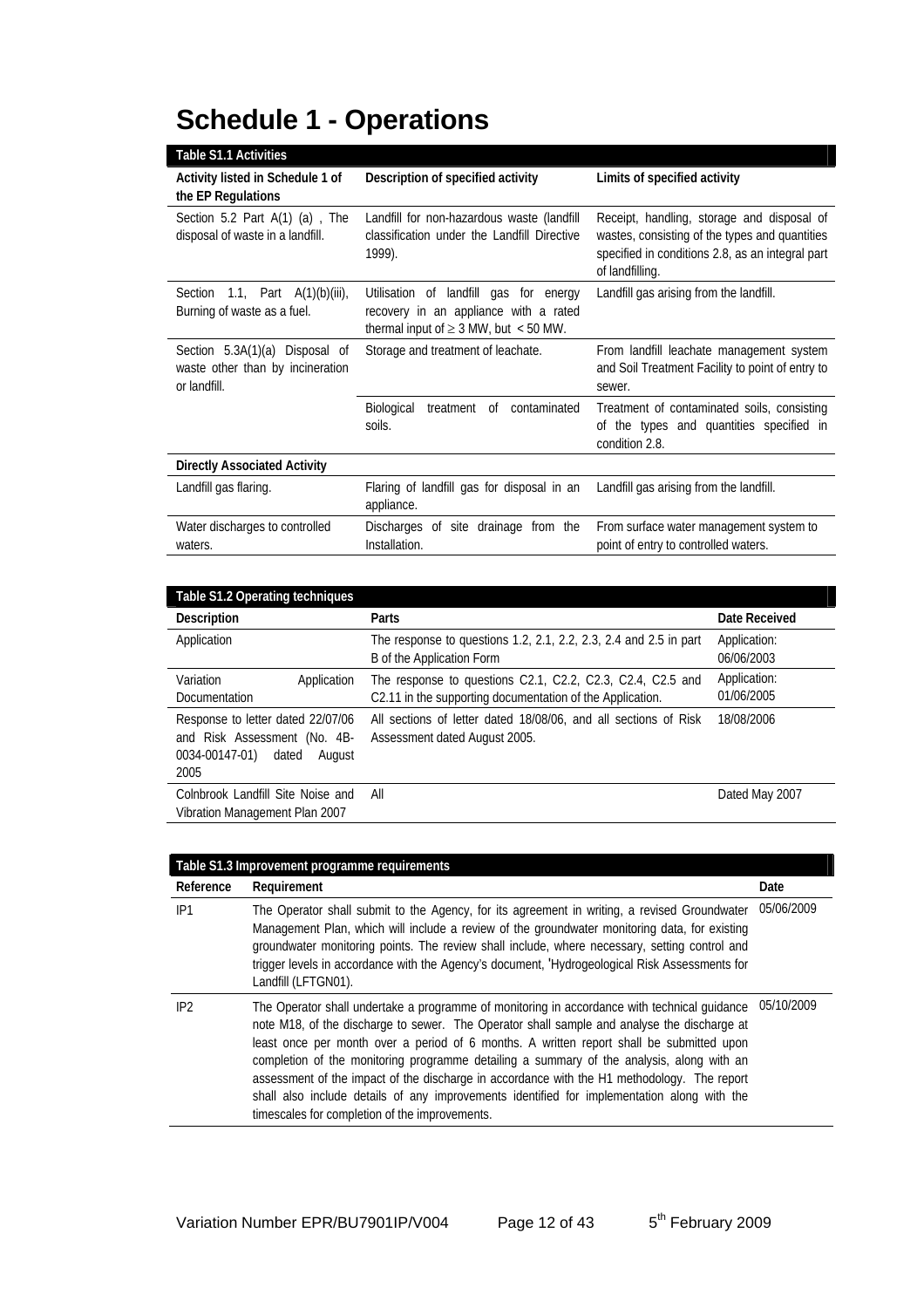|                   | Table S1.3 Improvement programme requirements                                                                                                                                                                                                                                                                                                                                                                                                                                                                                                                                                                                                                                                                  |                                                   |
|-------------------|----------------------------------------------------------------------------------------------------------------------------------------------------------------------------------------------------------------------------------------------------------------------------------------------------------------------------------------------------------------------------------------------------------------------------------------------------------------------------------------------------------------------------------------------------------------------------------------------------------------------------------------------------------------------------------------------------------------|---------------------------------------------------|
| Reference         | Requirement                                                                                                                                                                                                                                                                                                                                                                                                                                                                                                                                                                                                                                                                                                    | Date                                              |
| IP <sub>3</sub>   | A revised landfill gas management plan for the site should be prepared and submitted to the<br>Agency for approval. The plan shall incorporate monitoring proposals for:                                                                                                                                                                                                                                                                                                                                                                                                                                                                                                                                       | 05/05/2009                                        |
|                   | surface gas emissions; and                                                                                                                                                                                                                                                                                                                                                                                                                                                                                                                                                                                                                                                                                     |                                                   |
|                   | establishing a network of perimeter and sensitive receptor monitoring point locations for<br>ambient air monitoring giving details of the equipment used, procedures adopted and<br>recognised measurement techniques (including duration) to be undertaken;                                                                                                                                                                                                                                                                                                                                                                                                                                                   |                                                   |
|                   | locations and installation at strategic locations on the gas extraction system for measurement<br>of the flow rate of landfill gas                                                                                                                                                                                                                                                                                                                                                                                                                                                                                                                                                                             |                                                   |
| IP4               | The Operator shall submit a report (having regard to the Environment Agency's document 05/04/2009<br>"Guidance on Monitoring of Landfill Leachate, Groundwater and Surface Water", (LFTGN02)) to<br>the Agency for agreement for the replacement or remediation of blocked and/or inaccessible<br>leachate extraction and monitoring points. The report shall where necessary include a timetable<br>for full completion within 3 months of replacement/remediation works.                                                                                                                                                                                                                                     |                                                   |
| IP <sub>5</sub> a | The Operator shall carry out an investigation into the methane levels in perimeter gas monitoring<br>boreholes PG34a (91301334), PG36r (91301336), PG37r (91301337), PG38r (91301338) and<br>G39r (91301339) and Carbon Dioxide in boreholes PG02 (91301102) and PG35r (91301335).<br>The objective shall be to determine the underlying cause of these elevated levels by identifying<br>and establishing the true source(s) of such gases and their potential migration pathways, this<br>shall include but not be limited to:                                                                                                                                                                               | 05/06/2009                                        |
|                   | A review of the historical site information to identify if the perimeter gas monitoring<br>boreholes are being influenced by other gas sources other than landfill gas,                                                                                                                                                                                                                                                                                                                                                                                                                                                                                                                                        |                                                   |
|                   | A review of the conceptual model to identify any features that could affect gas migration<br>including an assessment of barriers, pathways and construction of the monitoring boreholes,                                                                                                                                                                                                                                                                                                                                                                                                                                                                                                                       |                                                   |
|                   | A review of historical monitoring data that establish/determine predictive trends for gas<br>٠<br>concentrations within these monitoring boreholes, source identification shall be justified by<br>appropriate trace gas analysis techniques.                                                                                                                                                                                                                                                                                                                                                                                                                                                                  |                                                   |
| IP <sub>5</sub> b | On completion the Operator shall submit a report to the Agency detailing the outcome of the 05/08/2009<br>investigation including recommendations with a realistic timetable for implementation and further<br>review. The Operator shall derive appropriate compliance, assessment levels and monitoring<br>frequency for the above monitoring boreholes for agreement. These levels shall be based upon<br>the outcome of the investigation and cross-referenced to measurements recorded since these<br>monitoring boreholes were installed.                                                                                                                                                                |                                                   |
|                   | The potential for a combination of background and landfill derived gases to migrate and result in<br>an adverse environmental impact upon identified receptors adjacent to the installation boundary<br>shall also be assessed and reviewed.                                                                                                                                                                                                                                                                                                                                                                                                                                                                   |                                                   |
| IP <sub>6</sub> a | The Operator shall submit to the Agency for approval proposals for the replacement or repair of 05/03/2009<br>perimeter landfill gas monitoring points PG11, PG12 and PG34 adjacent to their original<br>locations.                                                                                                                                                                                                                                                                                                                                                                                                                                                                                            |                                                   |
| IP6b              | The Operator shall install the proposed replacement boreholes and commence monitoring in for<br>Methane, Carbon Dioxide, Oxygen, Atmospheric pressure, Differential Pressure and<br>Temperature. A drawing shall be submitted within one month of completion of the installation<br>showing the location and nomenclature of the installed boreholes.                                                                                                                                                                                                                                                                                                                                                          | 5 months of<br>agreement of<br>IP <sub>6</sub> a. |
| IP <sub>6</sub> c | The Operator shall submit to the Agency for approval in writing, a revised landfill gas<br>management plan that includes borehole specific control and trigger levels for methane and<br>carbon dioxide, based upon a minimum of six sets of monthly monitoring results for those<br>monitoring points installed. The revised gas management plan shall also include, but not be<br>limited to, a documented system (including procedures and work instructions) for the<br>implementation of monitoring measures, frequencies, schedules, techniques, compliance action<br>plans, data management and reporting procedures in accordance with Agency guidance on the<br>management of landfill gas (LFTGN04). | 05/02/2010                                        |
| IP7               | The Operator shall submit to the Agency for approval in writing a revised odour 05/03/2009<br>management plan. The plan shall include environmental protection measures to be<br>undertaken in the event of an exceedance of the ambient air methane emission limit.                                                                                                                                                                                                                                                                                                                                                                                                                                           |                                                   |

Variation Number EPR/BU7901IP/V004 Page 13 of 43 5<sup>th</sup> February 2009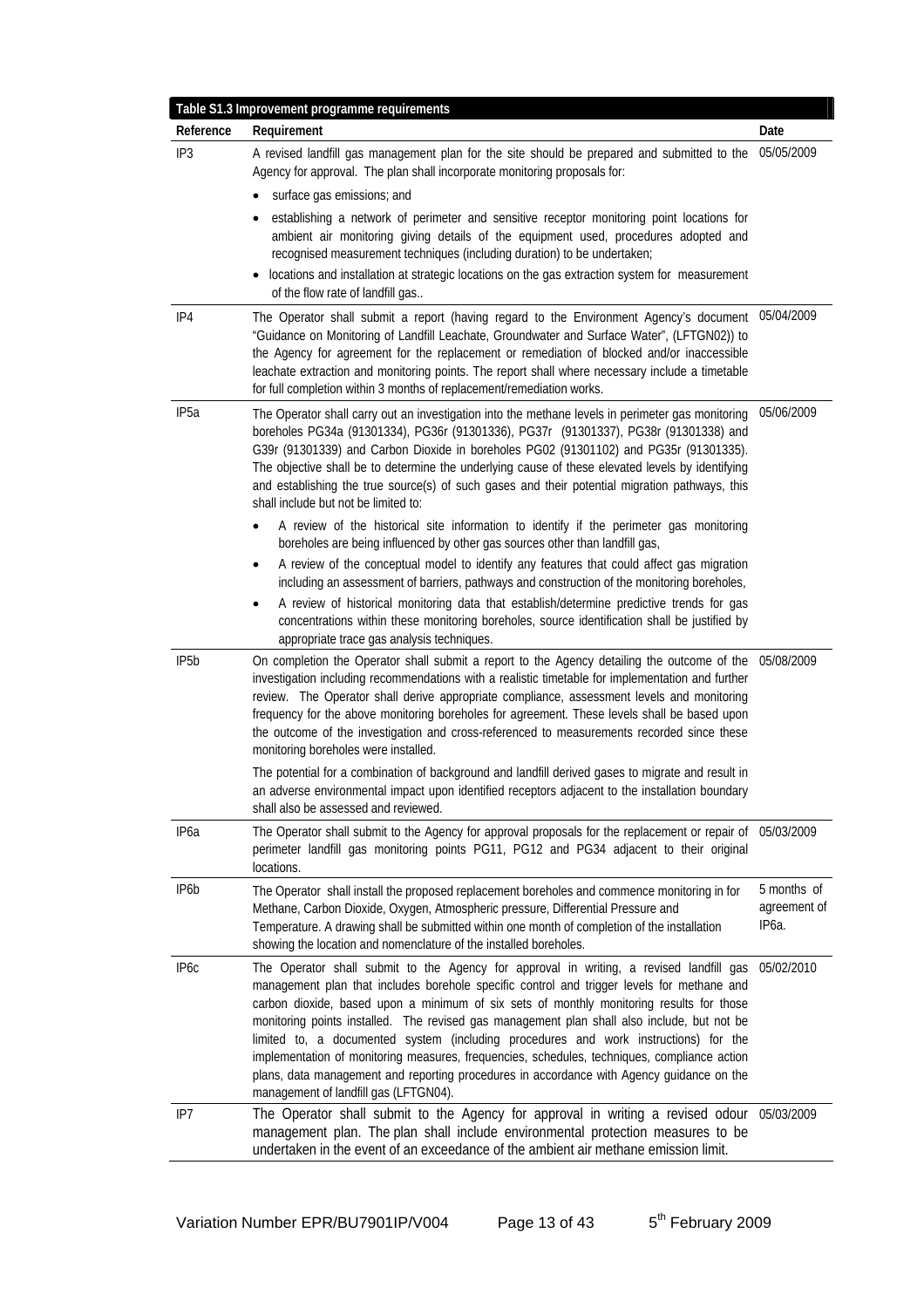| Table S1.4 Pre-operational measures for future development |                                                                                        |                                                                                                                                                                                                                                                                                                                                                                       |
|------------------------------------------------------------|----------------------------------------------------------------------------------------|-----------------------------------------------------------------------------------------------------------------------------------------------------------------------------------------------------------------------------------------------------------------------------------------------------------------------------------------------------------------------|
| Reference                                                  | Operation                                                                              | <b>Pre-operational Measures</b>                                                                                                                                                                                                                                                                                                                                       |
|                                                            | any cell where waste deposition relevant Agency specification.<br>has not taken place. | Prior to the deposit of waste in The leachate blanket should be 500mm thick and constructed to the                                                                                                                                                                                                                                                                    |
|                                                            | has not taken place.                                                                   | Prior to the deposit of waste in Submit for approval details for the installation of groundwater drainage<br>any cell where waste deposition collection pipework in the gravels behind the upper section of the sidewall<br>liner and a groundwater management plan including details of the proposed<br>emission point/s and appropriate control and trigger levels. |

| Table S1.5 Annual waste input limits      |                               |
|-------------------------------------------|-------------------------------|
| Category                                  | Limit                         |
| Non-hazardous waste (Landfill)            | 300,000 Tonnes / Year         |
| Hazardous waste (Soil Treatment Facility) | 35,000 Tonnes at any one time |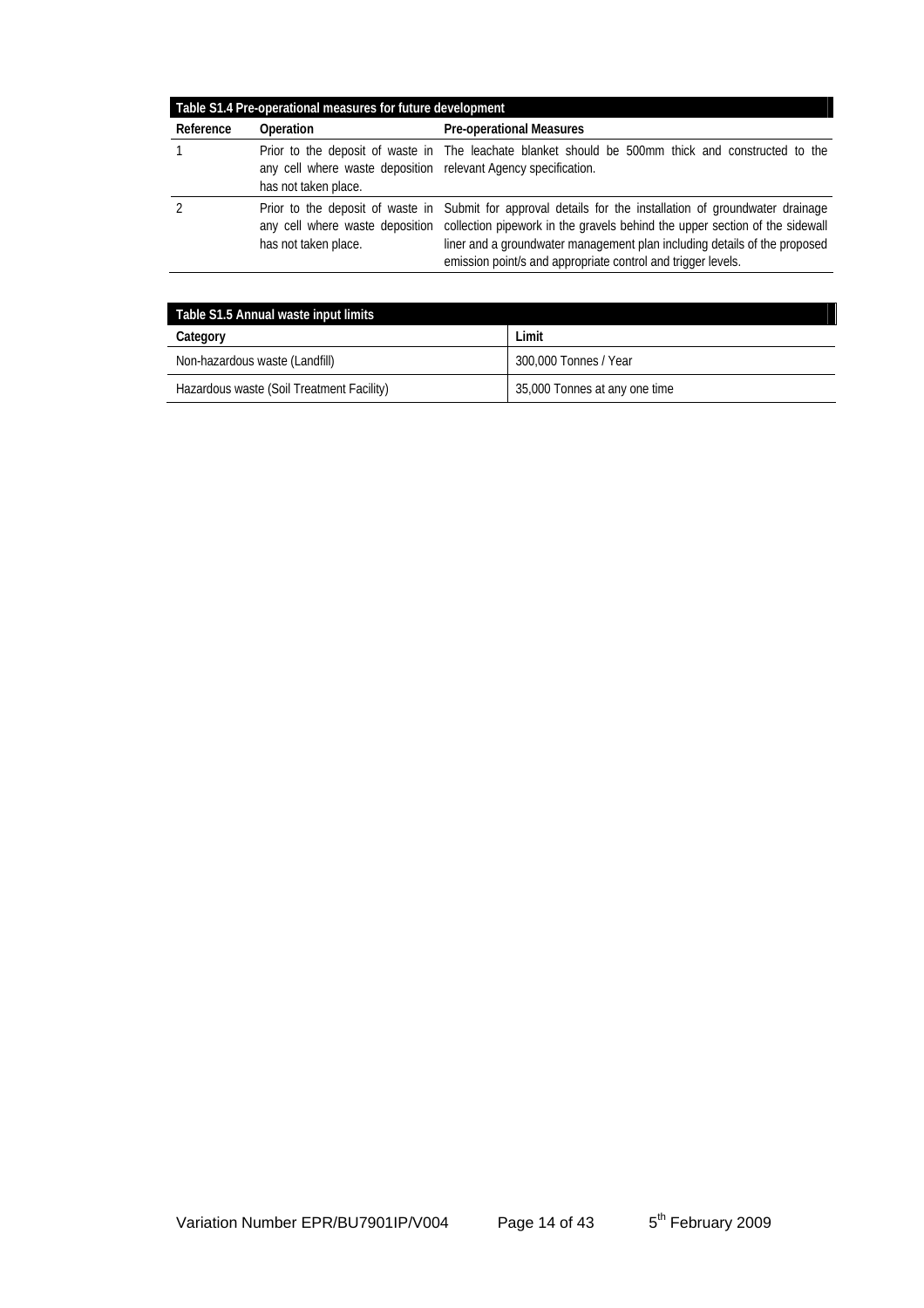**Schedule 2 - Site plan** 

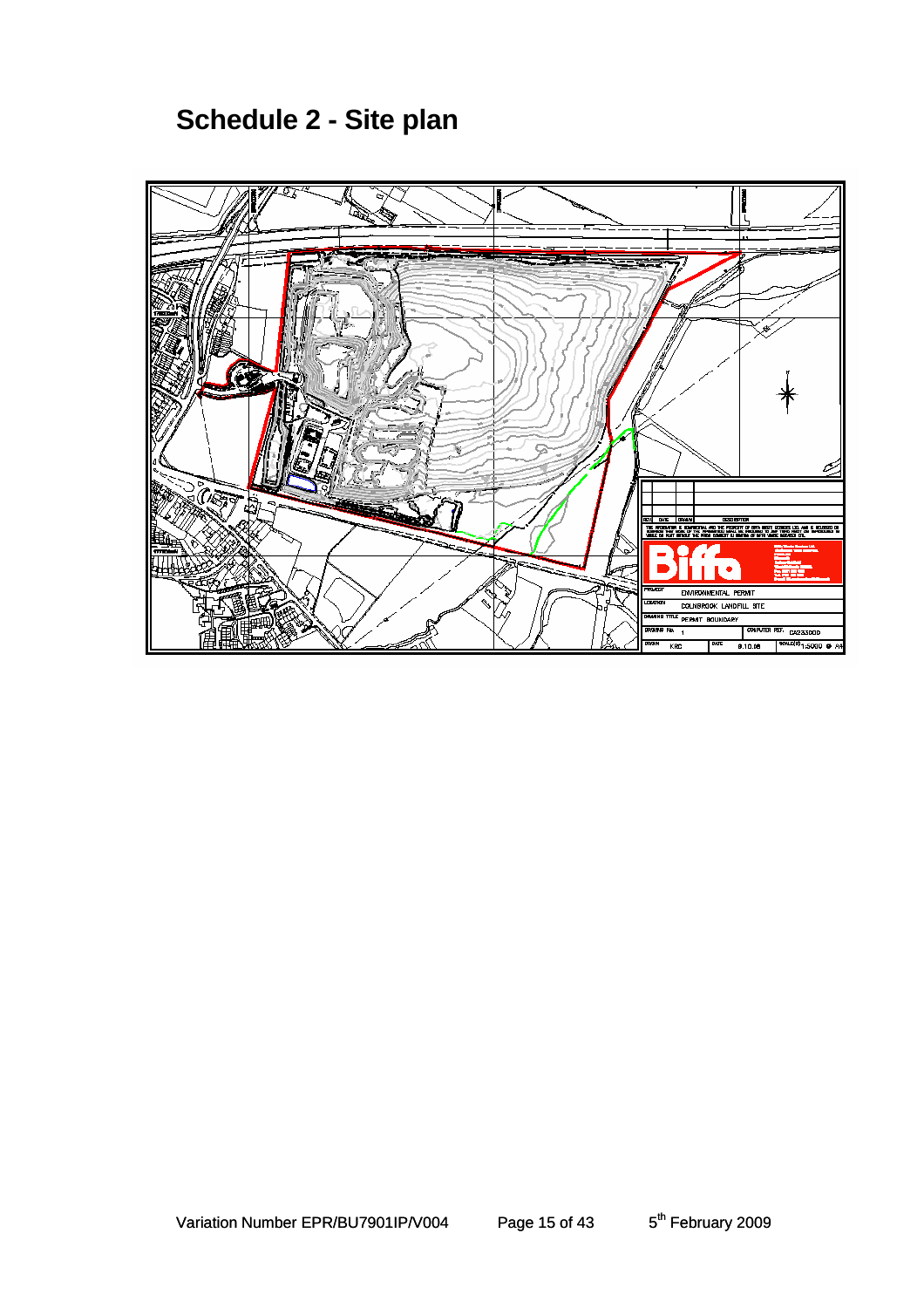# **Schedule 3 - List of permitted wastes**

|                 | Table S3.1 Permitted waste types for disposal                                                                          |
|-----------------|------------------------------------------------------------------------------------------------------------------------|
| <b>EWC code</b> | Description                                                                                                            |
| 01              | WASTES RESULTING FROM EXPLORATION, MINING, QUARRYING, AND PHYSICAL AND CHEMICAL<br><b>TREATMENT OF MINERALS</b>        |
| 01 01           | wastes from mineral excavation                                                                                         |
| 01 01 01        | wastes from mineral metalliferous excavation                                                                           |
| 01 01 02        | wastes from mineral non-metalliferous excavation                                                                       |
| 01 03           | wastes from physical and chemical processing of metalliferous minerals                                                 |
| 01 03 06        | tailings other than those mentioned in 01 03 04 and 01 03 05                                                           |
| 01 03 08        | dusty and powdery wastes other than those mentioned in 01 03 07                                                        |
| 01 03 09        | red mud from alumina production other than the wastes mentioned in 01 03 07                                            |
| 01 04           | wastes from physical and chemical processing of non-metalliferous minerals                                             |
| 01 04 08        | waste gravel and crushed rocks other than those mentioned in 01 04 07                                                  |
| 01 04 09        | waste sand and clays                                                                                                   |
| 01 04 10        | dusty and powdery wastes other than those mentioned in 01 04 07                                                        |
| 01 04 11        | wastes from potash and rock salt processing other than those mentioned in 01 04 07                                     |
| 01 04 12        | tailings and other wastes from washing and cleaning of minerals other than those mentioned in 01 04 07 and 01<br>04 11 |
| 01 04 13        | wastes from stone cutting and sawing other than those mentioned in 01 04 07                                            |
| 01 05           | drilling muds and other drilling wastes                                                                                |
| 01 05 04        | freshwater drilling muds and wastes                                                                                    |
| 01 05 07        | barite-containing drilling muds and wastes other than those mentioned in 01 05 05 and 01 05 06                         |
| 01 05 08        | chloride-containing drilling muds and wastes other than those mentioned in 01 05 05 and 01 05 06                       |
| 02              | WASTES FROM AGRICULTURE, HORTICULTURE, AQUACULTURE, FORESTRY, HUNTING AND FISHING,<br>FOOD PREPARATION AND PROCESSING  |
| 02 01           | wastes from agriculture, horticulture, aquaculture, forestry, hunting and fishing                                      |
| 02 01 01        | sludges from washing and cleaning                                                                                      |
| 02 01 02        | animal-tissue waste                                                                                                    |
| 02 01 03        | plant-tissue waste                                                                                                     |
| 02 01 04        | waste plastics (except packaging)                                                                                      |
| 02 01 06        | animal faeces, urine and manure (including spoiled straw), effluent, collected separately and treated off-site         |
| 02 01 07        | wastes from forestry                                                                                                   |
| 02 01 09        | agrochemical waste other than those mentioned in 02 01 08                                                              |
| 02 02           | wastes from the preparation and processing of meat, fish and other foods of animal origin                              |
| 02 02 01        | sludges from washing and cleaning                                                                                      |
| 02 02 02        | animal-tissue waste                                                                                                    |
| 02 02 03        | materials unsuitable for consumption or processing                                                                     |
| 02 02 04        | sludges from on-site effluent treatment                                                                                |
| 02 03           | wastes from fruit, vegetables, cereals, edible oils, cocoa, coffee, tea and tobacco preparation and                    |
|                 | processing; conserve production; yeast and yeast extract production, molasses preparation and<br>fermentation          |
| 02 03 01        | sludges from washing, cleaning, peeling, centrifuging and separation                                                   |
| 02 03 02        | wastes from preserving agents                                                                                          |
| 02 03 03        | wastes from solvent extraction                                                                                         |
| 02 03 04        | materials unsuitable for consumption or processing                                                                     |
| 02 03 05        | sludges from on-site effluent treatment                                                                                |
| 02 04           | wastes from sugar processing                                                                                           |
| 02 04 01        | soil from cleaning and washing beet                                                                                    |
| 02 04 02        | off-specification calcium carbonate                                                                                    |
| 02 04 03        | sludges from on-site effluent treatment                                                                                |
|                 |                                                                                                                        |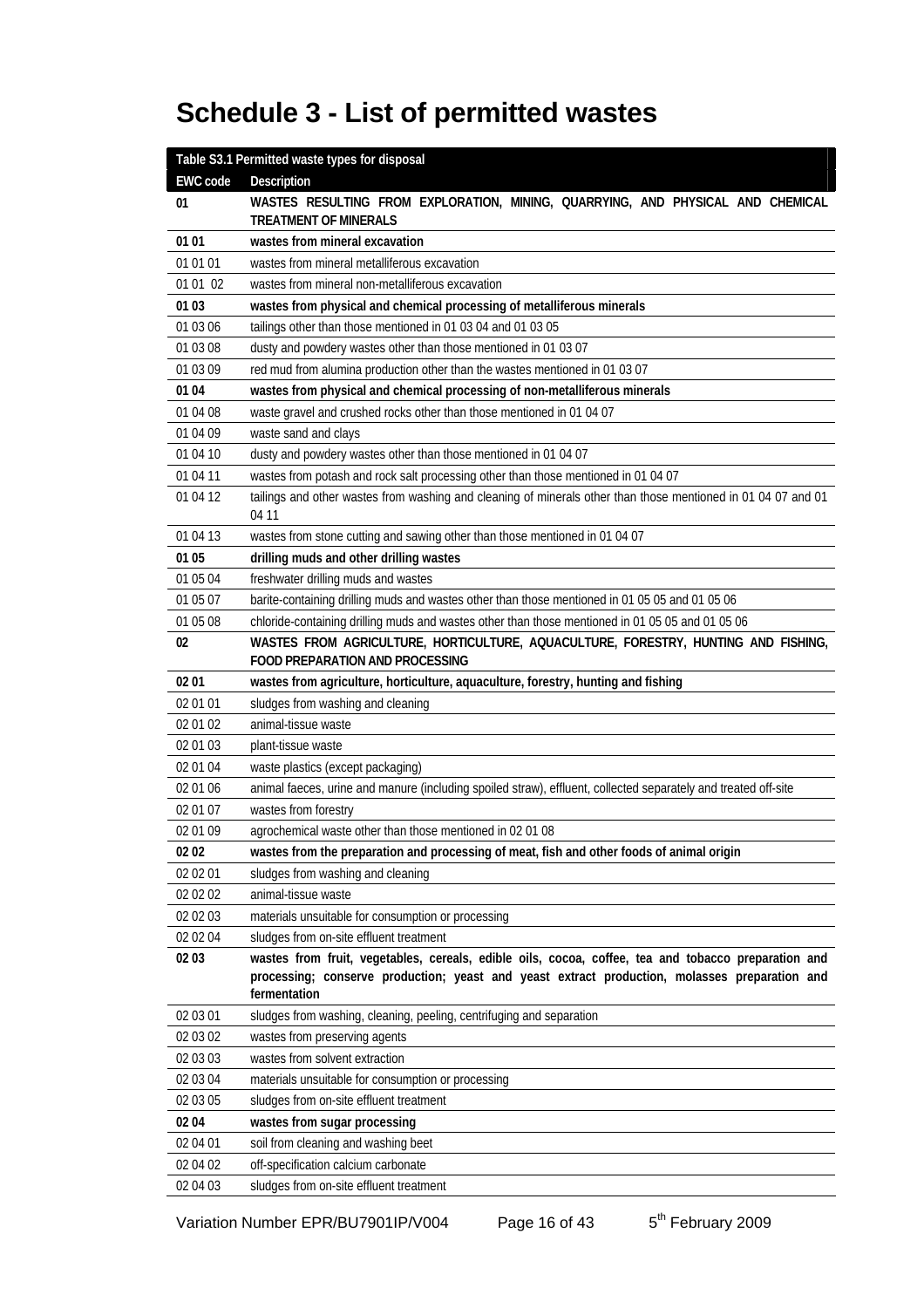|                 | Table S3.1 Permitted waste types for disposal                                                        |
|-----------------|------------------------------------------------------------------------------------------------------|
| <b>EWC code</b> | <b>Description</b>                                                                                   |
| 02 05           | wastes from the dairy products industry                                                              |
| 02 05 01        | materials unsuitable for consumption or processing                                                   |
| 02 05 02        | sludges from on-site effluent treatment                                                              |
| 02 06           | wastes from the baking and confectionery industry                                                    |
| 02 06 01        | materials unsuitable for consumption or processing                                                   |
| 02 06 02        | wastes from preserving agents                                                                        |
| 02 06 03        | sludges from on-site effluent treatment                                                              |
| 02 07           | wastes from the production of alcoholic and non-alcoholic beverages (except coffee, tea and cocoa)   |
| 02 07 01        | wastes from washing, cleaning and mechanical reduction of raw materials                              |
| 02 07 02        | wastes from spirits distillation                                                                     |
| 02 07 03        | wastes from chemical treatment                                                                       |
| 02 07 04        | materials unsuitable for consumption or processing                                                   |
| 02 07 05        | sludges from on-site effluent treatment                                                              |
| 03              | WASTES FROM WOOD PROCESSING AND THE PRODUCTION OF PANELS AND FURNITURE, PULP, PAPER<br>AND CARDBOARD |
| 03 01           | wastes from wood processing and the production of panels and furniture                               |
| 03 01 01        | waste bark and cork                                                                                  |
| 03 01 05        | sawdust, shavings, cuttings, wood, particle board and veneer other than those mentioned in 03 01 04  |
| 03 03           | wastes from pulp, paper and cardboard production and processing                                      |
| 03 03 01        | waste bark and wood                                                                                  |
| 03 03 02        | green liquor sludge (from recovery of cooking liquor)                                                |
| 03 03 05        | de-inking sludges from paper recycling                                                               |
| 03 03 07        | mechanically separated rejects from pulping of waste paper and cardboard                             |
| 03 03 08        | wastes from sorting of paper and cardboard destined for recycling                                    |
| 03 03 09        | lime mud waste                                                                                       |
| 03 03 10        | fibre rejects, fibre-, filler- and coating-sludges from mechanical separation                        |
| 03 03 11        | sludges from on-site effluent treatment other than those mentioned in 03 03 10                       |
| 04              | WASTES FROM THE LEATHER, FUR AND TEXTILE INDUSTRIES                                                  |
| 04 01           | wastes from the leather and fur industry                                                             |
| 04 01 01        | fleshings and lime split wastes                                                                      |
| 04 01 02        | liming waste                                                                                         |
| 04 01 06        | sludges, in particular from on-site effluent treatment containing chromium                           |
| 04 01 07        | sludges, in particular from on-site effluent treatment free of chromium                              |
| 04 01 08        | waste tanned leather (blue sheetings, shavings, cuttings, buffing dust) containing chromium          |
| 04 01 09        | wastes from dressing and finishing                                                                   |
| 04 02           | wastes from the textile industry                                                                     |
| 04 02 09        | wastes from composite materials (impregnated textile, elastomer, plastomer)                          |
| 04 02 10        | organic matter from natural products (for example grease, wax)                                       |
| 04 02 15        | Wastes form finishing other than those mentioned in 04 02 14                                         |
| 04 02 17        | dyestuffs and pigments other than those mentioned in 04 02 16                                        |
| 04 02 20        | sludges from on-site effluent treatment other than those mentioned in 04 02 19                       |
| 04 02 21        | wastes from unprocessed textile fibres                                                               |
| 04 02 22        | wastes from processed textile fibres                                                                 |
| 05              | WASTES FROM PETROLEUM REFINING, NATURAL GAS PURIFICATION AND PYROLYTIC TREATMENT OF<br><b>COAL</b>   |
| 05 01           | wastes from petroleum refining                                                                       |
| 05 01 10        | sludges from on-site effluent treatment other than those mentioned in 05 01 09                       |
| 05 01 13        | boiler feedwater sludges                                                                             |
| 05 01 14        | wastes from cooling columns                                                                          |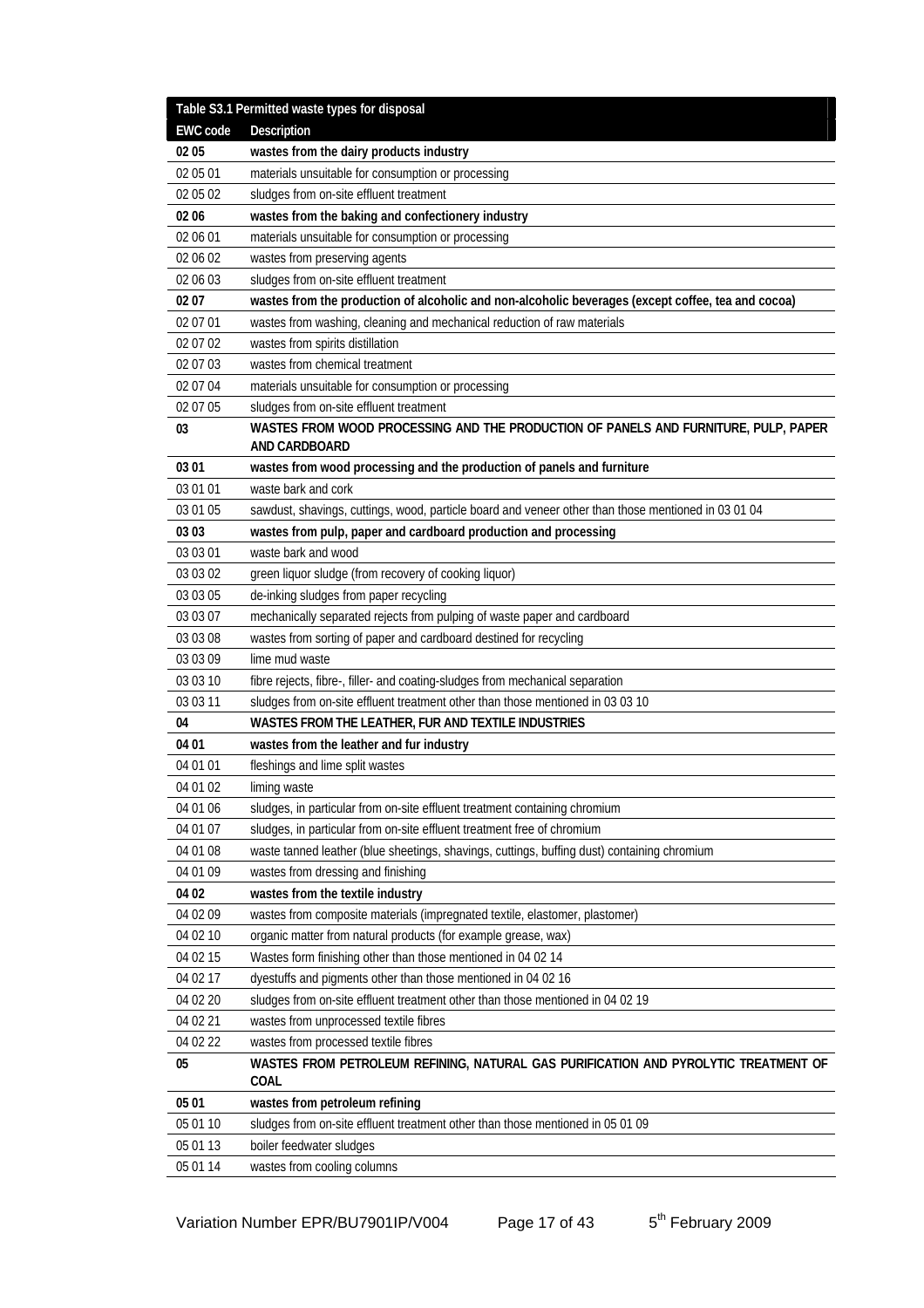|                 | Table S3.1 Permitted waste types for disposal                                                                                                                  |
|-----------------|----------------------------------------------------------------------------------------------------------------------------------------------------------------|
| <b>EWC</b> code | Description                                                                                                                                                    |
| 05 06           | wastes from the pyrolytic treatment of coal                                                                                                                    |
| 05 06 04        | waste from cooling columns                                                                                                                                     |
| 08              | WASTES FROM THE MANUFACTURE, FORMULATION, SUPPLY AND USE (MFSU) OF COATINGS (PAINTS,<br>VARNISHES AND VITREOUS ENAMELS), ADHESIVES, SEALANTS AND PRINTING INKS |
| 08 01           | wastes from MFSU and removal of paint and varnish                                                                                                              |
| 08 01 12        | waste paint and varnish other than those mentioned in 08 01 11                                                                                                 |
| 08 01 14        | sludges from paint or varnish other than those mentioned in 08 01 13                                                                                           |
| 08 01 18        | wastes from paint or varnish removal other than those mentioned in 08 01 17                                                                                    |
| 08 02           | wastes from MFSU of other coatings (including ceramic materials)                                                                                               |
| 08 02 01        | waste coating powders                                                                                                                                          |
| 08 03           | wastes from MFSU of printing inks                                                                                                                              |
| 08 03 15        | ink sludges other than those mentioned in 08 03 14                                                                                                             |
| 08 03 18        | waste printing toner other than those mentioned in 08 03 17                                                                                                    |
| 08 04           | wastes from MFSU of adhesives and sealants (including waterproofing products)                                                                                  |
| 08 04 10        | waste adhesives and sealants other than those mentioned in 08 04 09                                                                                            |
| 08 04 12        | adhesive and sealant sludges other than those mentioned in 08 04 11                                                                                            |
| 10              | <b>WASTES FROM THERMAL PROCESSES</b>                                                                                                                           |
| 1001            | wastes from power stations and other combustion plants (except 19)                                                                                             |
| 10 01 01        | bottom ash, slag and boiler dust (excluding boiler dust mentioned in 10 01 04)                                                                                 |
| 10 01 02        | coal fly ash                                                                                                                                                   |
| 10 01 03        | fly ash from peat and untreated wood                                                                                                                           |
| 10 01 05        | calcium-based reaction wastes from flue-gas desulphurisation in solid form                                                                                     |
| 10 01 07        | calcium-based reaction wastes from flue-gas desulphurisation in sludge form                                                                                    |
| 10 01 15        | bottom ash, slag and boiler dust from co-incineration other than those mentioned in 10 01 14                                                                   |
| 10 01 17        | fly ash from co-incineration other than those mentioned in 10 01 16                                                                                            |
| 10 01 19        | wastes from gas cleaning other than those mentioned in 10 01 05, 10 01 07 and 10 01 18                                                                         |
| 10 01 21        | sludges from on-site effluent treatment other than those mentioned in 10 01 20                                                                                 |
| 10 01 23        | aqueous sludges from boiler cleansing other than those mentioned in 10 01 22                                                                                   |
| 10 01 24        | sands from fluidised beds                                                                                                                                      |
| 10 01 25        | Wastes from fuel storage and preparation of coal-fired power plants                                                                                            |
| 10 01 26        | wastes from cooling-water treatment                                                                                                                            |
| 10 02           | wastes from the iron and steel industry                                                                                                                        |
| 10 02 01        | wastes from the processing of slag                                                                                                                             |
| 10 02 02        | unprocessed slag                                                                                                                                               |
| 10 02 08        | solid wastes from gas treatment other than those mentioned in 10 02 07                                                                                         |
| 10 02 10        | mill scales                                                                                                                                                    |
| 10 02 12        | Wastes from cooling-water treatment other than those mentioned in 10 02 11                                                                                     |
| 10 02 14        | sludges and filter cakes from gas treatment other than those mentioned in 10 02 13                                                                             |
| 10 02 15        | other sludges and filter cakes                                                                                                                                 |
| 10 03           | wastes from aluminium thermal metallurgy                                                                                                                       |
| 10 03 02        | anode scraps                                                                                                                                                   |
| 10 03 05        | waste alumina                                                                                                                                                  |
| 10 03 16        | skimmings other than those mentioned in 10 03 15                                                                                                               |
| 10 03 18        | carbon-containing wastes from anode manufacture other than those mentioned in 1003 17                                                                          |
| 10 03 20        | flue-gas dust other than those mentioned in 10 03 19                                                                                                           |
| 10 03 22        | other particulates and dust (including ball-mill dust) other than those mentioned in 10 03 21                                                                  |
| 10 03 24        | solid wastes from gas treatment other than those mentioned in 10 03 23                                                                                         |
| 10 03 26        | sludges and filter cakes from gas treatment other than those mentioned in 10 03 25                                                                             |
| 10 03 28        | wastes from cooling-water treatment other than those mentioned in 10 03 27                                                                                     |
| 10 03 30        | wastes from treatment of salt slags and black drosses other than those mentioned in 10 03 29                                                                   |

Variation Number EPR/BU7901IP/V004 Page 18 of 43 5<sup>th</sup> February 2009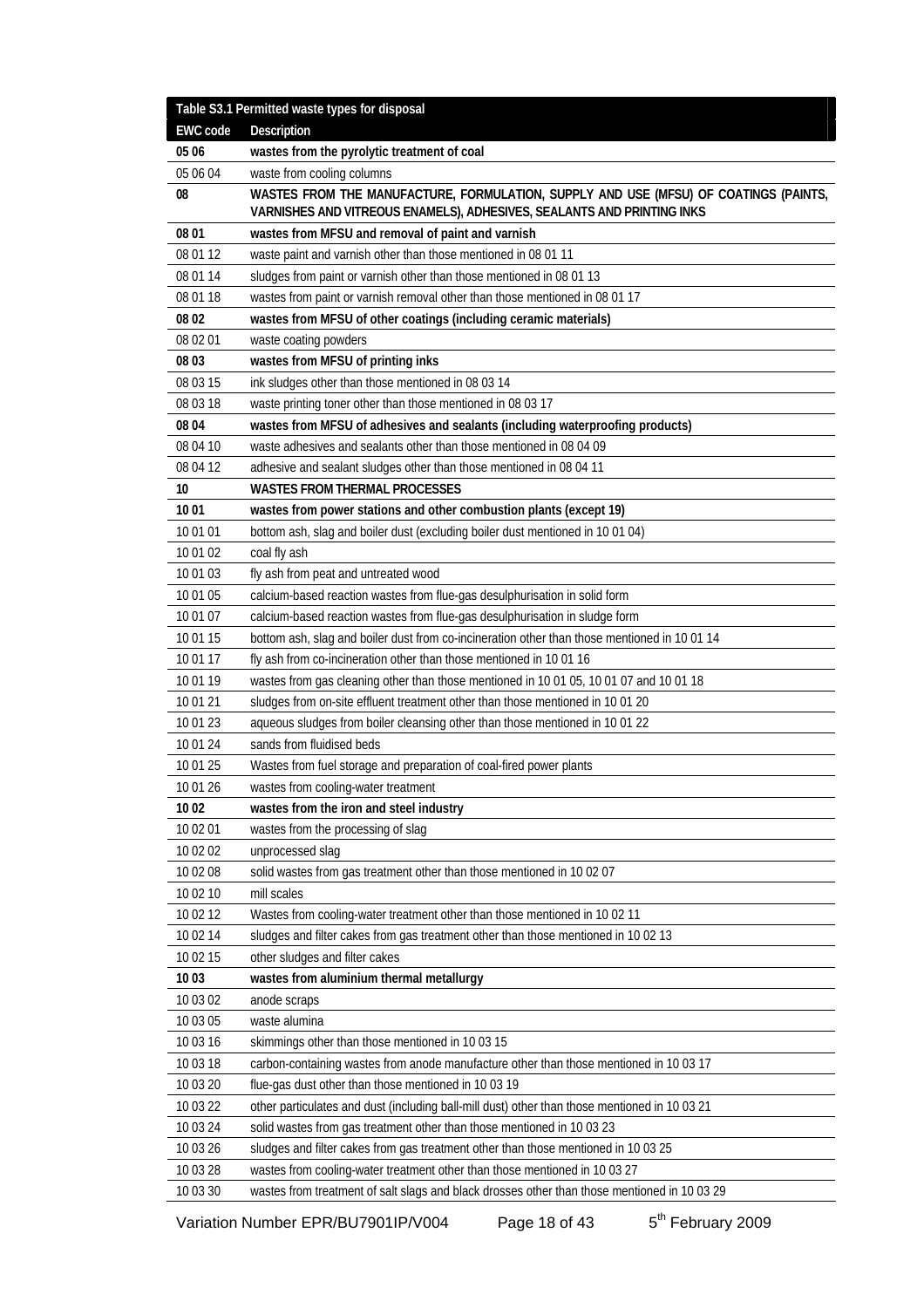|                      | Table S3.1 Permitted waste types for disposal                                                                     |
|----------------------|-------------------------------------------------------------------------------------------------------------------|
| <b>EWC code</b>      | Description                                                                                                       |
| 1005                 | wastes from zinc thermal metallurgy                                                                               |
| 10 05 01             | slags from primary and secondary production                                                                       |
| 10 05 04             | other particulates and dust                                                                                       |
| 10 05 09             | wastes from cooling-water treatment other than those mentioned in 10 05 08                                        |
| 10 05 11             | dross and skimmings other than those mentioned in 10 05 10                                                        |
| 1006                 | wastes from copper thermal metallurgy                                                                             |
| 10 06 01             | slags from primary and secondary production                                                                       |
| 10 06 02             | dross and skimmings from primary and secondary production                                                         |
| 10 06 04             | other particulates and dust                                                                                       |
| 10 06 10             | wastes from cooling-water treatment other than those mentioned in 10 06 09                                        |
| 1007                 | wastes from silver, gold and platinum thermal metallurgy                                                          |
| 10 07 01             | slags from primary and secondary production                                                                       |
| 10 07 02             | dross and skimmings from primary and secondary production                                                         |
| 10 07 03             | solid wastes from gas treatment                                                                                   |
| 10 07 04             | other particulates and dust                                                                                       |
| 10 07 05             | sludges and filter cakes from gas treatment                                                                       |
| 10 07 08             | wastes from cooling-water treatment other than those mentioned in 10 07 07                                        |
| 10 08                | wastes from other non-ferrous thermal metallurgy                                                                  |
| 10 08 04             | particulates and dust                                                                                             |
| 10 08 09             | other slags                                                                                                       |
| 10 08 11             | dross and skimmings other than those mentioned in 10 08 10                                                        |
| 10 08 13             | carbon-containing wastes from anode manufacture other than those mentioned in 10 08 12                            |
| 10 08 14             | anode scrap                                                                                                       |
| 10 08 16             | flue-gas dust other than those mentioned in 10 08 15                                                              |
| 10 08 18             | sludges and filter cakes from flue-gas treatment other than those mentioned in 10 08 17                           |
| 10 08 20             | wastes from cooling-water treatment other than those mentioned in 10 08 19                                        |
| 1009                 | wastes from casting of ferrous pieces                                                                             |
| 10 09 03             | furnace slag                                                                                                      |
| 10 09 06             | casting cores and moulds which have not undergone pouring other than those mentioned in 10 09 05                  |
| 10 09 08             | casting cores and moulds which have undergone pouring other than those mentioned in 10 09 07                      |
| 10 09 10             | flue-gas dust other than those mentioned in 10 09 09                                                              |
| 10 09 12             | other particulates other than those mentioned in 10 09 11                                                         |
| 10 09 14             | waste binders other than those mentioned in 10 09 13                                                              |
| 10 09 16             | Waste from crack-indicating agent other than those mentioned in 10 09 15                                          |
| 10 10                | wastes from casting of non-ferrous pieces                                                                         |
| 10 10 03<br>10 10 06 | furnace slag                                                                                                      |
|                      | casting cores and moulds which have not undergone pouring, other than those mentioned in 10 10 05                 |
| 10 10 08             | casting cores and moulds which have undergone pouring, other than those mentioned in 10 10 07                     |
| 10 10 10<br>10 10 12 | flue-gas dust other than those mentioned in 10 10 09<br>other particulates other than those mentioned in 10 10 11 |
| 10 10 14             | waste binders other than those mentioned in 10 10 13                                                              |
| 10 10 16             |                                                                                                                   |
| 10 11                | Waste from crack-indicating agent other than those mentioned in 10 10 15                                          |
| 10 11 03             | wastes from manufacture of glass and glass products<br>waste glass-based fibrous materials                        |
| 10 11 05             | particulates and dust                                                                                             |
| 10 11 10             | waste preparation mixture before thermal processing, other than those mentioned in 10 11 09                       |
| 10 11 12             | waste glass other than those mentioned in 10 11 11                                                                |
| 10 11 14             | Glass-polishing and - grinding sludge other than those mentioned in 10 11 13                                      |
| 10 11 16             | solid wastes from flue-gas treatment other than those mentioned in 10 11 15                                       |
| 10 11 18             | sludges and filter cakes from flue-gas treatment other than those mentioned in 10 11 17                           |
|                      |                                                                                                                   |

Variation Number EPR/BU7901IP/V004 Page 19 of 43 5<sup>th</sup> February 2009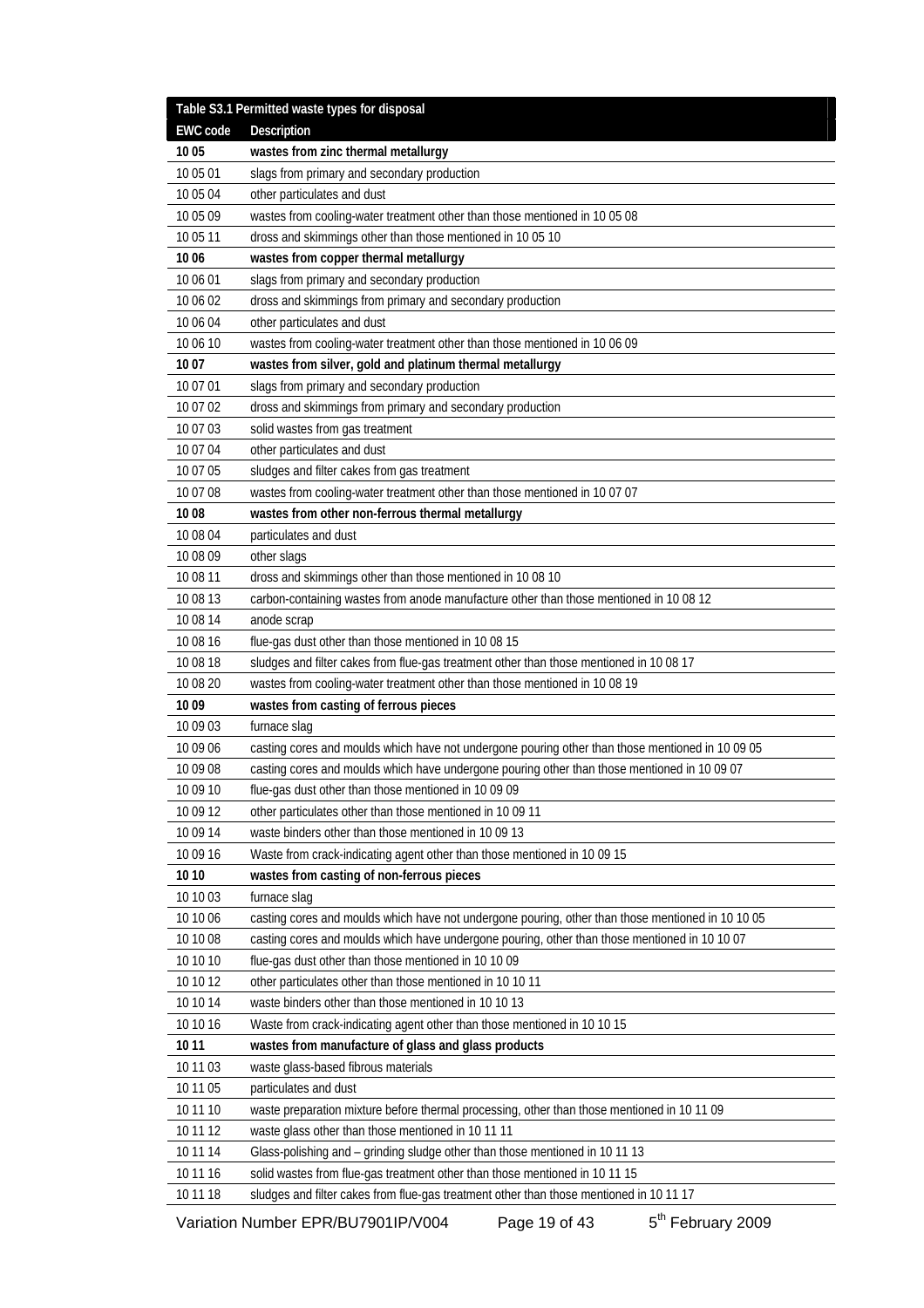|                 | Table S3.1 Permitted waste types for disposal                                                                                                                                                         |
|-----------------|-------------------------------------------------------------------------------------------------------------------------------------------------------------------------------------------------------|
| <b>EWC code</b> | Description                                                                                                                                                                                           |
| 10 11 20        | solid wastes from on-site effluent treatment other than those mentioned in 10 11 19                                                                                                                   |
| 10 12           | wastes from manufacture of ceramic goods, bricks, tiles and construction products                                                                                                                     |
| 10 12 01        | waste preparation mixture before thermal processing                                                                                                                                                   |
| 10 12 03        | particulates and dust                                                                                                                                                                                 |
| 10 12 05        | sludges and filter cakes from gas treatment                                                                                                                                                           |
| 10 12 06        | discarded moulds                                                                                                                                                                                      |
| 10 12 08        | waste ceramics, bricks, tiles and construction products (after thermal processing)                                                                                                                    |
| 10 12 10        | solid wastes from gas treatment other than those mentioned in 10 12 09                                                                                                                                |
| 10 12 12        | wastes from glazing other than those mentioned in 10 12 11                                                                                                                                            |
| 10 12 13        | sludge from on-site effluent treatment                                                                                                                                                                |
| 10 13           | wastes from manufacture of cement, lime and plaster and articles and products made from them                                                                                                          |
| 10 13 01        | waste preparation mixture before thermal processing                                                                                                                                                   |
| 10 13 04        | wastes from calcination and hydration of lime                                                                                                                                                         |
| 10 13 06        | particulates and dust (except 10 13 12 and 10 13 13)                                                                                                                                                  |
| 10 13 07        | sludges and filter cakes from gas treatment                                                                                                                                                           |
| 10 13 10        | wastes from asbestos-cement manufacture other than those mentioned in 10 13 09                                                                                                                        |
| 10 13 11        | wastes from cement-based composite materials other than those mentioned in 10 13 09 and 10 13 10                                                                                                      |
| 10 13 13        | solid wastes from gas treatment other than those mentioned in 10 13 12                                                                                                                                |
| 10 13 14        | waste concrete and concrete sludge                                                                                                                                                                    |
| 11              | WASTES FROM CHEMICAL SURFACE TREATMENT AND COATING OF METALS AND OTHER MATERIALS;                                                                                                                     |
|                 | NON-FERROUS HYDRO-METALLURGY                                                                                                                                                                          |
| 1102            | wastes from non-ferrous hydrometallurgical processes                                                                                                                                                  |
| 11 02 03        | wastes from the production of anodes for aqueous electrolytical processes                                                                                                                             |
| 11 02 06        | wastes from copper hydrometallurgical processes other than those mentioned in 11 02 05                                                                                                                |
| 1105            | wastes from hot galvanising processes                                                                                                                                                                 |
| 11 05 02        | zinc ash                                                                                                                                                                                              |
| 12              | WASTES FROM SHAPING AND PHYSICAL AND MECHANICAL SURFACE TREATMENT OF METALS AND<br><b>PLASTICS</b>                                                                                                    |
| 1201            | wastes from shaping and physical and mechanical surface treatment of metals and plastics                                                                                                              |
| 12 01 02        | ferrous metal dust and particles                                                                                                                                                                      |
| 12 01 04        | non-ferrous metal dust and particles                                                                                                                                                                  |
| 12 01 05        | plastics shavings and turnings                                                                                                                                                                        |
| 12 01 13        | welding wastes                                                                                                                                                                                        |
| 12 01 15        | machining sludges other than those mentioned in 12 01 14                                                                                                                                              |
| 12 01 17        |                                                                                                                                                                                                       |
|                 | waste blasting material other than those mentioned in 12 01 16                                                                                                                                        |
| 12 01 21        | spent grinding bodies and grinding materials other than those mentioned in 12 01 20                                                                                                                   |
| 15              | WASTE PACKAGING; ABSORBENTS, WIPING CLOTHS, FILTER MATERIALS AND PROTECTIVE CLOTHING<br><b>NOT OTHERWISE SPECIFIED</b>                                                                                |
| 1501            | packaging (including separately collected municipal packaging waste)                                                                                                                                  |
| 15 01 02        | plastic packaging                                                                                                                                                                                     |
| 15 01 05        | composite packaging                                                                                                                                                                                   |
| 15 01 06        | mixed packaging                                                                                                                                                                                       |
| 15 01 07        | glass packaging                                                                                                                                                                                       |
| 15 01 09        | textile packaging                                                                                                                                                                                     |
| 1502            | absorbents, filter materials, wiping cloths and protective clothing                                                                                                                                   |
| 15 02 03        | absorbents, filter materials, wiping cloths and protective clothing other than those mentioned in 15 02 02                                                                                            |
| 16              | WASTES NOT OTHERWISE SPECIFIED IN THE LIST                                                                                                                                                            |
| 1601            | end-of-life vehicles from different means of transport (including off-road machinery) and wastes from<br>dismantling of end-of-life vehicles and vehicle maintenance (except 13, 14, 16 06 and 16 08) |

Variation Number EPR/BU7901IP/V004 Page 20 of 43 5<sup>th</sup> February 2009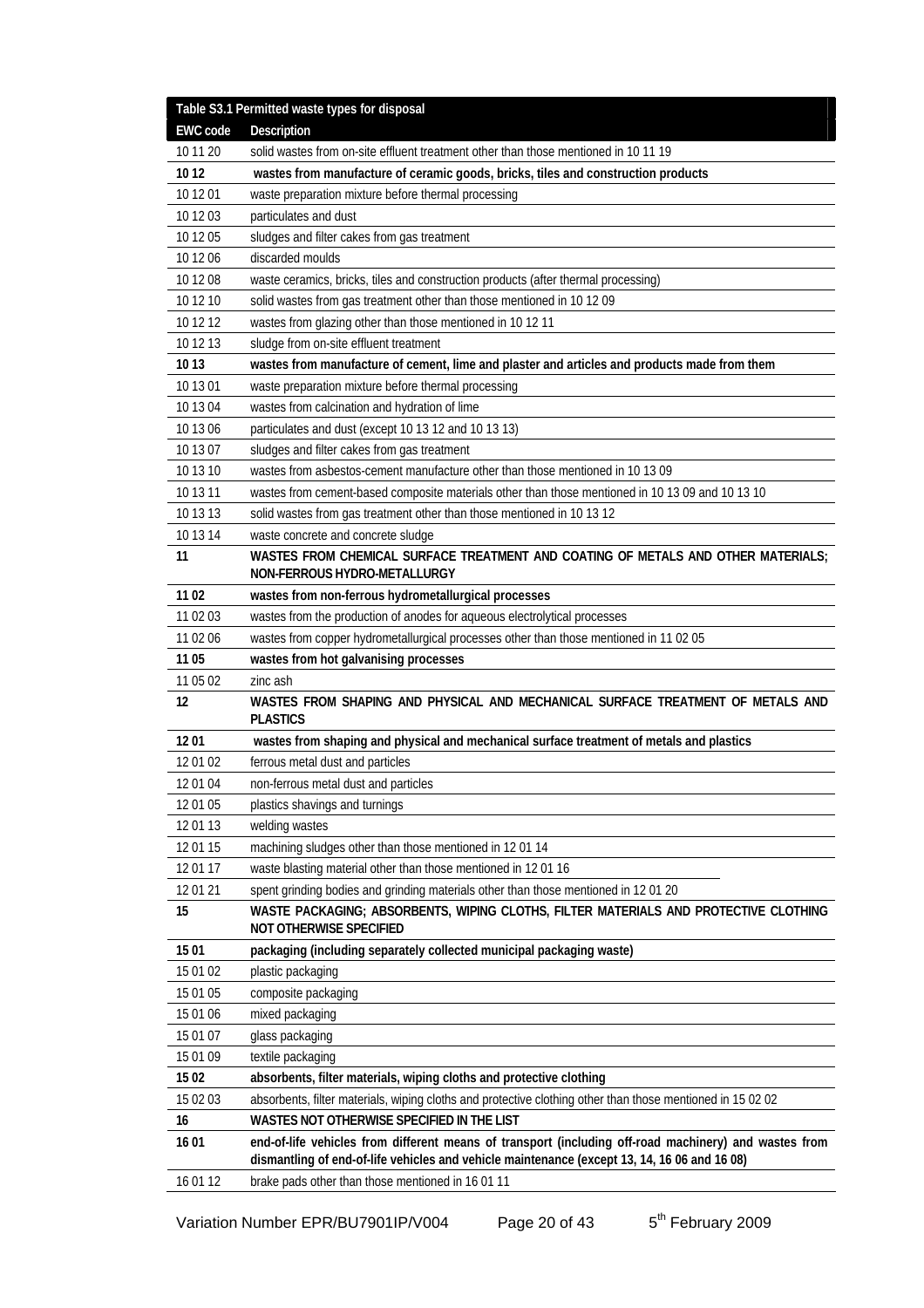<span id="page-23-0"></span>

|                 | Table S3.1 Permitted waste types for disposal                                                                                                                              |
|-----------------|----------------------------------------------------------------------------------------------------------------------------------------------------------------------------|
| <b>EWC code</b> | Description                                                                                                                                                                |
| 16 01 19        | plastic                                                                                                                                                                    |
| 16 01 20        | glass                                                                                                                                                                      |
| 1603            | off-specification batches and unused products                                                                                                                              |
| 16 03 04        | inorganic wastes other than those mentioned in 16 03 03                                                                                                                    |
| 16 03 06        | organic wastes other than those mentioned in 16 03 05                                                                                                                      |
| 1608            | spent catalysts                                                                                                                                                            |
| 16 08 01        | spent catalysts containing gold, silver, rhenium, rhodium, palladium, iridium or platinum (except 16 08 07)                                                                |
| 16 11           | waste linings and refractories                                                                                                                                             |
| 16 11 02        | carbon-based linings and refractories from metallurgical processes others than those mentioned in 16 11 01                                                                 |
| 16 11 04        | other linings and refractories from metallurgical processes other than those mentioned in 16 11 03                                                                         |
| 16 11 06        | linings and refractories from non-metallurgical processes others than those mentioned in 16 11 05                                                                          |
| 17              | CONSTRUCTION AND DEMOLITION WASTES (INCLUDING EXCAVATED SOIL FROM CONTAMINATED SITES)                                                                                      |
| 1701            | concrete, bricks, tiles and ceramics                                                                                                                                       |
| 17 01 01        | concrete                                                                                                                                                                   |
| 17 01 02        | bricks                                                                                                                                                                     |
| 17 01 03        | tiles and ceramics                                                                                                                                                         |
| 17 01 07        | mixtures of concrete, bricks, tiles and ceramics other than those mentioned in 17 01 06                                                                                    |
| 1702            | wood, glass and plastic                                                                                                                                                    |
| 17 02 03        | plastic                                                                                                                                                                    |
| 1704            | metals (including their alloys)                                                                                                                                            |
| 17 04 11        | cables other than those mentioned in 17 04 10                                                                                                                              |
| 1705            | soil (including excavated soil from contaminated sites), stones and dredging spoil                                                                                         |
| 17 05 04        | soil and stones other than those mentioned in 170503                                                                                                                       |
| 17 05 06        | dredging spoil other than those mentioned in 17 05 05                                                                                                                      |
| 17 05 08        | track ballast other than those mentioned in 17 05 07                                                                                                                       |
| 1706            | insulation materials and asbestos-containing construction materials                                                                                                        |
| 17 06 04        | insulation materials other than those mentioned in 17 06 01 and 17 06 03                                                                                                   |
| 1709            | other construction and demolition wastes                                                                                                                                   |
| 17 09 04        | mixed construction and demolition wastes other than those mentioned in 17 09 01, 17 09 02 and 17 09 03                                                                     |
| 19              | WASTES FROM WASTE MANAGEMENT FACILITIES, OFF-SITE WASTE WATER TREATMENT PLANTS AND<br>THE PREPARATION OF WATER INTENDED FOR HUMAN CONSUMPTION AND WATER FOR INDUSTRIAL USE |
| 1901            | wastes from incineration or pyrolysis of waste                                                                                                                             |
| 19 01 12        | bottom ash and slag other than those mentioned in 19 01 11                                                                                                                 |
| 19 01 14        | fly ash other than those mentioned in 19 01 13                                                                                                                             |
| 19 01 16        | boiler dust other than those mentioned in 19 01 15                                                                                                                         |
| 19 01 18        | pyrolysis wastes other than those mentioned in 19 01 17                                                                                                                    |
| 19 01 19        | sands from fluidised beds                                                                                                                                                  |
| 1903            | stabilised/solidified wastes 1                                                                                                                                             |
| 19 03 05        | stabilised wastes other than those mentioned in 19 03 04                                                                                                                   |
| 19 03 07        | solidified wastes other than those mentioned in 19 03 06                                                                                                                   |
| 1904            | vitrified waste and wastes from vitrification                                                                                                                              |
| 19 04 01        | vitrified waste                                                                                                                                                            |
| 1905            | wastes from aerobic treatment of solid wastes                                                                                                                              |
| 19 05 01        | non-composted fraction of municipal and similar wastes                                                                                                                     |
| 19 05 02        | non-composted fraction of animal and vegetable waste                                                                                                                       |
| 19 05 03        | off-specification compost                                                                                                                                                  |
|                 |                                                                                                                                                                            |

 1 Stabilisation processes change the dangerousness of the constituents in the waste and thus transform hazardous waste into non-hazardous waste. Solidification processes only change the physical state of the waste (e.g. liquid into solid) by using additives without changing the chemical properties of the waste.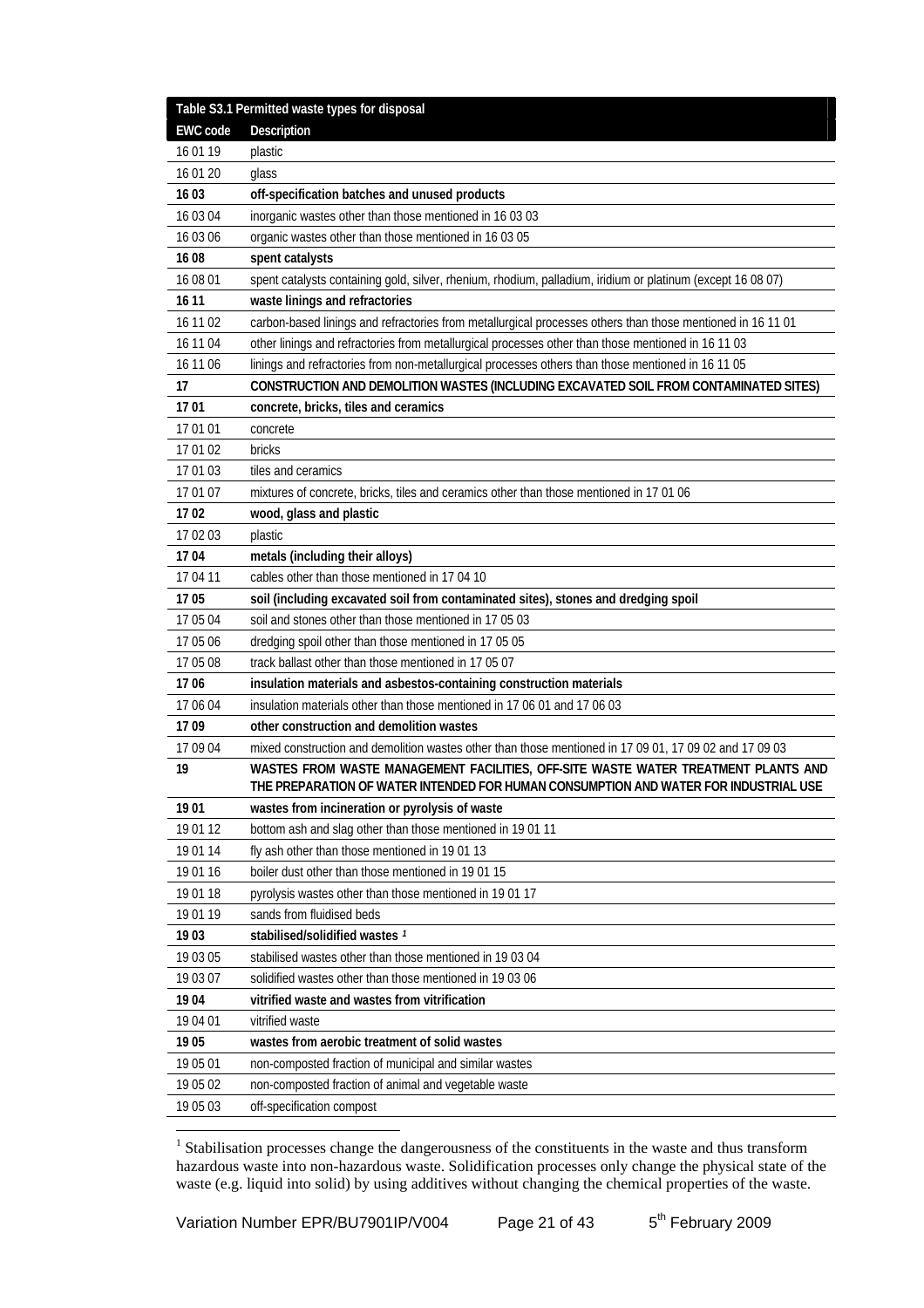|                 | Table S3.1 Permitted waste types for disposal                                                                                              |
|-----------------|--------------------------------------------------------------------------------------------------------------------------------------------|
| <b>EWC code</b> | Description                                                                                                                                |
| 1906            | wastes from anaerobic treatment of waste                                                                                                   |
| 19 06 04        | digestate from anaerobic treatment of municipal waste                                                                                      |
| 19 06 06        | digestate from anaerobic treatment of animal and vegetable waste                                                                           |
| 1908            | wastes from waste water treatment plants not otherwise specified                                                                           |
| 19 08 01        | screenings                                                                                                                                 |
| 19 08 02        | waste from desanding                                                                                                                       |
| 19 08 05        | sludges from treatment of urban waste water                                                                                                |
| 19 08 09        | grease and oil mixture from oil/water separation containing only edible oil and fats                                                       |
| 19 08 14        | sludges from other treatment of industrial waste water other than those mentioned in 19 08 13                                              |
| 1909            | wastes from the preparation of water intended for human consumption or water for industrial use                                            |
| 190901          | solid waste from primary filtration and screenings                                                                                         |
| 19 09 02        | sludges from water clarification                                                                                                           |
| 19 09 03        | sludges from decarbonation                                                                                                                 |
| 19 09 05        | saturated or spent ion exchange resins                                                                                                     |
| 19 09 06        | sludges from regeneration of ion exchangers                                                                                                |
| 19 10           | wastes from shredding of metal-containing wastes                                                                                           |
| 19 10 04        | fluff-light fraction and dust other than those mentioned in 19 10 03                                                                       |
| 19 10 06        | other fractions other than those mentioned in 19 10 05                                                                                     |
| 19 12           | wastes from the mechanical treatment of waste (for example sorting, crushing, compacting, pelletising)                                     |
|                 | not otherwise specified                                                                                                                    |
| 19 12 04        | plastic and rubber                                                                                                                         |
| 19 12 07        | wood other than that mentioned in 19 12 06                                                                                                 |
| 19 12 08        | textiles                                                                                                                                   |
| 19 12 09        | minerals (for example sand, stones)                                                                                                        |
| 19 12 10        | combustible waste (refuse derived fuel)                                                                                                    |
| 19 12 12        | other wastes (including mixtures of materials) from mechanical treatment of wastes other than those mentioned in<br>19 12 11               |
| 19 13           | wastes from soil and groundwater remediation                                                                                               |
| 19 13 02        | solid wastes from soil remediation other than those mentioned in 19 13 01                                                                  |
| 19 13 04        | sludges from soil remediation other than those mentioned in 19 13 03                                                                       |
| 20              | MUNICIPAL WASTES (HOUSEHOLD WASTE AND SIMILAR COMMERCIAL, INDUSTRIAL AND INSTITUTIONAL<br>WASTES) INCLUDING SEPARATELY COLLECTED FRACTIONS |
| 20 01           | separately collected fractions (except 15 01)                                                                                              |
| 20 01 08        | biodegradable kitchen and canteen waste                                                                                                    |
| 20 01 10        | clothes                                                                                                                                    |
| 20 01 11        | textiles                                                                                                                                   |
| 20 01 25        | edible oil and fat                                                                                                                         |
| 20 01 28        | paint, inks, adhesives and resins other than those mentioned in 20 01 27                                                                   |
| 20 01 30        | detergents other than those mentioned in 20 01 29                                                                                          |
| 20 01 38        | wood other than that mentioned in 20 01 37                                                                                                 |
| 20 01 39        | plastics                                                                                                                                   |
| 20 01 41        | wastes from chimney sweeping                                                                                                               |
| 20 02           | garden and park wastes (including cemetery waste)                                                                                          |
| 20 02 01        | biodegradable waste                                                                                                                        |
| 20 02 02        | soil and stones                                                                                                                            |
| 20 02 03        | other non-biodegradable wastes                                                                                                             |
| 20 03           | other municipal wastes                                                                                                                     |
| 20 03 01        | mixed municipal waste                                                                                                                      |
| 20 03 02        | waste from markets                                                                                                                         |
| 20 03 03        | street-cleaning residues                                                                                                                   |

Variation Number EPR/BU7901IP/V004 Page 22 of 43 5<sup>th</sup> February 2009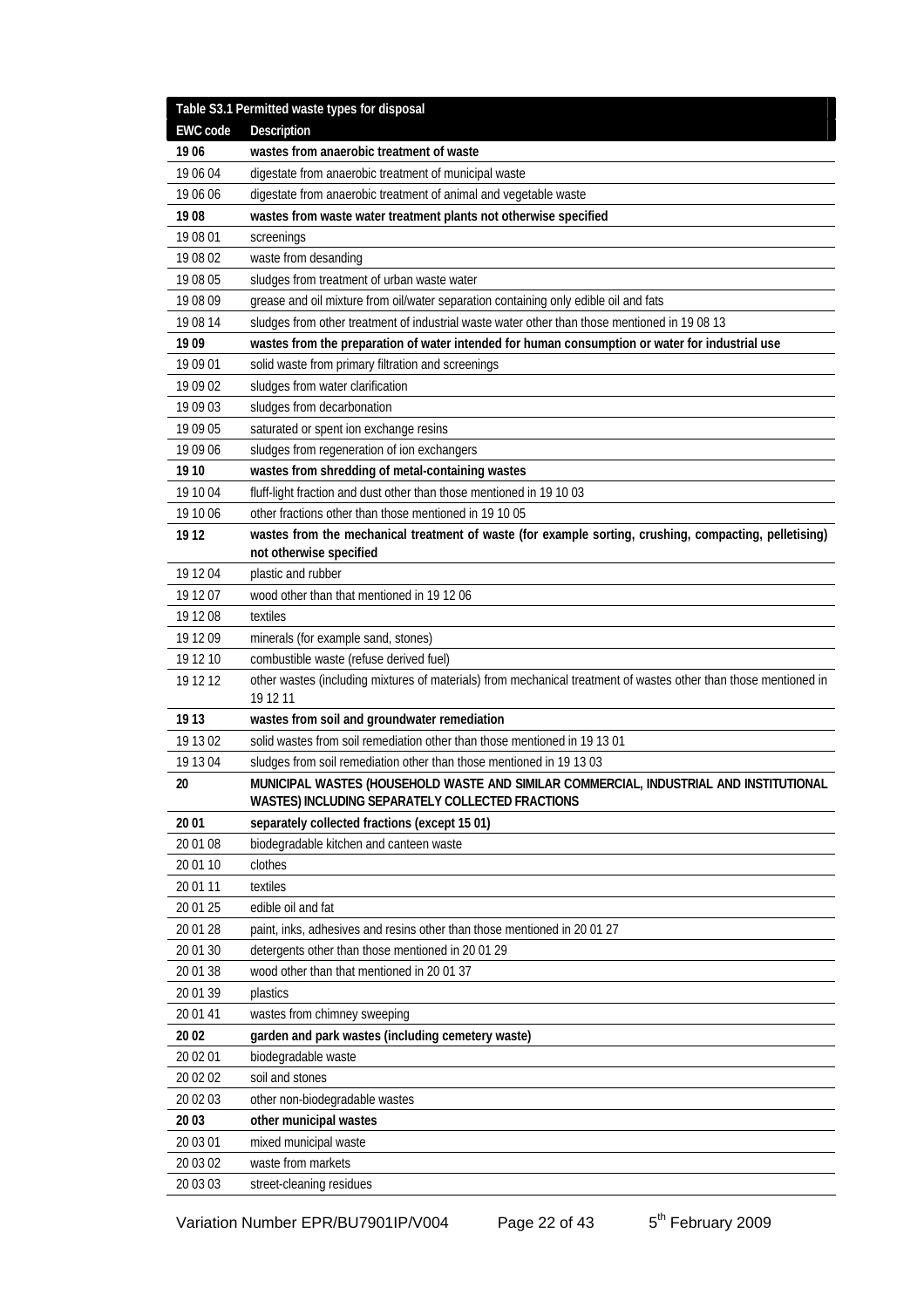<span id="page-25-0"></span>

| Table S3.1 Permitted waste types for disposal |                            |  |  |  |
|-----------------------------------------------|----------------------------|--|--|--|
| EWC code                                      | Description                |  |  |  |
| 20 03 04                                      | septic tank sludge         |  |  |  |
| 20 03 06                                      | waste from sewage cleaning |  |  |  |
| 20 03 07                                      | bulky waste                |  |  |  |
|                                               |                            |  |  |  |

|                 | Table S3.2 Permitted waste types for Biopile Soil Treatment                                                                                                                           |
|-----------------|---------------------------------------------------------------------------------------------------------------------------------------------------------------------------------------|
| <b>EWC code</b> | Description                                                                                                                                                                           |
| 01              | WASTES RESULTING FROM EXPLORATION, MINING, QUARRYING, AND PHYSICAL AND CHEMICAL<br><b>TREATMENT OF MINERALS</b>                                                                       |
| 0105            | drilling muds and other drilling wastes                                                                                                                                               |
| 01 05 05 *      | oil-containing drilling muds and wastes                                                                                                                                               |
| 01 05 06 *      | drilling muds and other drilling wastes containing dangerous substances                                                                                                               |
| 05              | WASTES FROM PETROLEUM REFINING, NATURAL GAS PURIFICATION AND PYROLYTIC TREATMENT OF<br>COAL                                                                                           |
| 05 01           | wastes from petroleum refining                                                                                                                                                        |
| 05 01 03 *      | tank bottom sludges                                                                                                                                                                   |
| 05 01 05 $*$    | oil spills                                                                                                                                                                            |
| 05 01 06 *      | oily sludges from maintenance operations of the plant or equipment                                                                                                                    |
| 05 01 09 *      | sludges from on-site effluent treatment containing dangerous substances                                                                                                               |
| 17              | CONSTRUCTION AND DEMOLITION WASTES (INCLUDING EXCAVATED SOIL FROM CONTAMINATED SITES)                                                                                                 |
| 1705            | soil (including excavated soil from contaminated sites), stones and dredging spoil                                                                                                    |
| 17 05 03 *      | soil and stones containing dangerous substances                                                                                                                                       |
| 17 05 04        | soil and stones other than those mentioned in 17 05 03                                                                                                                                |
| 17 05 05 *      | dredging spoil containing dangerous substances                                                                                                                                        |
| 17 05 06        | dredging spoil other than those mentioned in 17 05 05                                                                                                                                 |
| 17 05 07*       | track ballast containing dangerous substances                                                                                                                                         |
| 17 05 08        | track ballast other than those mentioned in 17 05 07                                                                                                                                  |
| 19              | WASTES FROM WASTE MANAGEMENT FACILITIES, OFF-SITE WASTE WATER TREATMENT PLANTS<br>AND THE PREPARATION OF WATER INTENDED FOR HUMAN CONSUMPTION AND WATER FOR<br><b>INDUSTRIAL USE.</b> |
| 1903            | stabilised/solidified wastes <sup>2</sup>                                                                                                                                             |
| 19 03 04 *      | wastes marked as hazardous, partly <sup>3</sup> stabilised                                                                                                                            |
| 19 13           | wastes from soil and groundwater remediation                                                                                                                                          |
| 19 13 01 *      | solid wastes from soil remediation containing dangerous substances                                                                                                                    |
| 19 13 02        | solid wastes from soil remediation other than those mentioned in 19 13 01                                                                                                             |
| 19 13 03 *      | sludges from soil remediation containing dangerous substances                                                                                                                         |
| 19 13 04        | sludges from soil remediation other than those mentioned in 19 13 03                                                                                                                  |
|                 |                                                                                                                                                                                       |

Footnote Hazardous wastes (\*) may not be mixed with non-hazardous wastes for the purpose of dilution.

Variation Number EPR/BU7901IP/V004 Page 23 of 43 5<sup>th</sup> February 2009

<sup>&</sup>lt;sup>2</sup> Stabilisation processes change the dangerousness of the constituents in the waste and thus transform hazardous waste into non-hazardous waste. Solidification processes only change the physical state of the waste (e.g. liquid into solid) by using additives without changing the chemical properties of the waste.

 $3$  A waste is considered as partly stabilised if, after the stabilisation process, dangerous constituents which have not been changed completely into non-dangerous constituents could be released into the environment in the short, middle or long term.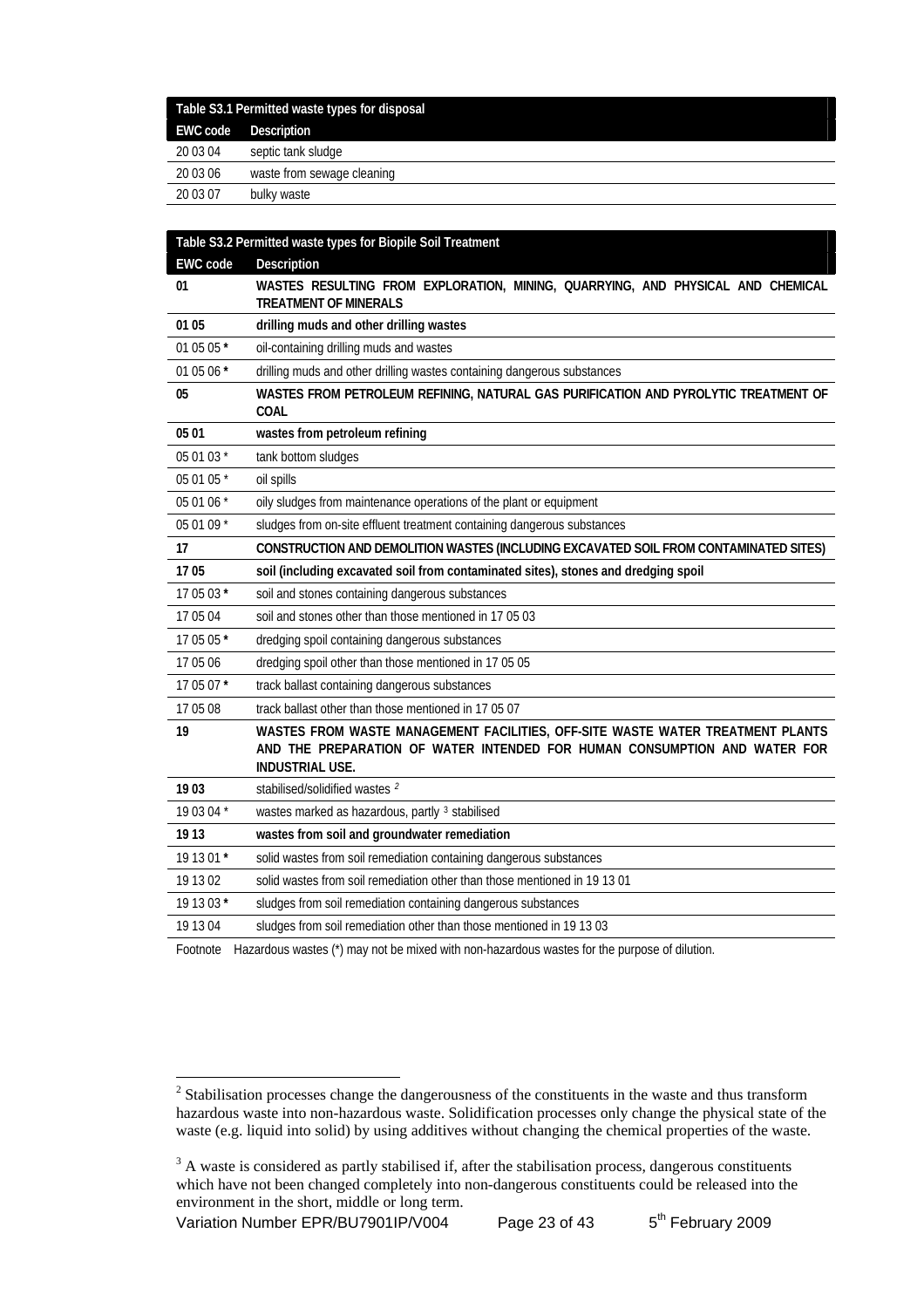## **Schedule 4 – Emissions and monitoring**

#### **Table S4.1 Leachate level limits and monitoring requirements**

| Monitoring point reference/ Description                                                                                                                                                                                                                                                                                                                                                                                                                                                                                                                                                                                                                             | Limit                                                                                                                                                                                                                                                                                                                                                                                                                                                                               | Monitoring frequency | Monitoring method                                                                                                                                                                                                                        |
|---------------------------------------------------------------------------------------------------------------------------------------------------------------------------------------------------------------------------------------------------------------------------------------------------------------------------------------------------------------------------------------------------------------------------------------------------------------------------------------------------------------------------------------------------------------------------------------------------------------------------------------------------------------------|-------------------------------------------------------------------------------------------------------------------------------------------------------------------------------------------------------------------------------------------------------------------------------------------------------------------------------------------------------------------------------------------------------------------------------------------------------------------------------------|----------------------|------------------------------------------------------------------------------------------------------------------------------------------------------------------------------------------------------------------------------------------|
| C1 (91303010), C1-G (91303012), C1-H (91303011), C2 (91303020), C2-A (91303021,<br>C2-B (91303022), C3 (91303030), C3-C (91303031), C3-D (91303032), C4 (91303040),<br>C4-E (91303041), C4-F (91303042), C5 (91303050), C5-I (91303051), C5-J (91303052),<br>C6r (91303063), C6-K (91303061), C6-L (91303062), C7r (91303073), C7-M (91303071),<br>C7-N (91303072), C8r (91303083), C8-O (91303081), C8-P (91303082), C9r (91303093),<br>C9-Q (91303091), C9-R (91303092), C10r (91303103), C10-S (91303101),<br>C10-T (91303102), C11r (91303113), C11-U (91303111), C11-V (91303112),<br>C12 (91303120), C12-A (91303121), C12-B (91303122), C13 sump (91303130), | Leachate levels in cells 12, 13, 14, 15 and 17 shall not, Monthly<br>be permitted to exceed 4 metres above the base of each<br>cell as determined at any leachate abstraction point<br>throughout the operational phase of each cell and<br>throughout the subsequent post-operational period whilst<br>active landfill gas management is taking place. At no time<br>either operationally or post-operationally, shall the<br>leachate level in any cell be permitted to exceed 16 |                      | Monitoring to be carried out in<br>accordance with Environment<br>Agency Document 'Guidance on<br>Monitoring of Landfill Leachate,<br>Groundwater and Surface Water<br>(LFTGN02), unless otherwise<br>agreed in writing with the Agency. |
| C13 (91303131), C13 (91303132), C16 (91303160), C16-W<br>(91303161),<br>C16-X (91303162), C18 (91303180, C18-Y (91303181) and C18-Z (91303182) as shown                                                                                                                                                                                                                                                                                                                                                                                                                                                                                                             | metres AOD.                                                                                                                                                                                                                                                                                                                                                                                                                                                                         |                      |                                                                                                                                                                                                                                          |
| on monitoring plan drawing CA180202 revision 2 dated 22/06/2007.                                                                                                                                                                                                                                                                                                                                                                                                                                                                                                                                                                                                    |                                                                                                                                                                                                                                                                                                                                                                                                                                                                                     |                      |                                                                                                                                                                                                                                          |

| Table S4.2 Point source emissions to air - emission limits and monitoring requirements |                                                                       |                       |                               |                     |                                                 |                                                                                                                                                  |  |  |
|----------------------------------------------------------------------------------------|-----------------------------------------------------------------------|-----------------------|-------------------------------|---------------------|-------------------------------------------------|--------------------------------------------------------------------------------------------------------------------------------------------------|--|--|
| Emission point Ref. &<br>Location                                                      | Parameter                                                             | Source                | (including)<br>Limit<br>unit) | Reference<br>Period | <b>Monitoring Frequency</b>                     | Standard or<br>Monitoring<br>Method                                                                                                              |  |  |
| Flare<br>A1<br>stack                                                                   | Oxides of Nitrogen                                                    | Landfill Gas Flares   | 150 mg/m <sup>3</sup>         | Hourly mean         | Annually (1)                                    | with<br>that<br>accordance<br>In.<br>described in the Agency's<br>Technical Guidance Note M2<br>"Monitoring<br>0f<br>stack<br>emissions to air". |  |  |
| (permanent)                                                                            | Carbon Monoxide                                                       |                       | 50 mg/ $m3$                   |                     |                                                 |                                                                                                                                                  |  |  |
|                                                                                        | Total volatile organic compounds (VOC's)                              |                       | 10 mg/ $m3$                   |                     |                                                 |                                                                                                                                                  |  |  |
|                                                                                        | volatile organic<br>Total<br>non-methane<br>compounds<br>(NMVOC's)    |                       | $5 \text{ mg/m}^3$            |                     |                                                 |                                                                                                                                                  |  |  |
|                                                                                        | <b>Operational Temperature</b>                                        |                       | $>1000^{\circ}$ C (2)         |                     | Weekly,<br>while<br>flare<br>is.<br>operational |                                                                                                                                                  |  |  |
| A2 Engine number 1 as                                                                  | Oxides of Nitrogen, expressed as NO <sub>2</sub>                      | Gas utilisation plant | 650 mg/ $m3$                  | Hourly mean         | Annually                                        | with that<br>accordance<br>In.<br>described in the Agency's<br>Technical Guidance Note M2<br>"Monitoring<br>stack<br>0f<br>emissions to air".    |  |  |
| shown on Engine and flare                                                              | Carbon Monoxide                                                       |                       | 1500 mg/m3 m <sup>3</sup>     |                     |                                                 |                                                                                                                                                  |  |  |
| compound on plan 12/03                                                                 | Total volatile organic compounds (VOC's), expressed<br>as Carbon      |                       | 1750 mg/ $m^3$                |                     |                                                 |                                                                                                                                                  |  |  |
|                                                                                        | volatile<br>non-methane<br>Total<br>organic<br>compounds<br>(NMVOC's) |                       | 150 mg/m $3$                  |                     |                                                 |                                                                                                                                                  |  |  |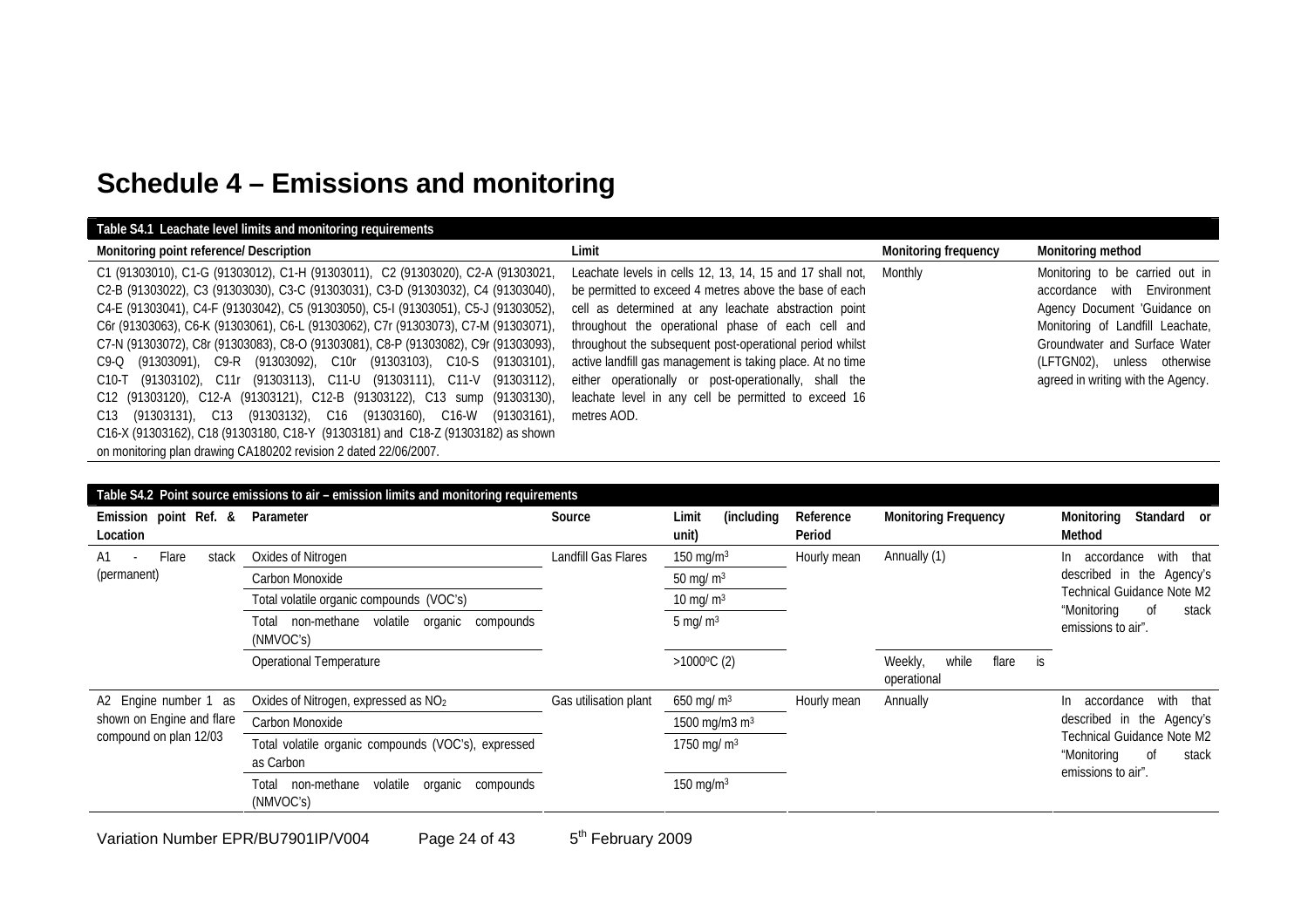| Table S4.2 Point source emissions to air – emission limits and monitoring requirements |                                                                       |                       |                               |                     |                             |                                                                                                                                            |  |  |
|----------------------------------------------------------------------------------------|-----------------------------------------------------------------------|-----------------------|-------------------------------|---------------------|-----------------------------|--------------------------------------------------------------------------------------------------------------------------------------------|--|--|
| Emission point Ref. &<br>Location                                                      | Parameter                                                             | Source                | Limit<br>(including)<br>unit) | Reference<br>Period | <b>Monitoring Frequency</b> | Standard or<br>Monitoring<br>Method                                                                                                        |  |  |
| A3 Engine number 2 as                                                                  | Oxides of Nitrogen, expressed as NO <sub>2</sub>                      | Gas utilisation plant | 650 mg/ $m3$<br>Hourly mean   |                     | Annually                    | accordance with that<br>In.<br>described in the Agency's<br>Technical Guidance Note M2<br>"Monitoring<br>0f<br>stack<br>emissions to air". |  |  |
| shown on Engine and flare                                                              | Carbon Monoxide                                                       |                       | 1500 mg/m3 m <sup>3</sup>     |                     |                             |                                                                                                                                            |  |  |
| compound on plan 12/03.                                                                | Total volatile organic compounds (VOC's), expressed<br>as Carbon      |                       | 1750 mg/ m <sup>3</sup>       |                     |                             |                                                                                                                                            |  |  |
|                                                                                        | volatile<br>Total<br>non-methane<br>organic<br>compounds<br>(NMVOC's) |                       | 150 mg/m $3$                  |                     |                             |                                                                                                                                            |  |  |
| <b>Biofilter</b>                                                                       | Total VOC's                                                           | Contaminated<br>soil  | 75 mg/ $m3$                   |                     | Monthly                     | with the<br>be agreed<br>Τo<br>Agency                                                                                                      |  |  |
|                                                                                        | Benzene                                                               | treatment facility    | $5 \text{ mg/m}^3$            |                     |                             |                                                                                                                                            |  |  |

(1) Annual monitoring is only required when flares operate in excess of 10% of the time, taken on an annual assessment period.

(2) This is an indicative performance limit. An alternative minimum temperature may be acceptable providing the Operator can demonstrate that the other emission limit values are met at this lower temperature in accordance with Environment Agency Guidance on Flaring Nov 2002.

| Table S4.3 Point source emissions to water (other than sewer) – emission limits and monitoring requirements |                                        |                                |                                              |                     |                         |                                                                                                                                                                                                                                             |  |  |
|-------------------------------------------------------------------------------------------------------------|----------------------------------------|--------------------------------|----------------------------------------------|---------------------|-------------------------|---------------------------------------------------------------------------------------------------------------------------------------------------------------------------------------------------------------------------------------------|--|--|
| Emission point Ref. &<br>Location                                                                           | Parameter                              | Source                         | Limit (incl unit)                            | Reference<br>Period | Monitoring<br>Frequency | Monitoring Standard or Method                                                                                                                                                                                                               |  |  |
| N/WR0408 as<br>shown on                                                                                     | <b>Suspended Solids</b>                | Intercepted                    | $60$ mg/l                                    | Spot Sample         | Monthly                 | Monitoring to be carried out in accordance with Environment                                                                                                                                                                                 |  |  |
| CA231200<br>drawing                                                                                         | Ammoniacal-N                           | surface water                  | $2$ mg/l                                     |                     |                         | Guidance Document 'Guidance on Monitoring of<br>Agency                                                                                                                                                                                      |  |  |
| DATED 29/03/05.                                                                                             | Chloride                               |                                | 150 mg/l                                     |                     |                         | Groundwater<br>Surface<br>Water<br>Leachate.<br>Landfill<br>and<br>(LFTGN02), unless otherwise agreed in writing with the                                                                                                                   |  |  |
| Receiving<br>water<br>un-<br>$\sim$<br>named tributary of Horton                                            | Iron                                   |                                | $5 \text{ mg/l}$                             |                     |                         | Agency.                                                                                                                                                                                                                                     |  |  |
| <b>Brook</b>                                                                                                | pΗ                                     |                                | Minimum 5 pH units and<br>Maximum 9 pH units |                     |                         |                                                                                                                                                                                                                                             |  |  |
| STF1 on Plan ref Drawing                                                                                    | Ammoniacal-N                           | Process water                  | $2$ mg/l                                     | Spot Sample         | Monthly                 | Monitoring to be carried out in accordance with Environment<br>Agency Guidance Document 'Guidance on Monitoring of<br>Landfill Leachate, Groundwater and Surface Water<br>(LFTGN02), unless otherwise agreed in writing with the<br>Agency. |  |  |
| A4(040805) dated                                                                                            | Chloride                               | tanks in the Soil<br>Treatment | 150 mg/l                                     |                     |                         |                                                                                                                                                                                                                                             |  |  |
| 04/08/2005.                                                                                                 | Iron                                   |                                | $5 \text{ mq/l}$                             |                     |                         |                                                                                                                                                                                                                                             |  |  |
|                                                                                                             | Suspended solids                       | Facility                       | 60mg/l                                       |                     |                         |                                                                                                                                                                                                                                             |  |  |
| Surface water drainage<br>collection system                                                                 | Pentochlorophenol (PCP)                |                                | $0.002$ mg/l                                 |                     |                         | List I substances monitoring methods in accordance with the                                                                                                                                                                                 |  |  |
|                                                                                                             | <b>Total Petroleum</b><br>Hydrocarbons |                                | $0.1$ mg/l                                   |                     |                         | Agency's guidance 'Hydrogeological Risk Assessment for<br>Landfills' (LFTGN01)                                                                                                                                                              |  |  |
|                                                                                                             |                                        |                                |                                              |                     |                         |                                                                                                                                                                                                                                             |  |  |

Variation Number EPR/BU7901IP/V004 Page 25 of 43 5<sup>th</sup> February 2009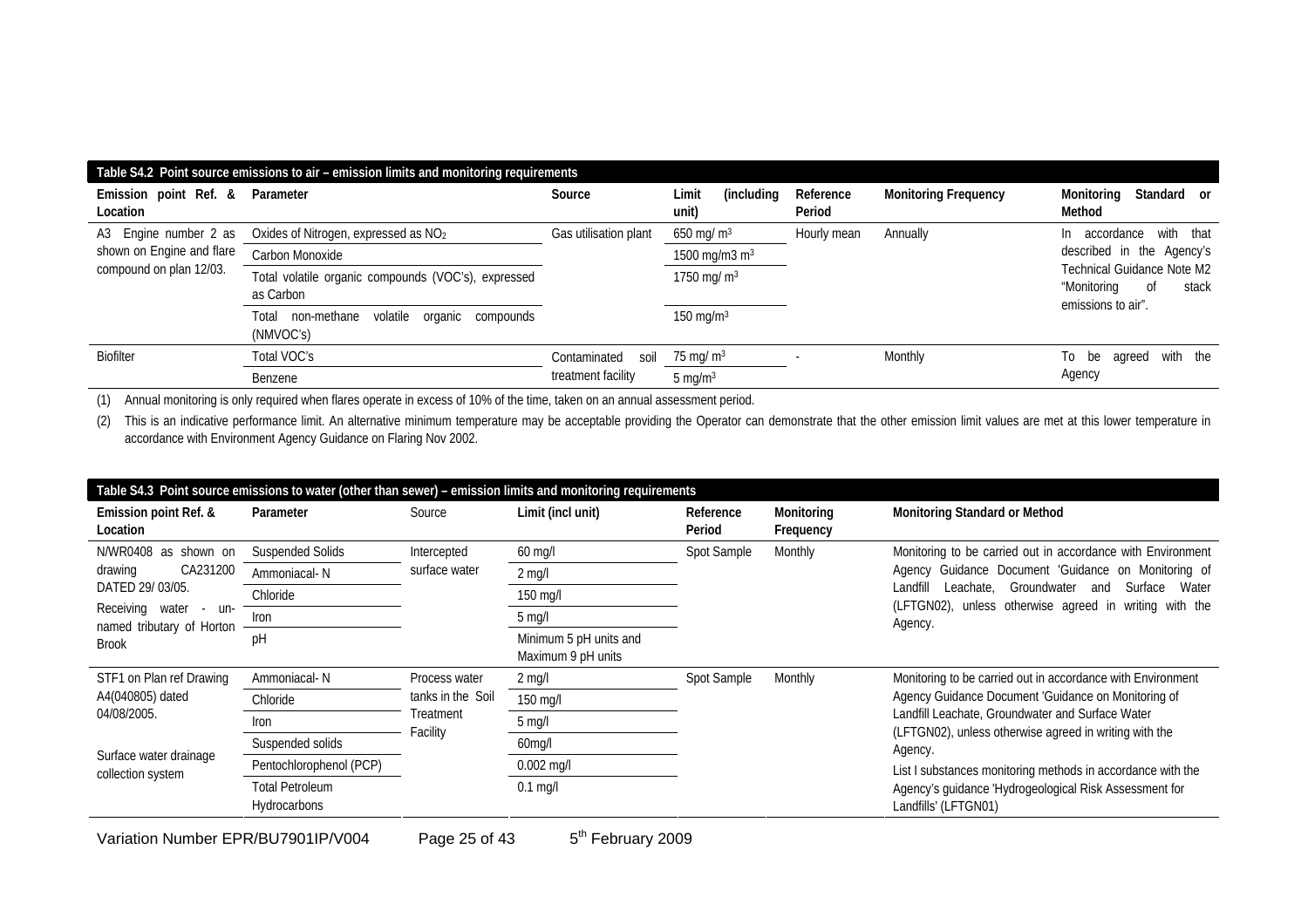| Table S4.4 Point source emissions to sewer, effluent treatment plant or by tankering or other transfer off-site– emission limits and monitoring requirements |                              |                   |                   |                  |                      |                                                                                                                                                                                                                                                                                                                                                                                                                                          |
|--------------------------------------------------------------------------------------------------------------------------------------------------------------|------------------------------|-------------------|-------------------|------------------|----------------------|------------------------------------------------------------------------------------------------------------------------------------------------------------------------------------------------------------------------------------------------------------------------------------------------------------------------------------------------------------------------------------------------------------------------------------------|
| Emission point Ref. & Location                                                                                                                               | Parameter                    | Source            | Limit (incl unit) | Reference Period | Monitoring Frequency | Monitoring Standard or Method                                                                                                                                                                                                                                                                                                                                                                                                            |
| S1 (91306001). At existing point of entry to                                                                                                                 | Settleable Solids            | Leachate effluent | None set (1)      | Spot sample      | Monthly              | Monitoring to be carried out in<br>accordance with Environment Agency<br>Guidance Document 'Guidance on<br>Landfill<br>Monitoring<br><sub>of</sub><br>Leachate,<br>Groundwater<br>and Surface<br>Water<br>(LFTGN02), unless otherwise agreed<br>in writing with the Agency.<br>List I substances monitoring methods<br>accordance with the Agency's<br>in<br>'Hydrogeological<br>guidance<br>Risk<br>Assessment for Landfills' (LFTGN01) |
| sewer on Sutton Lane.                                                                                                                                        | COD                          | treatment plant   |                   | Spot sample      |                      |                                                                                                                                                                                                                                                                                                                                                                                                                                          |
|                                                                                                                                                              | Saponifiable Oil or Grease   |                   |                   | Spot sample      |                      |                                                                                                                                                                                                                                                                                                                                                                                                                                          |
|                                                                                                                                                              | Unsaponifiable Oil or Grease |                   |                   | Spot sample      |                      |                                                                                                                                                                                                                                                                                                                                                                                                                                          |
|                                                                                                                                                              | Sulphide                     |                   |                   | Spot sample      |                      |                                                                                                                                                                                                                                                                                                                                                                                                                                          |
|                                                                                                                                                              | Cyanide                      |                   |                   | Spot sample      |                      |                                                                                                                                                                                                                                                                                                                                                                                                                                          |
|                                                                                                                                                              | Ammoniacal Nitrogen          |                   |                   | Spot sample      |                      |                                                                                                                                                                                                                                                                                                                                                                                                                                          |
|                                                                                                                                                              | Sulphate                     |                   |                   | Spot sample      |                      |                                                                                                                                                                                                                                                                                                                                                                                                                                          |
|                                                                                                                                                              | Available Chlorine           |                   |                   | Spot sample      |                      |                                                                                                                                                                                                                                                                                                                                                                                                                                          |
|                                                                                                                                                              | Rapidly Settleable Solids    |                   |                   | Spot sample      |                      |                                                                                                                                                                                                                                                                                                                                                                                                                                          |
|                                                                                                                                                              | Phosphate                    |                   |                   | Spot sample      |                      |                                                                                                                                                                                                                                                                                                                                                                                                                                          |
|                                                                                                                                                              | Chromium                     |                   |                   | Spot sample      |                      |                                                                                                                                                                                                                                                                                                                                                                                                                                          |
|                                                                                                                                                              | Copper                       |                   |                   | Spot sample      |                      |                                                                                                                                                                                                                                                                                                                                                                                                                                          |
|                                                                                                                                                              | Lead                         |                   |                   | Spot sample      |                      |                                                                                                                                                                                                                                                                                                                                                                                                                                          |
|                                                                                                                                                              | Nickel                       |                   |                   | Spot sample      |                      |                                                                                                                                                                                                                                                                                                                                                                                                                                          |
|                                                                                                                                                              | Silver                       |                   |                   | Spot sample      |                      |                                                                                                                                                                                                                                                                                                                                                                                                                                          |
|                                                                                                                                                              | Zinc                         |                   |                   | Spot sample      |                      |                                                                                                                                                                                                                                                                                                                                                                                                                                          |
|                                                                                                                                                              | Phenol                       |                   |                   | Spot sample      |                      |                                                                                                                                                                                                                                                                                                                                                                                                                                          |
|                                                                                                                                                              | Dissolved Methane            |                   |                   | Spot sample      |                      |                                                                                                                                                                                                                                                                                                                                                                                                                                          |
|                                                                                                                                                              | pH                           |                   |                   | Spot sample      |                      |                                                                                                                                                                                                                                                                                                                                                                                                                                          |
|                                                                                                                                                              | Temperature                  |                   |                   | Spot sample      |                      |                                                                                                                                                                                                                                                                                                                                                                                                                                          |

(1) Determined in accordance with the improvement programme in Schedule 1, Table S1.3 – IP2.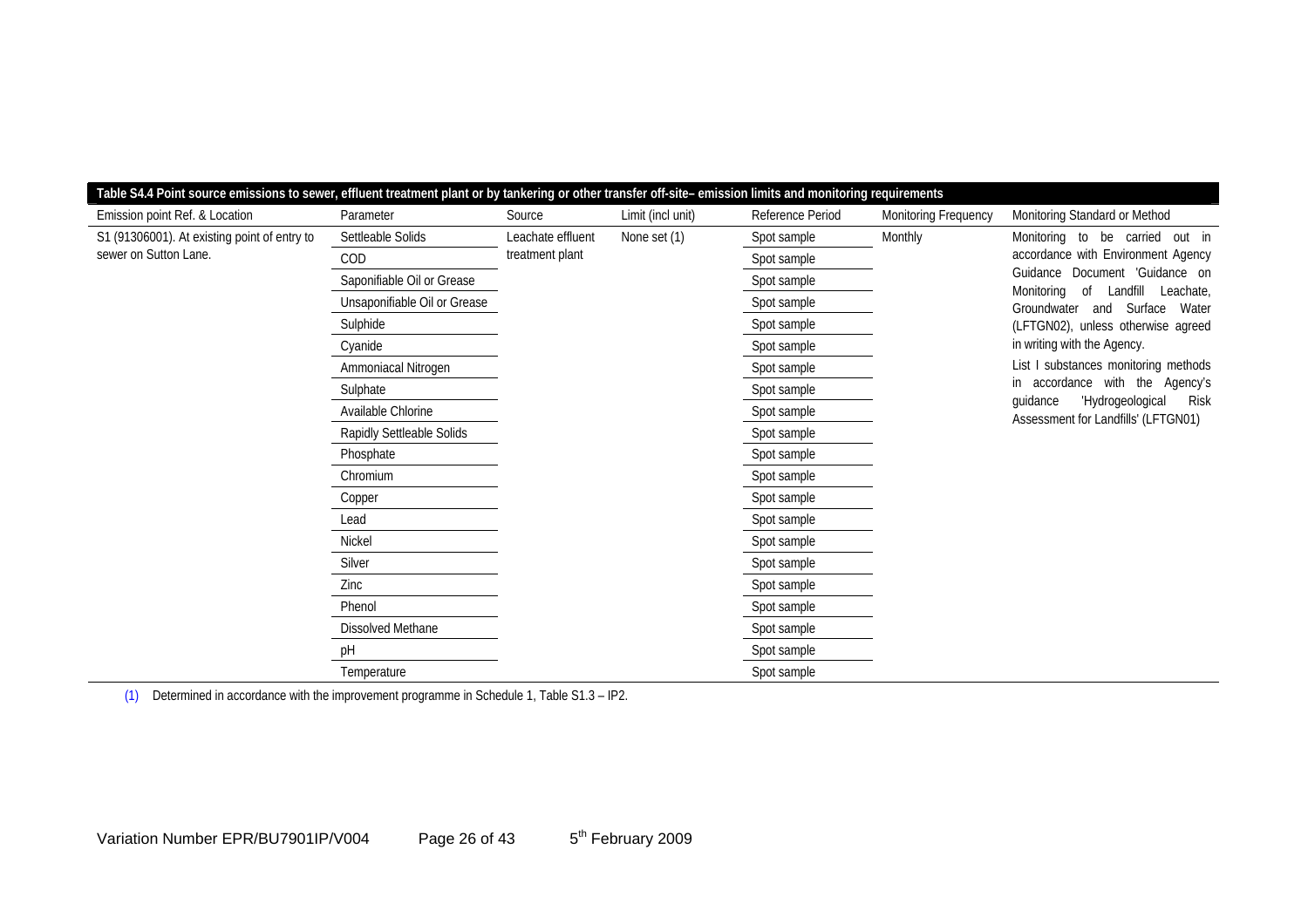| Table S4.5 Trigger levels for emissions into groundwater and monitoring requirements |                     |                               |                  |                      |                                                                                                           |  |  |  |
|--------------------------------------------------------------------------------------|---------------------|-------------------------------|------------------|----------------------|-----------------------------------------------------------------------------------------------------------|--|--|--|
| Monitoring point reference (1)                                                       | Parameter           | Limit (including unit)        | Reference Period | Monitoring frequency | Monitoring standard or method                                                                             |  |  |  |
| W02 (91302002)                                                                       | Ammoniacal Nitrogen | $0.5$ mg/l                    | Spot sample      | Quarterly            | Monitoring to be carried out in                                                                           |  |  |  |
|                                                                                      | Chloride            | 150 mg/l                      |                  |                      | accordance with Environment Agency<br>Guidance Document 'Guidance on<br>Landfill Leachate,                |  |  |  |
|                                                                                      | Cadmium             | $0.001$ mg/l                  |                  |                      |                                                                                                           |  |  |  |
|                                                                                      | Benzene             | $0.001$ mg/l                  |                  |                      | Monitoring of<br>Groundwater and Surface Water                                                            |  |  |  |
|                                                                                      | Toluene             | $0.004$ mg/l                  |                  |                      | (LFTGN02), unless otherwise agreed<br>in writing with the Agency.<br>List I substances monitoring methods |  |  |  |
|                                                                                      | Chromium            | $0.005$ mg/l                  |                  |                      |                                                                                                           |  |  |  |
|                                                                                      | Mecoprop            | 0.0001 mg/l                   |                  |                      |                                                                                                           |  |  |  |
| W02a (91302102)                                                                      | Ammoniacal Nitrogen | $0.5$ mg/l                    | Spot sample      | Quarterly            | in accordance with the Agency's                                                                           |  |  |  |
|                                                                                      | Chloride            | 150 mg/l                      |                  |                      | 'Hydrogeological<br>guidance<br>Risk<br>Assessment for Landfills' (LFTGN01)                               |  |  |  |
|                                                                                      | Cadmium             | $0.001$ mg/l                  |                  |                      |                                                                                                           |  |  |  |
|                                                                                      | Benzene             | $0.001$ mg/l                  |                  |                      |                                                                                                           |  |  |  |
|                                                                                      | Toluene             | $0.004$ mg/l                  |                  |                      |                                                                                                           |  |  |  |
|                                                                                      | Chromium            | $0.005$ mg/l                  |                  |                      |                                                                                                           |  |  |  |
|                                                                                      | Mecoprop            | 0.0001 mg/l                   |                  |                      |                                                                                                           |  |  |  |
| W03 (91302003)                                                                       | Ammoniacal Nitrogen | $0.5$ mg/l                    | Spot sample      | Quarterly            |                                                                                                           |  |  |  |
|                                                                                      | Chloride            | 150 mg/l                      |                  |                      |                                                                                                           |  |  |  |
|                                                                                      | Cadmium             | $0.001$ mg/l                  |                  |                      |                                                                                                           |  |  |  |
|                                                                                      | Benzene             | $0.001$ mg/l                  |                  |                      |                                                                                                           |  |  |  |
|                                                                                      | Toluene             | $0.004$ mg/l                  |                  |                      |                                                                                                           |  |  |  |
|                                                                                      | Chromium            | $0.005$ mg/l                  |                  |                      |                                                                                                           |  |  |  |
|                                                                                      | Mecoprop            | 0.0001 mg/l                   |                  |                      |                                                                                                           |  |  |  |
| W03b (91302103)                                                                      | Ammoniacal Nitrogen | $0.5$ mg/l                    | Spot sample      | Quarterly            |                                                                                                           |  |  |  |
|                                                                                      | Chloride            | 150 mg/l                      |                  |                      |                                                                                                           |  |  |  |
|                                                                                      | Cadmium             | $0.001$ mg/l                  |                  |                      |                                                                                                           |  |  |  |
|                                                                                      | Benzene             | $0.001$ mg/l                  |                  |                      |                                                                                                           |  |  |  |
|                                                                                      | Toluene             | $0.004$ mg/l                  |                  |                      |                                                                                                           |  |  |  |
|                                                                                      | Chromium            | $0.005$ mg/l                  |                  |                      |                                                                                                           |  |  |  |
|                                                                                      | Mecoprop            | 0.0001 mg/l                   |                  |                      |                                                                                                           |  |  |  |
| Variation Number EPR/BU7901IP/V004                                                   | Page 27 of 43       | 5 <sup>th</sup> February 2009 |                  |                      |                                                                                                           |  |  |  |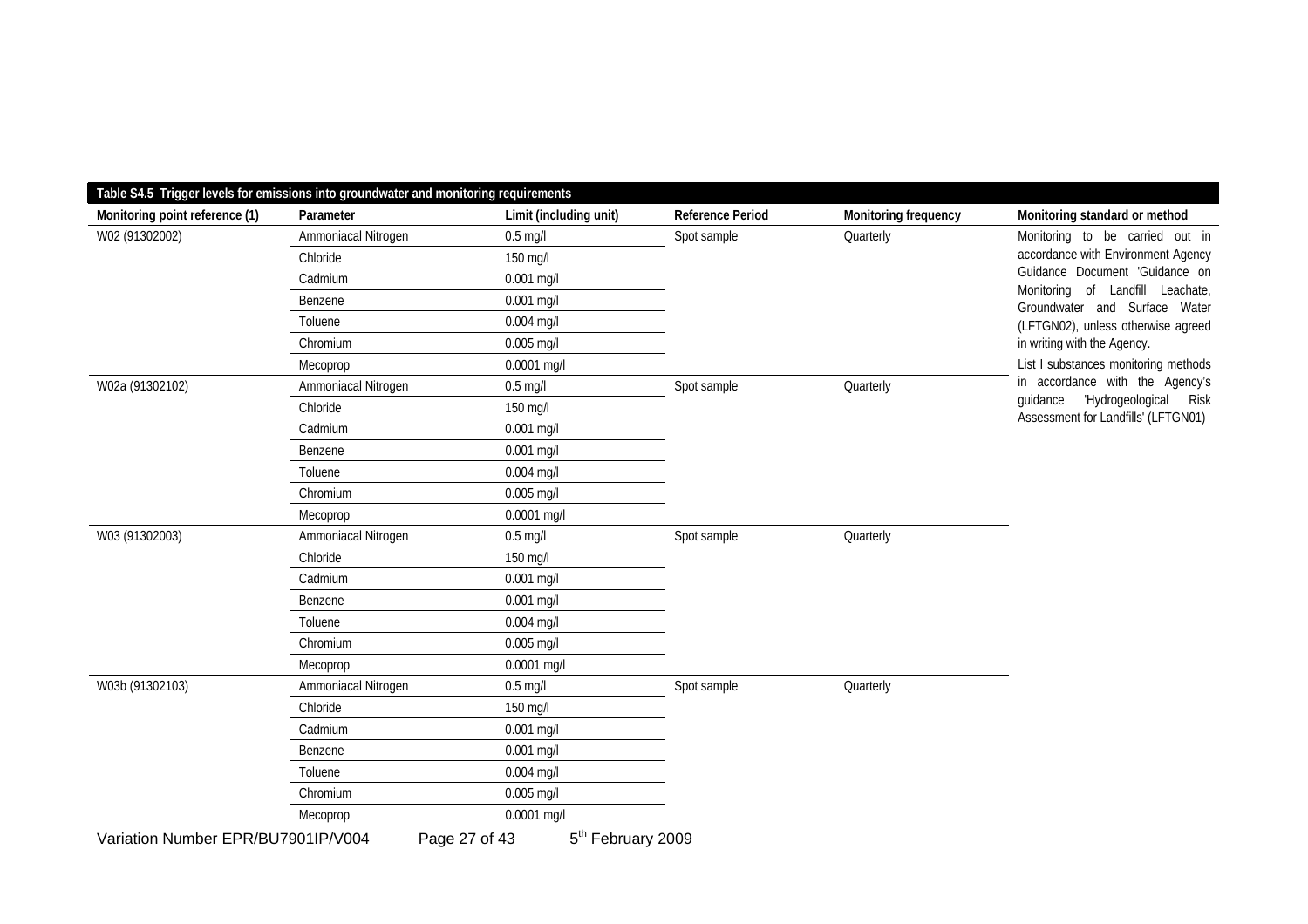| Table S4.5 Trigger levels for emissions into groundwater and monitoring requirements |                     |                        |                         |                      |                                                                                                        |  |  |  |
|--------------------------------------------------------------------------------------|---------------------|------------------------|-------------------------|----------------------|--------------------------------------------------------------------------------------------------------|--|--|--|
| Monitoring point reference (1)                                                       | Parameter           | Limit (including unit) | <b>Reference Period</b> | Monitoring frequency | Monitoring standard or method                                                                          |  |  |  |
| W4 (91302004)                                                                        | Ammoniacal Nitrogen | $0.5$ mg/l             | Spot sample             | Quarterly            | Monitoring to be carried out in                                                                        |  |  |  |
|                                                                                      | Chloride            | 150 mg/l               |                         |                      | accordance with Environment Agency                                                                     |  |  |  |
|                                                                                      | Cadmium             | 0.001 mg/l             |                         |                      | Guidance Document 'Guidance on<br>Monitoring<br>of Landfill Leachate,<br>Groundwater and Surface Water |  |  |  |
|                                                                                      | Benzene             | $0.001$ mg/l           |                         |                      |                                                                                                        |  |  |  |
|                                                                                      | Toluene             | 0.004 mg/l             |                         |                      | (LFTGN02), unless otherwise agreed                                                                     |  |  |  |
|                                                                                      | Chromium            | $0.005$ mg/l           |                         |                      | in writing with the Agency.                                                                            |  |  |  |
|                                                                                      | Mecoprop            | $0.0001$ mg/l          |                         |                      | List I substances monitoring methods                                                                   |  |  |  |
| W04a (91302104)                                                                      | Ammoniacal Nitrogen | $0.7$ mg/l             | Spot sample             | Quarterly            | in accordance with the Agency's                                                                        |  |  |  |
|                                                                                      | Chloride            | 150 mg/l               |                         |                      | 'Hydrogeological<br>guidance<br>Risk<br>Assessment for Landfills' (LFTGN01)                            |  |  |  |
|                                                                                      | Cadmium             | $0.005$ mg/l           |                         |                      |                                                                                                        |  |  |  |
|                                                                                      | Benzene             | 0.001 mg/l             |                         |                      |                                                                                                        |  |  |  |
|                                                                                      | Toluene             | $0.004$ mg/l           |                         |                      |                                                                                                        |  |  |  |
|                                                                                      | Chromium            | 0.005mg/l              |                         |                      |                                                                                                        |  |  |  |
|                                                                                      | Mecoprop            | 0.0001 mg/l            |                         |                      |                                                                                                        |  |  |  |
| W05 (91302005)                                                                       | Ammoniacal Nitrogen | $1.2$ mg/l             | Spot sample             | Quarterly            |                                                                                                        |  |  |  |
|                                                                                      | Chloride            | 200 mg/l               |                         |                      |                                                                                                        |  |  |  |
|                                                                                      | Cadmium             | $0.001$ mg/l           |                         |                      |                                                                                                        |  |  |  |
|                                                                                      | Benzene             | $0.001$ mg/l           |                         |                      |                                                                                                        |  |  |  |
|                                                                                      | Toluene             | $0.004$ mg/l           |                         |                      |                                                                                                        |  |  |  |
|                                                                                      | Chromium            | $0.005$ mg/l           |                         |                      |                                                                                                        |  |  |  |
|                                                                                      | Mecoprop            | 0.0001 mg/l            |                         |                      |                                                                                                        |  |  |  |
| W05a (91302105)                                                                      | Ammoniacal Nitrogen | $0.5$ mg/l             | Spot sample             | Quarterly            |                                                                                                        |  |  |  |
|                                                                                      | Chloride            | 150 mg/l               |                         |                      |                                                                                                        |  |  |  |
|                                                                                      | Cadmium             | $0.001$ mg/l           |                         |                      |                                                                                                        |  |  |  |
|                                                                                      | Benzene             | $0.001$ mg/l           |                         |                      |                                                                                                        |  |  |  |
|                                                                                      | Toluene             | $0.004$ mg/l           |                         |                      |                                                                                                        |  |  |  |
|                                                                                      | Chromium            | $0.005$ mg/l           |                         |                      |                                                                                                        |  |  |  |
|                                                                                      | Mecoprop            | $0.0001$ mg/l          |                         |                      |                                                                                                        |  |  |  |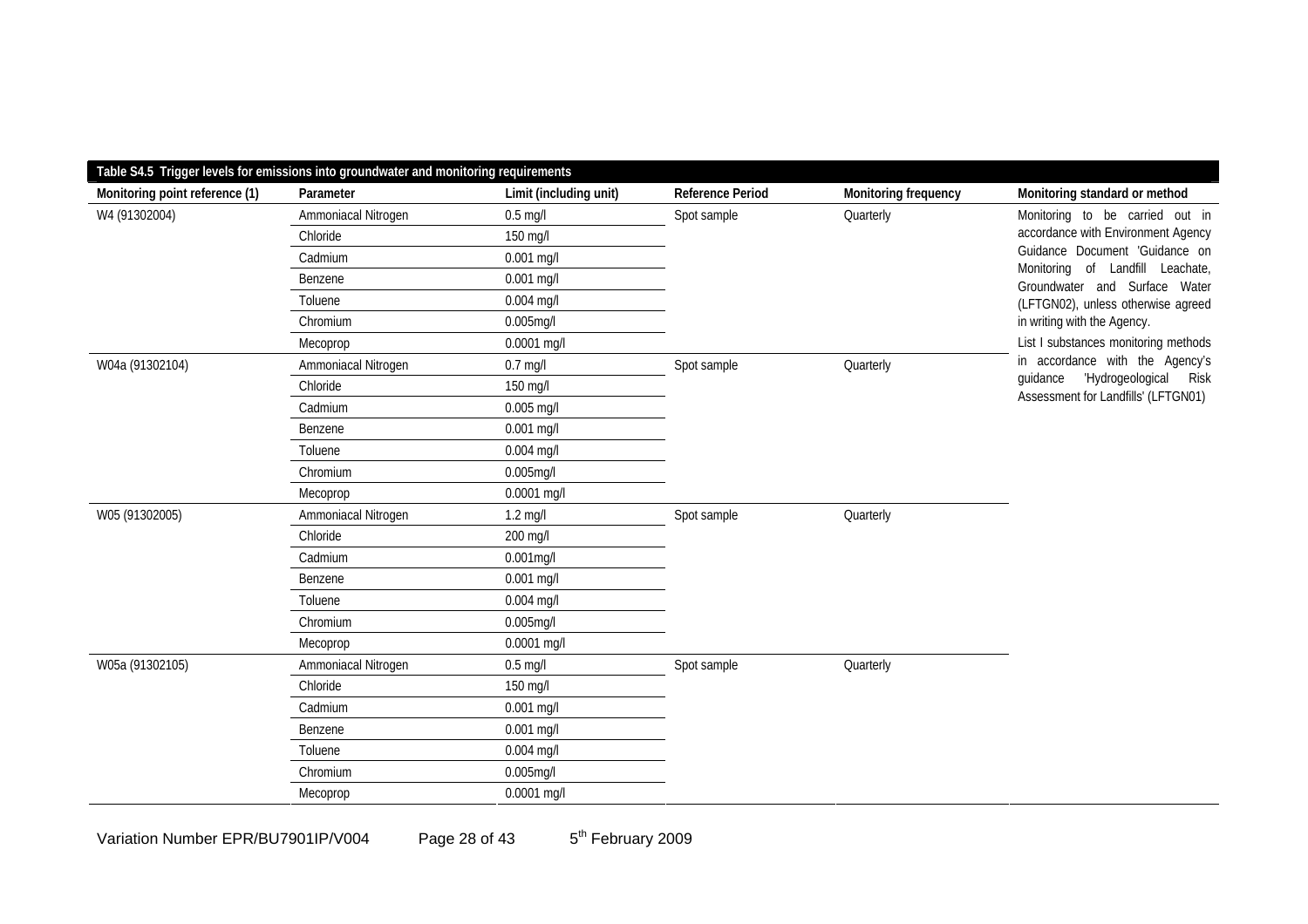| Table S4.5 Trigger levels for emissions into groundwater and monitoring requirements |                                      |                        |                         |                      |                                                                             |  |  |  |
|--------------------------------------------------------------------------------------|--------------------------------------|------------------------|-------------------------|----------------------|-----------------------------------------------------------------------------|--|--|--|
| Monitoring point reference (1)                                                       | Parameter                            | Limit (including unit) | <b>Reference Period</b> | Monitoring frequency | Monitoring standard or method                                               |  |  |  |
| W05b (91302205)                                                                      | Ammoniacal Nitrogen                  | $0.5$ mg/l             | Spot sample             | Quarterly            | Monitoring to be carried out in                                             |  |  |  |
|                                                                                      | Chloride                             | 175 mg/l               |                         |                      | accordance with Environment Agency                                          |  |  |  |
|                                                                                      | Cadmium                              | $0.001$ mg/l           |                         |                      | Guidance Document 'Guidance on<br>Landfill Leachate,<br>Monitoring of       |  |  |  |
|                                                                                      | Benzene                              | $0.001$ mg/l           |                         |                      | Groundwater and Surface Water                                               |  |  |  |
|                                                                                      | Toluene                              | 0.004 mg/l             |                         |                      | (LFTGN02), unless otherwise agreed                                          |  |  |  |
|                                                                                      | Chromium                             | $0.005$ mg/l           |                         |                      | in writing with the Agency.                                                 |  |  |  |
|                                                                                      | Mecoprop                             | $0.0001$ mg/l          |                         |                      | List I substances monitoring methods                                        |  |  |  |
| W06 (91302006)                                                                       | Ammoniacal Nitrogen                  | $0.5$ mg/l             | Spot sample             | Quarterly            | in accordance with the Agency's                                             |  |  |  |
|                                                                                      | Chloride                             | 150 mg/l               |                         |                      | 'Hydrogeological<br>guidance<br>Risk<br>Assessment for Landfills' (LFTGN01) |  |  |  |
|                                                                                      | Cadmium                              | $0.001$ mg/l           |                         |                      |                                                                             |  |  |  |
|                                                                                      | Benzene                              | $0.001$ mg/l           |                         |                      |                                                                             |  |  |  |
|                                                                                      | Toluene                              | 0.004 mg/l             |                         |                      |                                                                             |  |  |  |
|                                                                                      | Chromium                             | $0.005$ mg/l           |                         |                      |                                                                             |  |  |  |
|                                                                                      | Mecoprop                             | 0.0001 mg/l            |                         |                      |                                                                             |  |  |  |
| W06a (91302106)                                                                      | Ammoniacal Nitrogen                  | $0.5$ mg/l             | Spot sample             | Quarterly            |                                                                             |  |  |  |
|                                                                                      | Chloride                             | 150 mg/l               |                         |                      |                                                                             |  |  |  |
|                                                                                      | Cadmium                              | $0.001$ mg/l           |                         |                      |                                                                             |  |  |  |
|                                                                                      | Benzene                              | 0.001 mg/l             |                         |                      |                                                                             |  |  |  |
|                                                                                      | Toluene                              | 0.004 mg/l             |                         |                      |                                                                             |  |  |  |
|                                                                                      | Chromium                             | $0.005$ mg/l           |                         |                      |                                                                             |  |  |  |
|                                                                                      | Mecoprop                             | 0.0001 mg/l            |                         |                      |                                                                             |  |  |  |
| W06b (91302206)                                                                      | Ammoniacal Nitrogen                  | 3.8 mg/l               | Spot sample             | Quarterly            |                                                                             |  |  |  |
|                                                                                      | Chloride                             | 150 mg/l               |                         |                      |                                                                             |  |  |  |
|                                                                                      | Cadmium                              | $0.001$ mg/l           |                         |                      |                                                                             |  |  |  |
|                                                                                      | Benzene                              | $0.001$ mg/l           |                         |                      |                                                                             |  |  |  |
|                                                                                      | Toluene                              | $0.004$ mg/l           |                         |                      |                                                                             |  |  |  |
|                                                                                      | Chromium                             | 0.005 mg/l             |                         |                      |                                                                             |  |  |  |
|                                                                                      | Mecoprop                             | 0.0001 mg/l            |                         |                      |                                                                             |  |  |  |
| $\sqrt{2}$<br>$\cdots$                                                               | $0.11000000$ $1.0011$ $0.0010100007$ |                        |                         |                      |                                                                             |  |  |  |

(1) as shown on monitoring plan drawing CA180202 revision 2 dated 22/06/2007.

Variation Number EPR/BU7901IP/V004 Page 29 of 43  $5<sup>th</sup>$  February 2009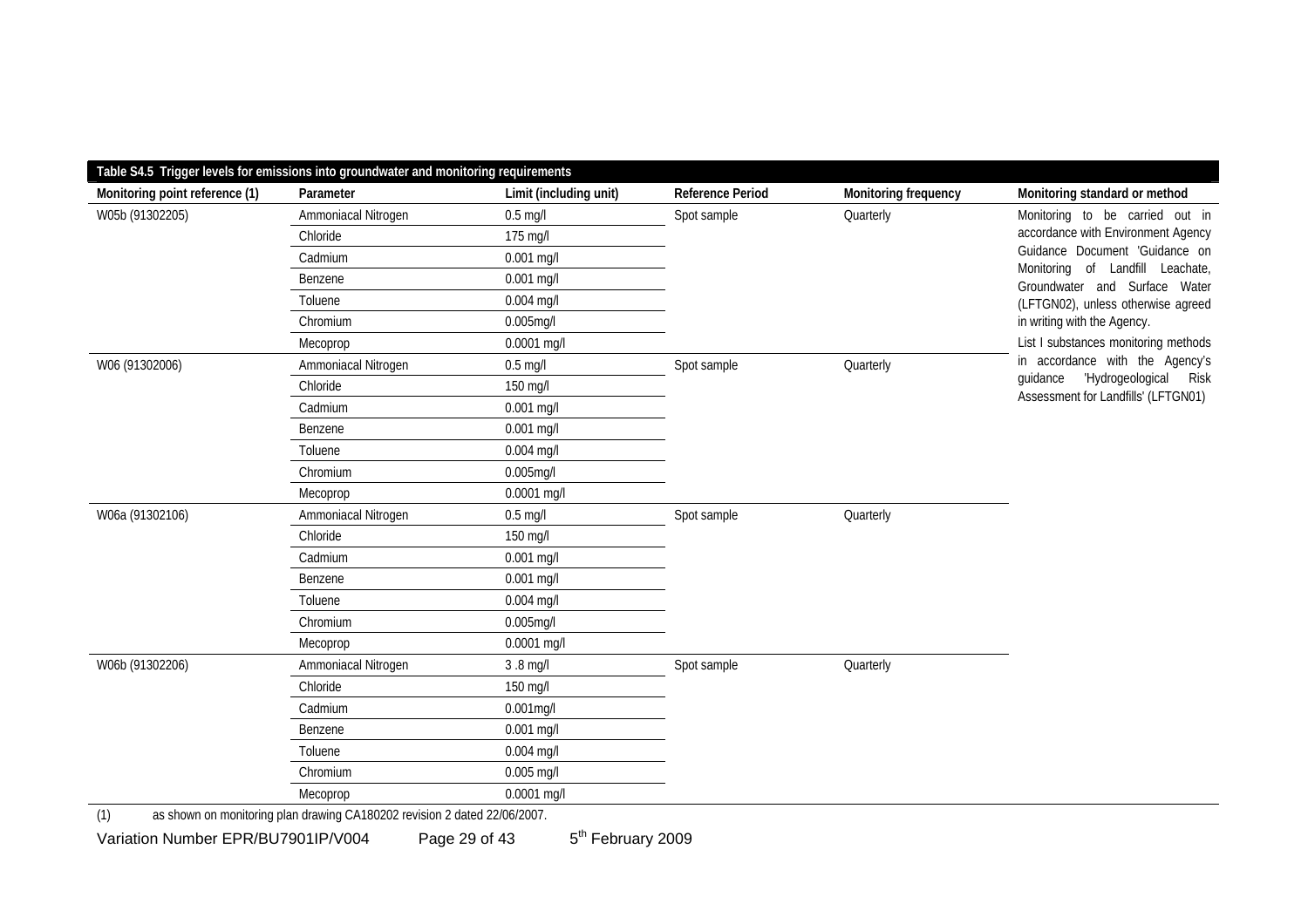| Table S4.6 Landfill gas in external monitoring boreholes - limits and monitoring requirements                                                                                                                     |                |                            |                         |                                  |
|-------------------------------------------------------------------------------------------------------------------------------------------------------------------------------------------------------------------|----------------|----------------------------|-------------------------|----------------------------------|
| Monitoring point Ref. /description (1)                                                                                                                                                                            | Parameter      | Limit (including<br>units) | Monitoring<br>frequency | Monitoring standard or<br>method |
| PG01 (91301101), PG02 (91301102), PG03 (91301103), PG04 (91301104), PG04b (91301304), PG05 (91301105),                                                                                                            | Methane        | $1\%$ v/v $(2)$            | Monthly                 | Portable Infra Red Detector      |
| PG06 (91301106), PG06a (91301306), PG07 (91301107), PG07a (91301307), PG07b (91301407), PG07c (91301507),                                                                                                         | Oxygen         | no limit                   |                         |                                  |
| PG07d (91301607), PG09 (91301109), PG10 (91301110), PG10a (91301310), PG13 (91301113), PG14 (91301114),                                                                                                           | Atmospheric    | no limit                   |                         |                                  |
| PG15a (91301315), PG15b (91301415), PG16 (91301116), PG16a (91301316), PG17 (91301117), PG18 (91301118),                                                                                                          | pressure       |                            |                         |                                  |
| PG19 (91301119), PG20 (91301120), PG21 (91301121), PG22 (91301122), PG23 (91301123), PG24r (91301324),<br>PG25 (91301125), PG26 (91301126), PG28r (91301328), PG29 (91301129), PG29a (91301329), PG30 (91301130), | Differential   | no limit                   |                         |                                  |
| PG31 (91301131), PG32r (91301332), PG33 (91301133), PG35r (91301335) and PG40r (91301340).                                                                                                                        | Pressure       |                            |                         |                                  |
|                                                                                                                                                                                                                   | Temperature    | no limit                   |                         |                                  |
| PG01 (91301101)                                                                                                                                                                                                   | Carbon Dioxide | 7.1 % v/v                  | Monthly                 | Portable Infra Red Detector      |
| PG03 (91301103)                                                                                                                                                                                                   | Carbon Dioxide | 13.5 % v/v                 | Monthly                 | Portable Infra Red Detector      |
| PG04 (91301104)                                                                                                                                                                                                   | Carbon Dioxide | 4.9 % v/v                  | Monthly                 | Portable Infra Red Detector      |
| PG04b (91301304)                                                                                                                                                                                                  | Carbon Dioxide | 5.5 % v/v                  | Monthly                 | Portable Infra Red Detector      |
| PG05 (91301105)                                                                                                                                                                                                   | Carbon Dioxide | 7.5 % v/v                  | Monthly                 | Portable Infra Red Detector      |
| PG06 (91301106)                                                                                                                                                                                                   | Carbon Dioxide | 4.1 % v/v                  | Monthly                 | Portable Infra Red Detector      |
| PG06a (91301306)                                                                                                                                                                                                  | Carbon Dioxide | 7.1% v/v                   | Monthly                 | Portable Infra Red Detector      |
| PG07 (91301107)                                                                                                                                                                                                   | Carbon Dioxide | 2.8 % v/v                  | Monthly                 | Portable Infra Red Detector      |
| PG07a (91301307)                                                                                                                                                                                                  | Carbon Dioxide | 5.7 % v/v                  | Monthly                 | Portable Infra Red Detector      |
| PG07b (91301407)                                                                                                                                                                                                  | Carbon Dioxide | 8.3 % v/v                  | Monthly                 | Portable Infra Red Detector      |
| PG07c (91301507)                                                                                                                                                                                                  | Carbon Dioxide | 7.4% v/v                   | Monthly                 | Portable Infra Red Detector      |
| PG07d (91301607)                                                                                                                                                                                                  | Carbon Dioxide | 2.4 % v/v                  | Monthly                 | Portable Infra Red Detector      |
| PG09 (91301109)                                                                                                                                                                                                   | Carbon Dioxide | 2.6% v/v                   | Monthly                 | Portable Infra Red Detector      |
| PG10 (91301110)                                                                                                                                                                                                   | Carbon Dioxide | 4.8 % v/v                  | Monthly                 | Portable Infra Red Detector      |
| PG10a (91301310)                                                                                                                                                                                                  | Carbon Dioxide | 3.0 % v/v                  | Monthly                 | Portable Infra Red Detector      |
| PG13 (91301113)                                                                                                                                                                                                   | Carbon Dioxide | 2.4% v/v                   | Monthly                 | Portable Infra Red Detector      |
| PG14 (91301114)                                                                                                                                                                                                   | Carbon Dioxide | 1.8 % v/v                  | Monthly                 | Portable Infra Red Detector      |
| PG15a (91301315)                                                                                                                                                                                                  | Carbon Dioxide | 3.2 % v/v                  | Monthly                 | Portable Infra Red Detector      |
| PG15b (91301415)                                                                                                                                                                                                  | Carbon Dioxide | 1.1 % v/v                  | Monthly                 | Portable Infra Red Detector      |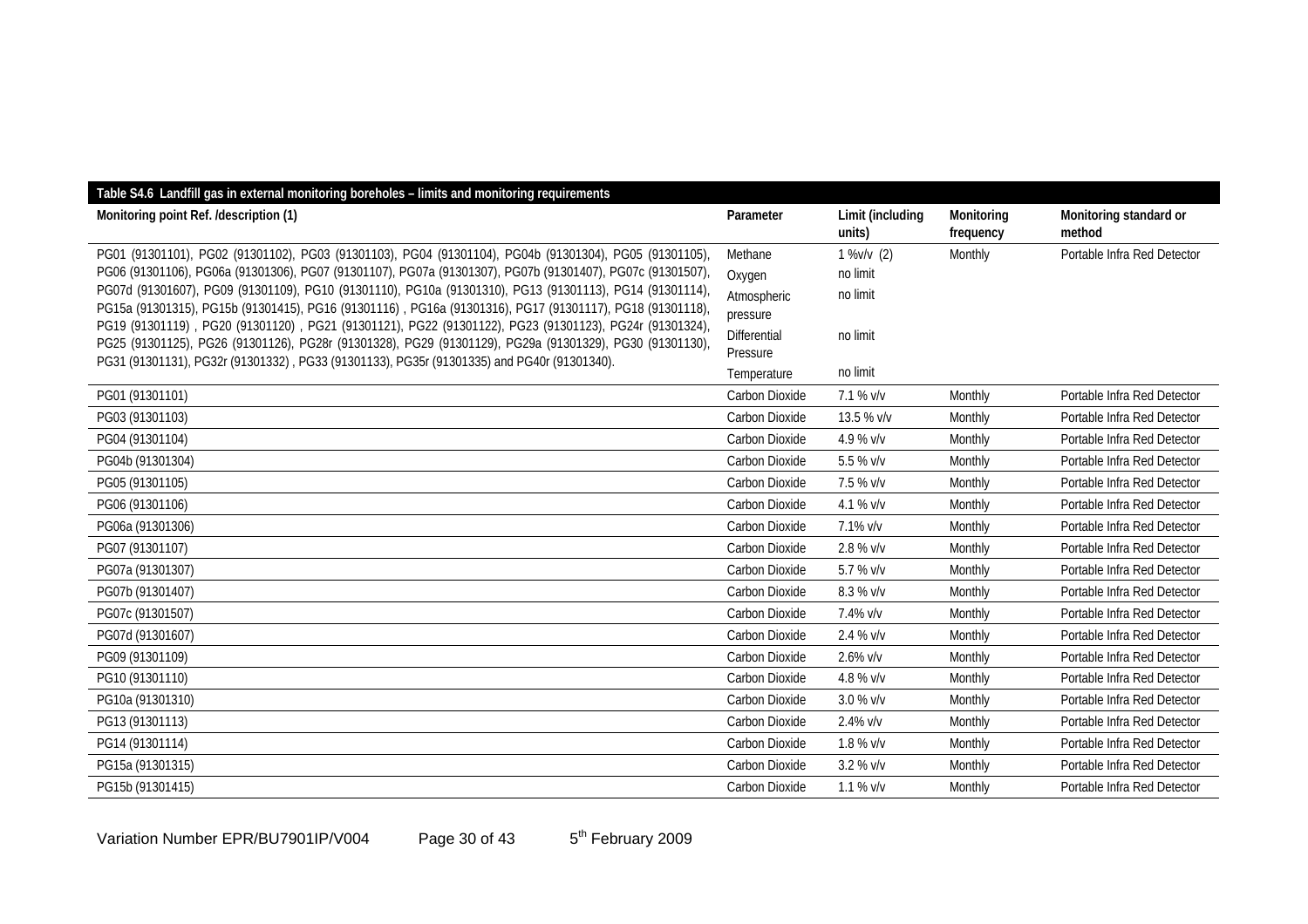| Table S4.6 Landfill gas in external monitoring boreholes - limits and monitoring requirements                                     |                |                                                                                            |                         |                                  |
|-----------------------------------------------------------------------------------------------------------------------------------|----------------|--------------------------------------------------------------------------------------------|-------------------------|----------------------------------|
| Monitoring point Ref. /description (1)                                                                                            | Parameter      | Limit (including<br>units)                                                                 | Monitoring<br>frequency | Monitoring standard or<br>method |
| PG16 (91301116)                                                                                                                   | Carbon Dioxide | 2.8 % v/v                                                                                  | Monthly                 | Portable Infra Red Detector      |
| PG16a (91301316)                                                                                                                  | Carbon Dioxide | 3.8 % v/v                                                                                  | Monthly                 | Portable Infra Red Detector      |
| PG17 (91301117)                                                                                                                   | Carbon Dioxide | 2.9 % v/v                                                                                  | Monthly                 | Portable Infra Red Detector      |
| PG18 (91301118)                                                                                                                   | Carbon Dioxide | 4.0 % v/v                                                                                  | Monthly                 | Portable Infra Red Detector      |
| PG19 (91301119)                                                                                                                   | Carbon Dioxide | 3.8 % v/v                                                                                  | Monthly                 | Portable Infra Red Detector      |
| PG20 (91301120)                                                                                                                   | Carbon Dioxide | 3.0 % v/v                                                                                  | Monthly                 | Portable Infra Red Detector      |
| PG21 (91301121)                                                                                                                   | Carbon Dioxide | 3.7 % v/v                                                                                  | Monthly                 | Portable Infra Red Detector      |
| PG22 (91301122)                                                                                                                   | Carbon Dioxide | 3.6 % v/v                                                                                  | Monthly                 | Portable Infra Red Detector      |
| PG23 (91301123)                                                                                                                   | Carbon Dioxide | 3.4 % v/v                                                                                  | Monthly                 | Portable Infra Red Detector      |
| PG24r (91301324)                                                                                                                  | Carbon Dioxide | 6.4 % v/v                                                                                  | Monthly                 | Portable Infra Red Detector      |
| PG25 (91301125)                                                                                                                   | Carbon Dioxide | 4.7 % v/v                                                                                  | Monthly                 | Portable Infra Red Detector      |
| PG26 (91301126)                                                                                                                   | Carbon Dioxide | $3.1 %$ V/v                                                                                | Monthly                 | Portable Infra Red Detector      |
| PG28r (91301328)                                                                                                                  | Carbon Dioxide | 5.6 % v/v                                                                                  | Monthly                 | Portable Infra Red Detector      |
| PG29 (91301129)                                                                                                                   | Carbon Dioxide | 2.4 % v/v                                                                                  | Monthly                 | Portable Infra Red Detector      |
| PG29a (91301329)                                                                                                                  | Carbon Dioxide | 7.8 % v/v                                                                                  | Monthly                 | Portable Infra Red Detector      |
| PG30 (91301130)                                                                                                                   | Carbon Dioxide | 3.8 % v/v                                                                                  | Monthly                 | Portable Infra Red Detector      |
| PG31 (91301131)                                                                                                                   | Carbon Dioxide | 5.4 % v/v                                                                                  | Monthly                 | Portable Infra Red Detector      |
| PG32r (91301332)                                                                                                                  | Carbon Dioxide | 4.4 % v/v                                                                                  | Monthly                 | Portable Infra Red Detector      |
| PG33 (91301133)                                                                                                                   | Carbon Dioxide | 5,5 % v/v                                                                                  | Monthly                 | Portable Infra Red Detector      |
| PG40r (91301340)                                                                                                                  | Carbon Dioxide | 4.5 % v/v                                                                                  | Monthly                 | Portable Infra Red Detector      |
| PG02 (91301102), PG34a (91301334), PG35r (91301335), PG36r (91301336), PG37r (91301337), PG38r (91301338)<br>and G39r (91301339). | Carbon Dioxide | in<br>Determined<br>accordance<br>with<br>improvement<br>in<br>programme<br>Schedule<br>1. | Monthly                 | Portable Infra Red Detector      |
|                                                                                                                                   |                | Table S1.3 - IP5                                                                           |                         |                                  |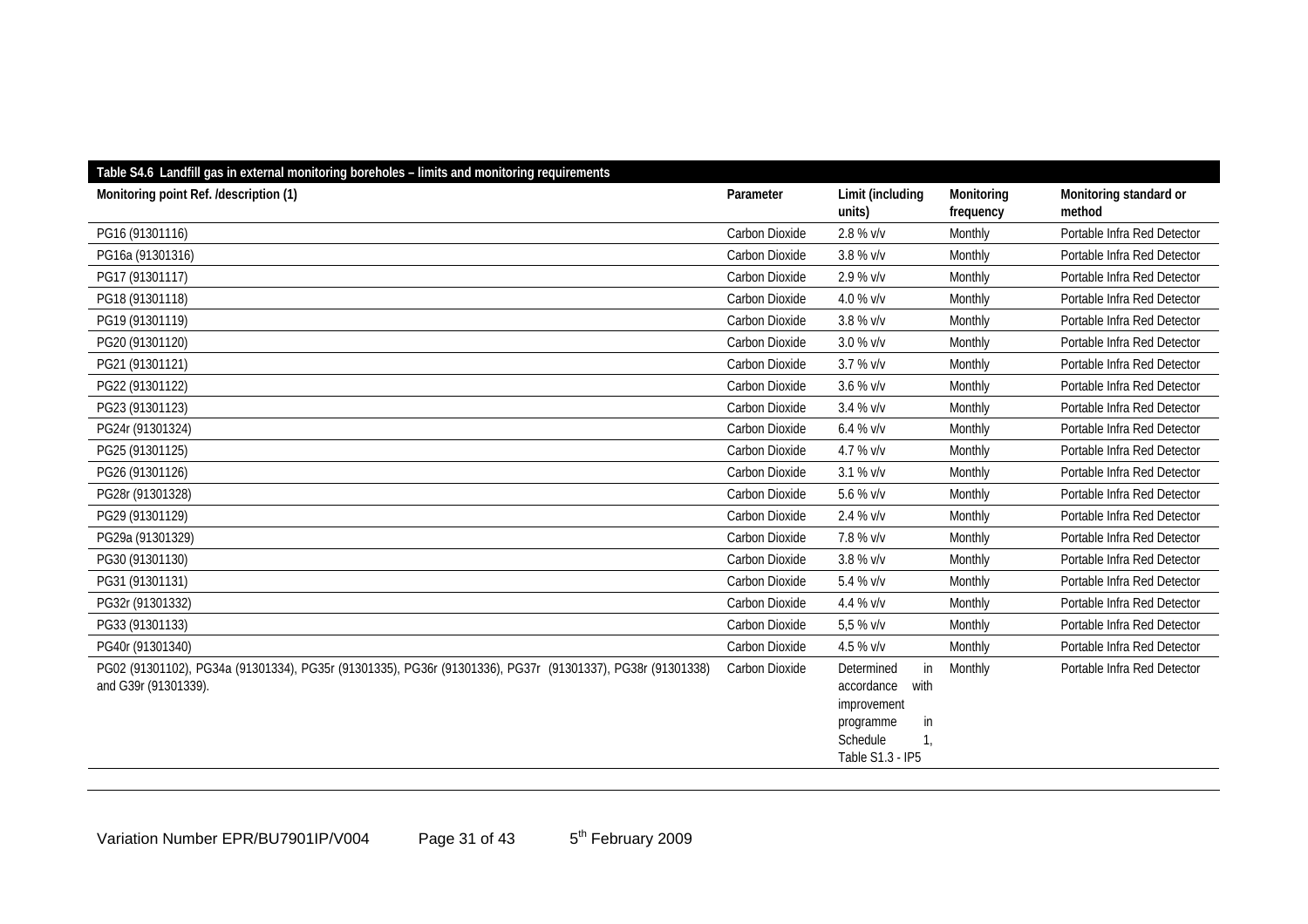| Table S4.6 Landfill gas in external monitoring boreholes - limits and monitoring requirements                         |                                                                                                |                                                                                                      |                         |                                  |  |  |
|-----------------------------------------------------------------------------------------------------------------------|------------------------------------------------------------------------------------------------|------------------------------------------------------------------------------------------------------|-------------------------|----------------------------------|--|--|
| Monitoring point Ref. /description (1)                                                                                | Parameter                                                                                      | Limit (including<br>units)                                                                           | Monitoring<br>frequency | Monitoring standard or<br>method |  |  |
| PG02 (91301102), PG34a (91301334), PG36r (91301336), PG37r<br>(91301337), PG38r (91301338) and G39r<br>$(91301339)$ . | Methane<br>Oxygen<br>Atmospheric<br>pressure<br>Differential<br>Pressure<br>Temperature        |                                                                                                      | Monthly                 | Portable Infra Red Detector      |  |  |
| Boreholes installed as a result of the determination on condition – IP6.                                              | Methane<br>Oxygen<br>Atmospheric<br>pressure<br><b>Differential</b><br>Pressure<br>Temperature | Determined in<br>accordance with<br>improvement<br>programme in<br>Schedule 1, Table<br>$S1.3 - IP6$ | Monthly                 | Portable Infra Red Detector      |  |  |

(1) As shown on monitoring plan drawing CA180202 revision 2 dated 22/06/2007

(2) Where perimeter boreholes are monitored but do not have emission limits set in table S4.6, detailed control levels are established within the gas management determined in accordance with condition IP5.

| Table S4.7 Landfill gas from capped surfaces - monitoring requirements |                                                    |                             |                                                                                                                                               |                                                                     |  |  |  |
|------------------------------------------------------------------------|----------------------------------------------------|-----------------------------|-----------------------------------------------------------------------------------------------------------------------------------------------|---------------------------------------------------------------------|--|--|--|
| Monitoring point Ref. /description                                     | Parameter                                          | <b>Monitoring frequency</b> | Other specifications                                                                                                                          | Monitoring Standard or method                                       |  |  |  |
| Permanently capped zone                                                | Average methane flux and<br>total methane emission | Annually*                   | Where the average zone emission rate of 0.001 mg/m <sup>2</sup> /second is<br>exceeded appropriate measures must be taken to reduce the rate. | As per LFTGN 07 or as otherwise agreed in<br>writing by the Agency. |  |  |  |
| Temporarily capped zone                                                | Average methane flux and<br>total methane emission | Annually*                   | Where the average zone emission rate of 0.1 mg/m <sup>2</sup> /second is<br>exceeded appropriate measures must be taken to reduce the rate.   | As per LFTGN 07 or as otherwise agreed in<br>writing by the Agency. |  |  |  |

Footnote \* If a cap has previously been shown compliant and there have been no significant physical changes in the gas management during the year, a detailed walkover survey can be used to demonstrate that the surface emissions are under control. If this survey shows no change in the pattern of methane emission, it may be used as the annual survey. The values for flux and total methane emissions measured in the previous year may be reported and a fresh flux box survey is not necessary. If the zone remains stable, the results of a full walkover survey may be accepted as the site report for a period of four years before a further quantitati flux box survey is required.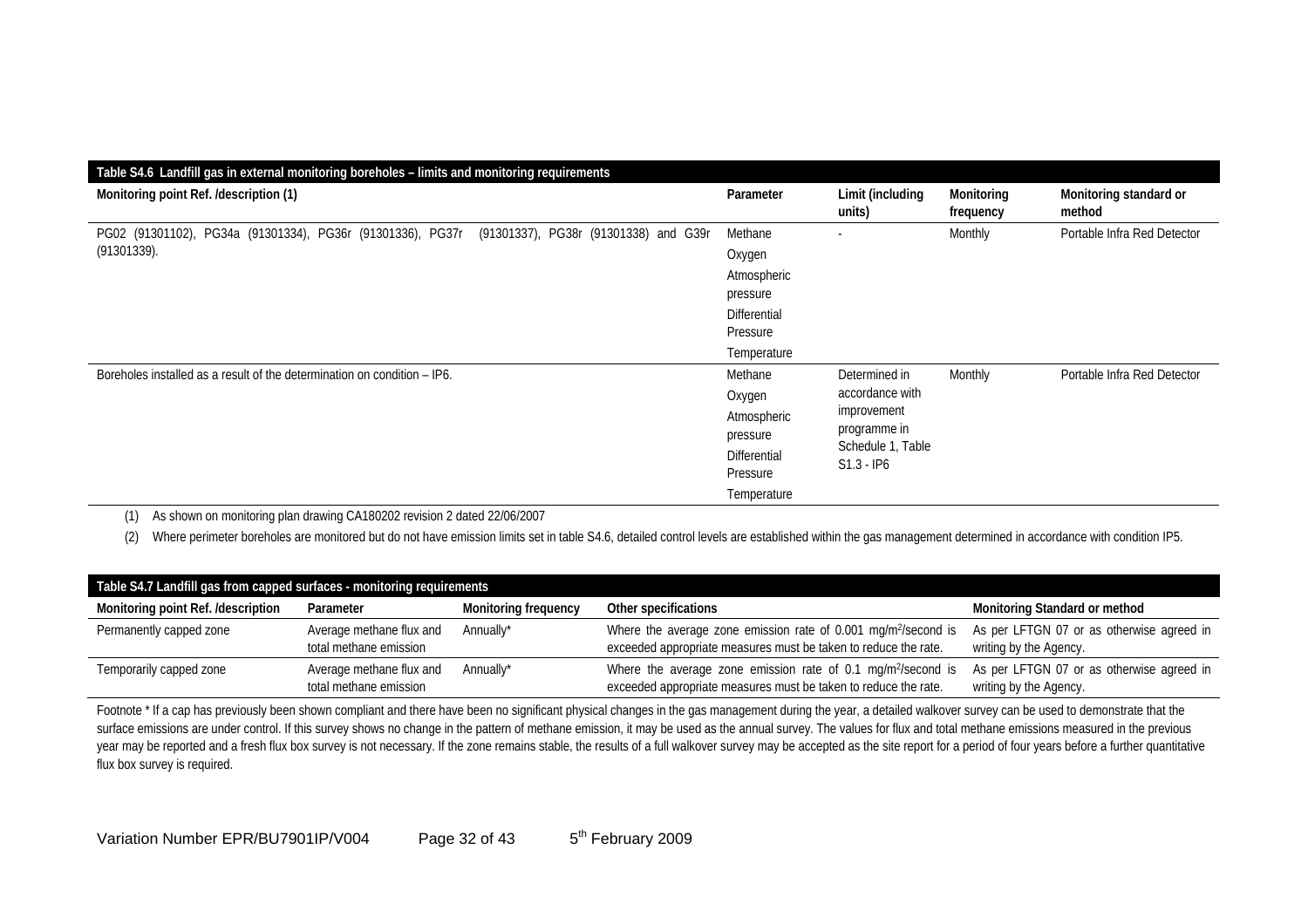| Table S4.8 Landfill gas - other monitoring requirements                                                                                                                                |                                                                                                                                |                         |                                                                                                                                                                                                                                       |                                                                                                                                                                                                                                                                                                                      |
|----------------------------------------------------------------------------------------------------------------------------------------------------------------------------------------|--------------------------------------------------------------------------------------------------------------------------------|-------------------------|---------------------------------------------------------------------------------------------------------------------------------------------------------------------------------------------------------------------------------------|----------------------------------------------------------------------------------------------------------------------------------------------------------------------------------------------------------------------------------------------------------------------------------------------------------------------|
| Emission point reference or source or<br>description of point of measurement                                                                                                           | Parameter                                                                                                                      | Monitoring<br>frequency | Monitoring standard or method                                                                                                                                                                                                         | Other specifications                                                                                                                                                                                                                                                                                                 |
| In-waste gas boreholes and wells in cells without<br>active gas extraction                                                                                                             | Methane<br>Carbon Dioxide<br>Oxygen<br>Carbon Monoxide<br>Atmospheric pressure<br>Differential pressure<br>Meteorological Data | Monthly                 | Monitoring to be carried out in<br>accordance with Environment Agency<br>- Landfill Technical Guidance Note<br>(LFGTN) 03: 'Guidance on the<br>management of landfill gas,' unless<br>otherwise agreed in writing with the<br>Agency. | None                                                                                                                                                                                                                                                                                                                 |
| gas collection system at well control valve<br>and<br>manifolds on gas system<br>Locations determined in accordance with<br>improvement programme in Schedule 1, table<br>$S1.3 - IP3$ | Methane<br>Carbon Dioxide<br>Oxygen<br>Carbon Monoxide<br>Atmospheric pressure<br>Suction<br>Gas flow rate                     | Fortnightly             | Monitoring to be carried out in<br>accordance with Environment Agency<br>- Landfill Technical Guidance Note<br>(LFGTN) 03: 'Guidance on the<br>management of landfill gas,' unless<br>otherwise agreed in writing with the<br>Agency. | Where the Oxygen level exceeds 5% or where<br>the addition of the Carbon Dioxide and Methane<br>percentages is less than 80%, an assessment of<br>air ingress into the system shall be undertaken<br>Where the concentration of carbon monoxide<br>exceeds 100ppm then further investigation shall<br>be undertaken. |
| Input to LFG Utilisation Compound                                                                                                                                                      | Trace gas analysis in accordance with LFTGN04.                                                                                 | Annually                | (3)                                                                                                                                                                                                                                   | The concentration of trace gas components shall<br>be assessed against the assumptions made in<br>the Landfill gas risk assessment and dispersion<br>modelling.                                                                                                                                                      |
| Input to LFG Utilisation Compound                                                                                                                                                      | Methane<br>Carbon Dioxide<br>Oxygen<br>Gas flow rate                                                                           | Continuous              |                                                                                                                                                                                                                                       | Where the Oxygen level exceeds 5% or where<br>the addition of the Carbon Dioxide and Methane<br>percentages is less than 80%, an assessment of<br>air ingress into the system shall be undertaken.                                                                                                                   |
| Perimeter monitoring borehole PG02 (91301102)                                                                                                                                          | Trace gas determined in accordance with condition - IP5                                                                        | (2)                     | (3)                                                                                                                                                                                                                                   | Assessment level (2)                                                                                                                                                                                                                                                                                                 |
| Perimeter monitoring borehole PG34a (91301334)                                                                                                                                         | Methane                                                                                                                        | Monthly                 | Portable Infra Red Detector                                                                                                                                                                                                           | 5% Control level (1)                                                                                                                                                                                                                                                                                                 |
|                                                                                                                                                                                        | Trace gas determined in accordance with condition - IP5                                                                        | (2)                     | (3)                                                                                                                                                                                                                                   | Assessment level (2)                                                                                                                                                                                                                                                                                                 |
| Perimeter monitoring borehole PG35r (91301335)                                                                                                                                         | Trace gas determined in accordance with condition - IP5                                                                        | Monthly                 | (3)                                                                                                                                                                                                                                   | Assessment level (2)                                                                                                                                                                                                                                                                                                 |
|                                                                                                                                                                                        |                                                                                                                                |                         |                                                                                                                                                                                                                                       |                                                                                                                                                                                                                                                                                                                      |

Variation Number EPR/BU7901IP/V004 Page 33 of 43 5<sup>th</sup> February 2009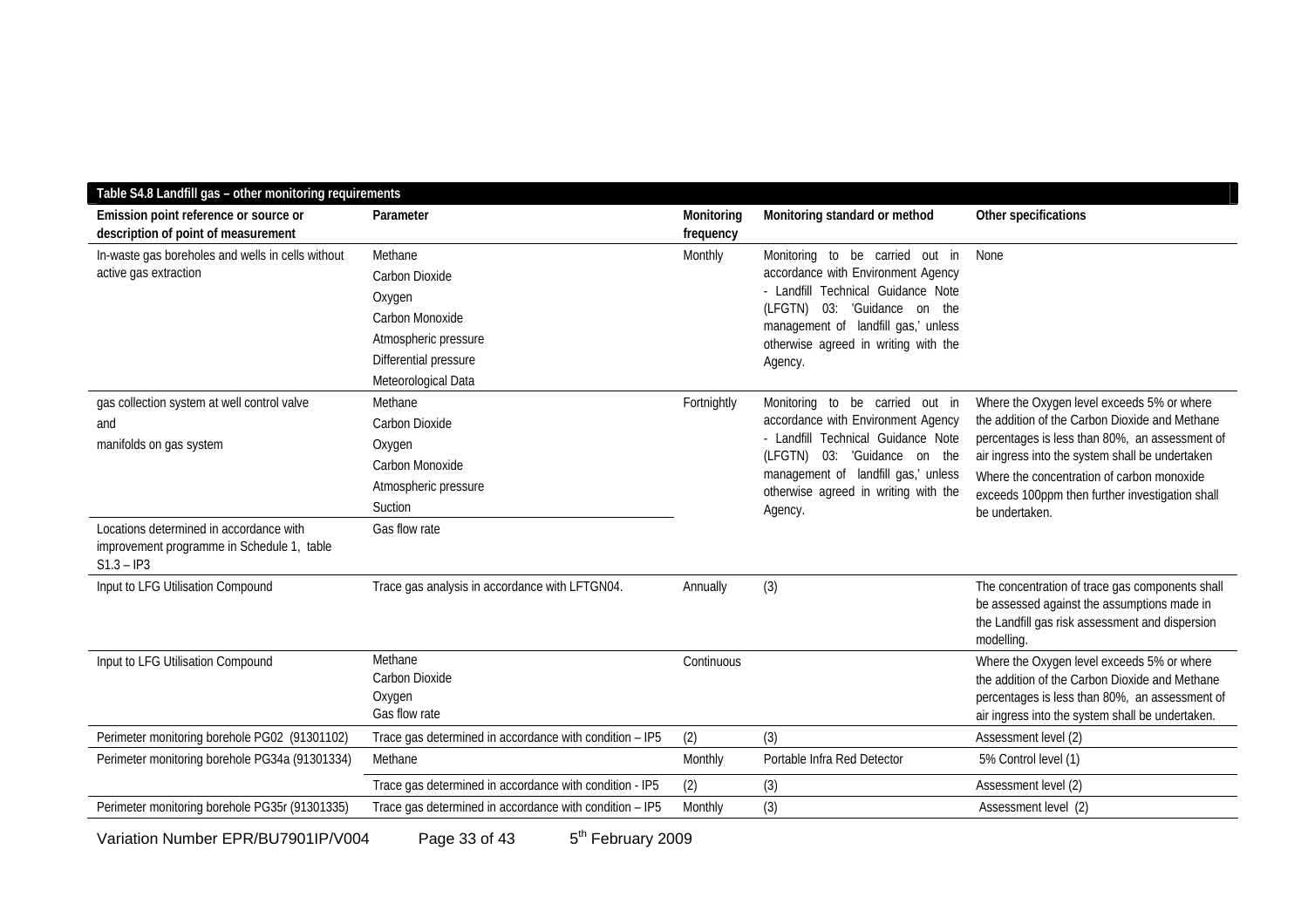| Table S4.8 Landfill gas - other monitoring requirements                      |                                                         |                         |                               |                      |  |  |  |
|------------------------------------------------------------------------------|---------------------------------------------------------|-------------------------|-------------------------------|----------------------|--|--|--|
| Emission point reference or source or<br>description of point of measurement | Parameter                                               | Monitoring<br>frequency | Monitoring standard or method | Other specifications |  |  |  |
| Perimeter monitoring borehole PG36r (91301336)                               | Methane                                                 | Monthly                 | Portable Infra Red Detector   | 5% Control level (1) |  |  |  |
|                                                                              | Trace gas determined in accordance with condition - IP5 | (2)                     | (3)                           | Assessment level (2) |  |  |  |
| Perimeter monitoring borehole PG37r (91301337)                               | Methane                                                 | Monthly                 | Portable Infra Red Detector   | 5% Control level (1) |  |  |  |
|                                                                              | Trace gas determined in accordance with condition - IP5 | (2)                     | (3)                           | Assessment level (2) |  |  |  |
| Perimeter monitoring borehole PG38r (91301338)                               | Methane                                                 | Monthly                 | Portable Infra Red Detector   | 5% Control level (1) |  |  |  |
|                                                                              | Trace gas determined in accordance with condition - IP5 | (2)                     | (3)                           | Assessment level (2) |  |  |  |
| Perimeter monitoring borehole PG39r (91301339)                               | Methane                                                 | <b>Monthly</b>          | Portable Infra Red Detector   | 5% Control level (1) |  |  |  |
|                                                                              | Trace gas determined in accordance with condition - IP5 | (2)                     | (3)                           | Assessment level (2) |  |  |  |
| <b>Biofilter</b>                                                             | Total Petroleum Hydrocarbons (TPH's)                    | Monthly                 | To be agreed with the Agency. |                      |  |  |  |
|                                                                              | Toluene                                                 |                         |                               |                      |  |  |  |
|                                                                              | <b>Ethyl Benzene</b>                                    |                         |                               |                      |  |  |  |
|                                                                              | Xylene                                                  |                         |                               |                      |  |  |  |
|                                                                              | Polycyclic Aromatic Hydrocarbons (PAH's)                |                         |                               |                      |  |  |  |

(1).....On exceedance of control level for 3 consecutive months the Operator shall:

- Characterise gas flow rated initially and instigated flow rate monitoring at a minimum a 3 month intervals;
- •Increase monitoring to weekly and initiated trace gas analysis within selected boreholes;
- •Review gas management and trace gas analysis in the vicinity of the exceedance.
- •Provide the Agency, within 4 months of the initial exceedance of the control level, a review of data to identify significant change in gas migration risks.
- (2) Determined in accordance with improvement programme in Schedule 1, Table S1.3 IP5.

(3) Collection and analysis shall be in accordance with that described in the Agency's "Guidance for Monitoring Trace Components in Landfill Gas" LFTGN04.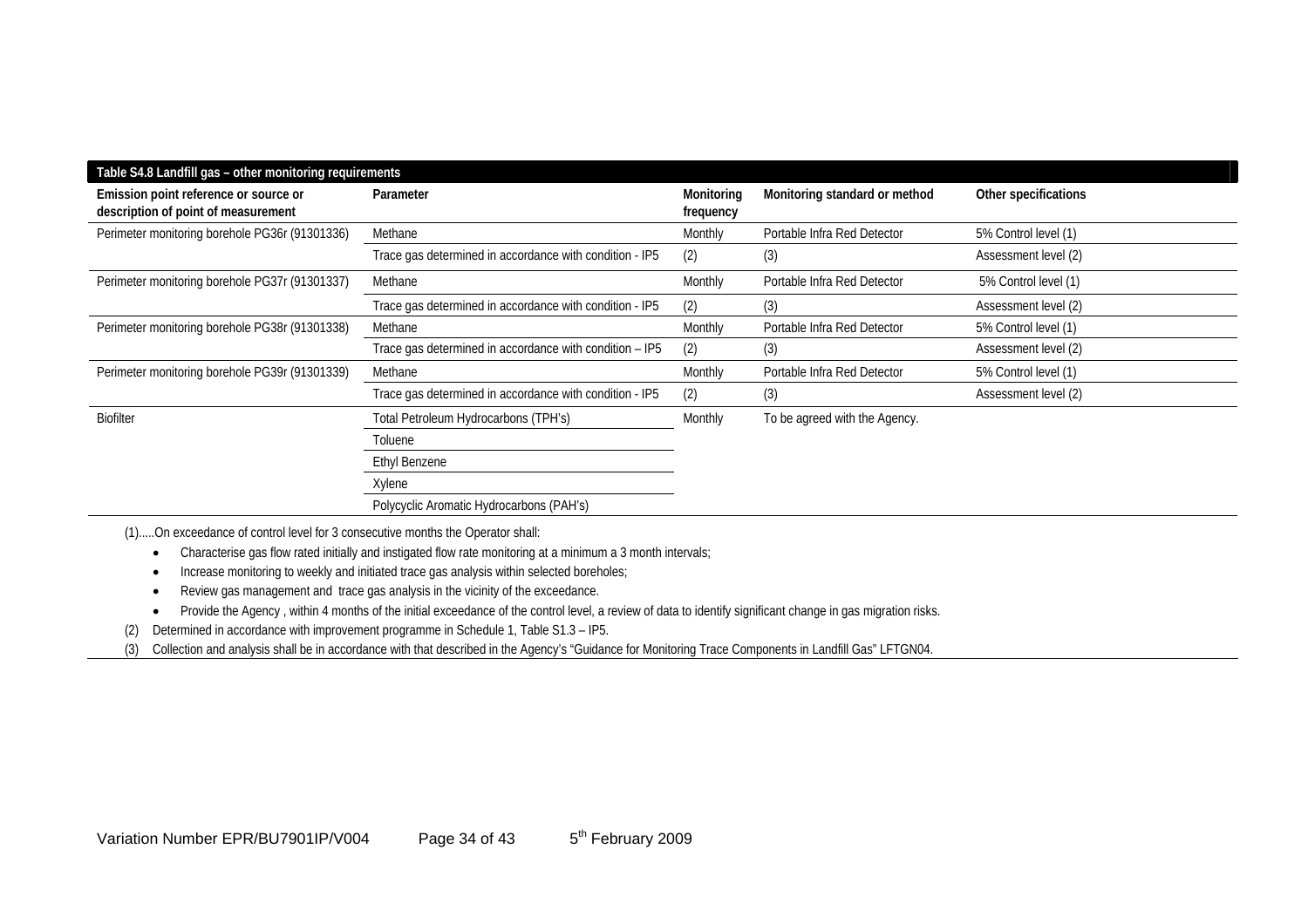| Table S4.9 Leachate- other monitoring requirements<br>Emission point reference or source or description of point of measurement (1)                                                                                                                                                                                                                                                                                                                                                                                                                        | Parameter                                                                                                                                            | Monitoring<br>frequency | Monitoring standard or<br>method                                                                                                                                           | Other specifications -<br>Assessment levels (2)                                                                |
|------------------------------------------------------------------------------------------------------------------------------------------------------------------------------------------------------------------------------------------------------------------------------------------------------------------------------------------------------------------------------------------------------------------------------------------------------------------------------------------------------------------------------------------------------------|------------------------------------------------------------------------------------------------------------------------------------------------------|-------------------------|----------------------------------------------------------------------------------------------------------------------------------------------------------------------------|----------------------------------------------------------------------------------------------------------------|
| C1 (91303010), C2 (91303020), C3 (91303030), C4 (91303040), C5 (91303050), C6r<br>(91303063), C7r (91303073), C8r (91303083), C9r (91303093), C10r (91303103), C11r<br>(91303113), C12 (91303120), C13 sump (91303130), C16 (91303160) and C18                                                                                                                                                                                                                                                                                                             | Mg, pH, EC, NH <sub>4</sub> -N, BOD, COD, TOC and CI<br>SO <sub>4</sub> , Alk, TON, Na, Ca, Cu, Fe, Pb, Ni, K,<br>Mecoprop, Cadmium and Naphthalene. | Monthly<br>Quarterly    | Monitoring to be carried out in<br>accordance with Environment<br>Agency Guidance Document                                                                                 | Ammoniacal nitrogen - 631<br>mg/l<br>Chloride - 2,670 mg/l<br>Cadmium - 0.005 mg/l<br>Naphthalene - 0.012 mg/l |
| $(91303180)$ .                                                                                                                                                                                                                                                                                                                                                                                                                                                                                                                                             | Mn, Cr, Zn, List 1 screen<br>Depth to base of monitoring well                                                                                        | Annually<br>Annually    | 'Guidance on Monitoring of<br>Landfill Leachate.<br>Groundwater and Surface                                                                                                |                                                                                                                |
| C1-G (91303012), C1-H (91303011), C2-A (91303021, C2-B (91303022), C3-C<br>(91303031), C3-D (91303032), C4-E (91303041), C4-F (91303042), C5-I (91303051),<br>C5-J (91303052), C6-K (91303061), C6-L (91303062), C7-M (91303071), C7-N<br>(91303072), C8-O (91303081), C8-P (91303082), C9-Q (91303091), C9-R (91303092),<br>C10-S (91303101), C10-T (91303102), C11-U (91303111), C11-V (91303112), C12-A<br>(91303121), C12-B (91303122), C13, (91303131), C13 (91303132), C16-W (91303161),<br>C16-X (91303162), C18-Y (91303181) and C18-Z (91303182). | Depth to base of monitoring well                                                                                                                     | Annually                | Water (LFTGN02).<br>List I substances monitoring<br>methods in accordance with<br>the Agency's guidance<br>'Hydrogeological Risk<br>Assessment for Landfills'<br>(LFTGN01) | Mecoprop - 0.019 mg/l                                                                                          |

(1) As shown on monitoring plan drawing CA180202 revision 2 dated 22/06/2007.

(2) Leachate quality shall be assessed quarterly, or at such longer interval as is agreed in writing by the Agency, in accordance with Environment Agency "Guidance on Monitoring of Landfill Leachate, Groundwater and Surface Water – LFTGN02" with respect to the substances and assessment levels.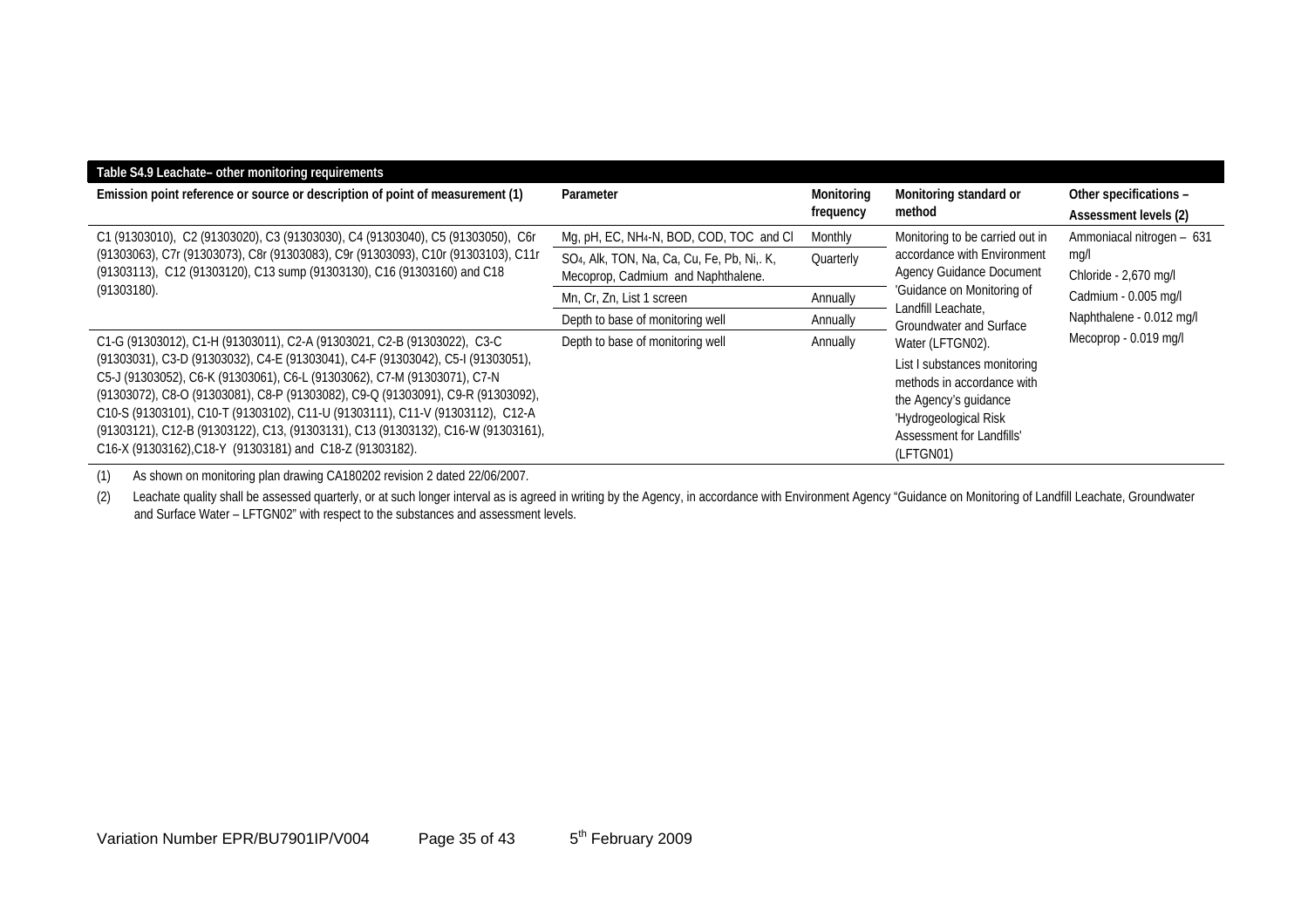| Table S4.10 Surface water - other monitoring requirements                                                                                                                 |                                                                                                                                                                                                            |                         |                                                                                                                                                                                                                                                                   |                                                                                                                                                                                |  |  |  |
|---------------------------------------------------------------------------------------------------------------------------------------------------------------------------|------------------------------------------------------------------------------------------------------------------------------------------------------------------------------------------------------------|-------------------------|-------------------------------------------------------------------------------------------------------------------------------------------------------------------------------------------------------------------------------------------------------------------|--------------------------------------------------------------------------------------------------------------------------------------------------------------------------------|--|--|--|
| Emission point reference or source or<br>description of point of measurement                                                                                              | Parameter                                                                                                                                                                                                  | Monitoring<br>frequency | Monitoring standard or method                                                                                                                                                                                                                                     | Other specifications                                                                                                                                                           |  |  |  |
| Discharge location<br>N/WR0408<br><b>Monitoring locations</b><br>SW01, SW02, SW03 and SW04 as shown on<br>monitoring plan drawing CA180202 revision 2<br>dated 22.06.2007 | pH,<br><b>Dissolved</b><br>Electrical<br>Oxygen,<br>Conductivity, Biological<br>Demand,<br>Oxygen<br>Demand,<br>Total<br>Oxygen<br>Chemical<br>Suspended Solids, Ammoniacal Nitrogen,<br>Chloride and Iron | Monthly                 | Monitoring to be carried out in<br>Environment<br>accordance<br>with<br>Document 'Guidance on<br>Agency<br>Landfill<br>Monitoring of<br>Leachate,<br>Groundwater<br>and Surface Water'<br>(LFTGN02),<br>otherwise<br>unless<br>agreed in writing with the Agency. | Where the following concentrations are exceeded the<br>Operator should undertake a review of the water quality.<br>Ammoniacal Nitrogen 2mg/l<br>Chloride 150mg/l<br>Iron 5mg/I |  |  |  |
| No.<br>- A4<br>STF1<br>Drawing<br>shown<br>as<br>on                                                                                                                       | Ammoniacal Nitrogen                                                                                                                                                                                        | Monthly                 | substances<br>monitoring<br>List                                                                                                                                                                                                                                  | Where the following concentrations are exceeded the                                                                                                                            |  |  |  |
| CA232101 dated 04.08.2005.                                                                                                                                                | Chloride                                                                                                                                                                                                   | <b>Monthly</b>          | methods in accordance with the<br>Ammoniacal Nitrogen 2 mg/l<br>Agency's guidance 'Hydrogeological                                                                                                                                                                | Operator should undertake a review of the water quality:                                                                                                                       |  |  |  |
|                                                                                                                                                                           | Iron                                                                                                                                                                                                       | Monthly                 |                                                                                                                                                                                                                                                                   |                                                                                                                                                                                |  |  |  |
|                                                                                                                                                                           | <b>Suspended Solids</b>                                                                                                                                                                                    | Prior to discharge      | for<br>Landfills'<br>Assessment<br><b>Risk</b>                                                                                                                                                                                                                    | Chloride 150 mg/l                                                                                                                                                              |  |  |  |
|                                                                                                                                                                           | Pentachlorophenol (PCP) Note 1                                                                                                                                                                             | Prior to discharge      | Iron $5 \text{ m}$<br>(LFTGN01)                                                                                                                                                                                                                                   | Suspended Solids 60 mg/l                                                                                                                                                       |  |  |  |
|                                                                                                                                                                           | Total petroleum hydrocarbons                                                                                                                                                                               | Prior to discharge      |                                                                                                                                                                                                                                                                   | Pentachlorophenol (PCP) 0.002 mg/l<br>Total petroleum hydrocarbons 0.1 mg/l                                                                                                    |  |  |  |

Note 1. Only if PCP contaminated soils are accepted

| Table S4.11 Groundwater - other monitoring requirements                                                                                                                     |                                                                                                                               |                         |                                                                                                                                                                   |                      |  |  |
|-----------------------------------------------------------------------------------------------------------------------------------------------------------------------------|-------------------------------------------------------------------------------------------------------------------------------|-------------------------|-------------------------------------------------------------------------------------------------------------------------------------------------------------------|----------------------|--|--|
| Emission point reference or source or<br>description of point of measurement                                                                                                | Parameter                                                                                                                     | Monitoring<br>frequency | Monitoring standard or method                                                                                                                                     | Other specifications |  |  |
| WO1, WO2, WO02a, WO3, WO3b, WO4,<br>WO4a, WO5, WO5a, WO5b, WO6, WO6a,<br>WO6b, WO7 and WO8r. as shown on<br>monitoring plan drawing CA180202 revision<br>2 dated 22/06/2007 | Water level, pH, NH4-N, EC, DO, and CI                                                                                        | Monthly                 | Monitoring to be carried out in accordance with Environment                                                                                                       |                      |  |  |
|                                                                                                                                                                             | SO <sub>4</sub> , Alk, TON, TOC, Na, K, Ca, Mg, Fe, Mn, Quarterly<br>Cr, Cu, Ni, Pb, Zn, Cadmium, Mecoprop and<br>Naphthalene |                         | Agency Document 'Guidance on Monitoring of Landfill<br>Leachate, Groundwater and Surface Water' (LFTGN02),<br>unless otherwise agreed in writing with the Agency. |                      |  |  |
|                                                                                                                                                                             | Monitoring point base, and<br>List I screen.                                                                                  | Annually                | List I substances monitoring methods in accordance with the<br>Agency's guidance 'Hydrogeological Risk Assessment for<br>Landfills' (LFTGN01)                     |                      |  |  |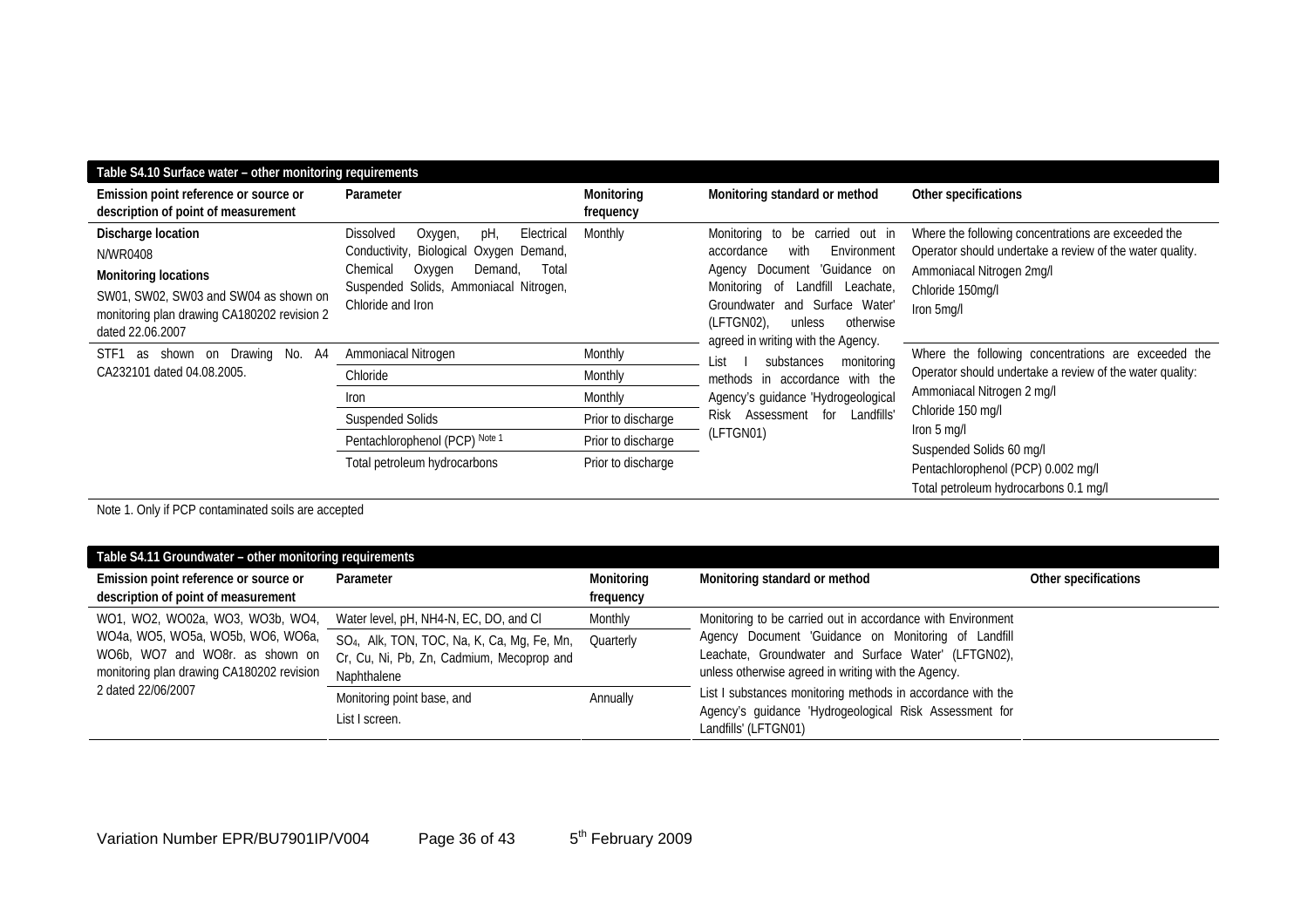| Table S4.12 Landfill gas in ambient air - limits and monitoring requirements          |                        |                          |                         |                             |                                       |  |
|---------------------------------------------------------------------------------------|------------------------|--------------------------|-------------------------|-----------------------------|---------------------------------------|--|
| Monitoring point Ref. /Description                                                    | Parameter              | Limit (including unit) * | <b>Reference Period</b> | <b>Monitoring Frequency</b> | <b>Monitoring Standard or Method</b>  |  |
| A (C6), B (C11), C (H11), D (M13), E (Q14),                                           | Methane in ambient air | 50 ppmy                  | Spot Sample             | Monthly                     | Flame Ionisation Detector (ppm range) |  |
| F (R8), G (R7), H (S4), I (T2), J (Q2), K (L2),<br>L (H2), M (D1), N (C1), O, P and Q | (1)                    |                          |                         |                             |                                       |  |

(1) Determined in accordance with improvement programme in Schedule 1, Table S1.3 – IP7.

| Table S4.13 Particulate matter in ambient air - limits and monitoring requirements |           |                        |                         |                             |                                                                    |  |  |
|------------------------------------------------------------------------------------|-----------|------------------------|-------------------------|-----------------------------|--------------------------------------------------------------------|--|--|
| Monitoring Point Ref. / Description                                                | Parameter | Limit (Including Unit) | <b>Reference Period</b> | <b>Monitoring Freguency</b> | Monitoring Standard or Method                                      |  |  |
| D1, D2, D3, D5, D5, D6, D7 and D8                                                  | Dust      |                        |                         | 6 monthly                   | In accordance with Agency Guidance 'M17 - Monitoring of            |  |  |
|                                                                                    |           |                        |                         |                             | Particulate Matter in ambient air around waste facilities), or any |  |  |
|                                                                                    |           |                        |                         |                             | subsequent guidance.                                               |  |  |

| Table S4.14 Other monitoring requirements - Contaminated soil                |                                                                                                                                                                     |                                                              |                                  |                                                                                                                                                                       |
|------------------------------------------------------------------------------|---------------------------------------------------------------------------------------------------------------------------------------------------------------------|--------------------------------------------------------------|----------------------------------|-----------------------------------------------------------------------------------------------------------------------------------------------------------------------|
| Emission point reference or source or<br>description of point of measurement | Parameter                                                                                                                                                           | <b>Monitoring frequency</b>                                  | Monitoring standard or<br>method | Other specifications                                                                                                                                                  |
| Soil biopiles as shown on Drawing No.<br>A4 CA232101 dated 04.08.2005.       | Total Petroleum Hydrocarbons (TPH)<br>Polycyclic Aromatic Hydrocarbons (PAHs)<br>Pentochlorophenol (PCP)Note 1<br>Total Volatile Organic Compounds (VOCs) and<br>ŊΗ | Each completed batch<br>of treated soil shall be<br>sampled. | To be agreed with the<br>Agency  | Laboratory must be accredited to EN ISO/IEC ISO17025:2000<br>for the analysis specified<br>Samples to be obtained using standard sampling procedures as<br>per BS 812 |

Note 1 Only if PCP contaminated soils are received for treatment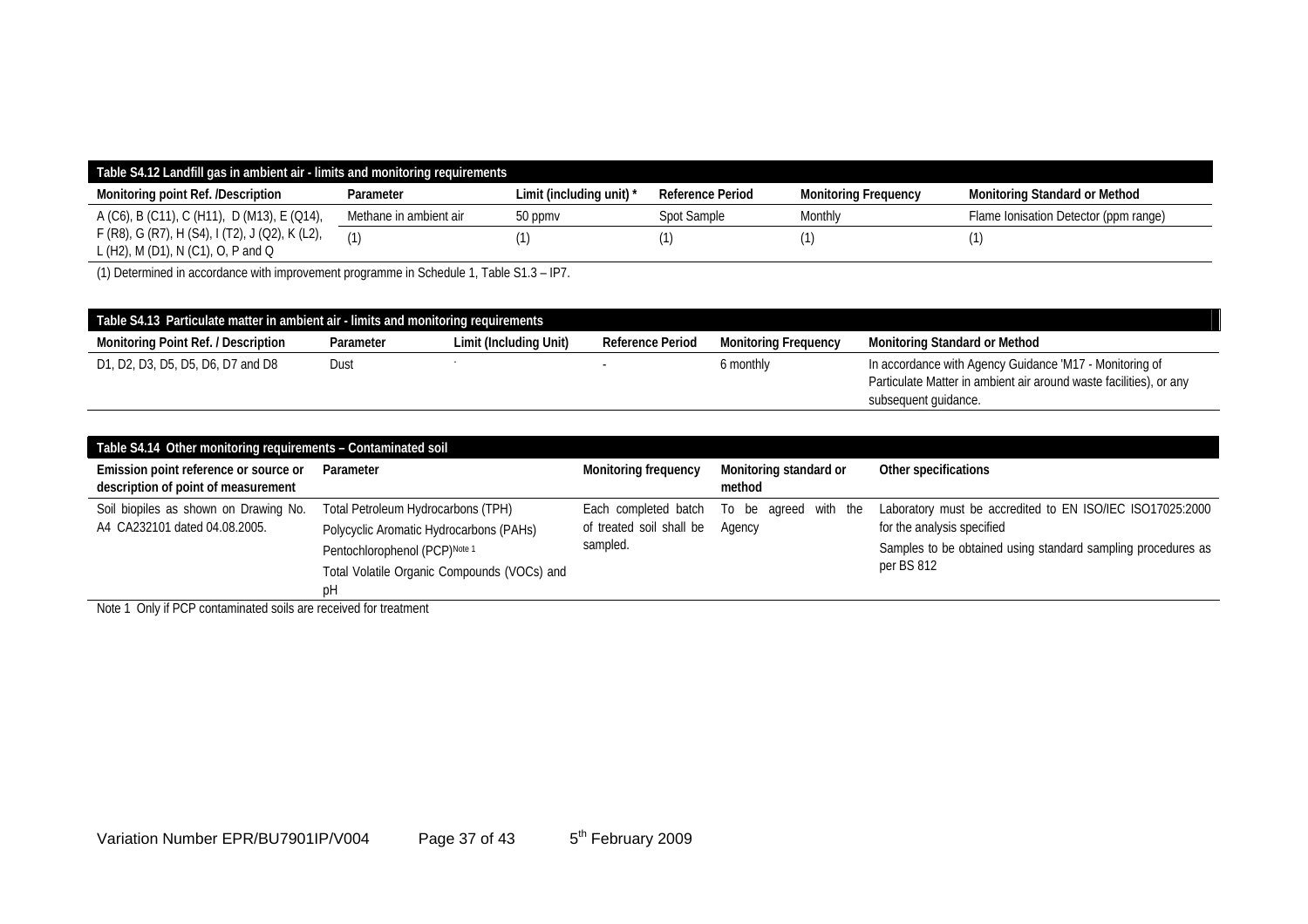## **Schedule 5 - Reporting**

Parameters, for which reports shall be made, in accordance with conditions of this permit, are listed below.

| Table S5.1 Reporting of monitoring data                                                 |                                                                                                                                                                                                                                                                                                                                |                         |                                     |
|-----------------------------------------------------------------------------------------|--------------------------------------------------------------------------------------------------------------------------------------------------------------------------------------------------------------------------------------------------------------------------------------------------------------------------------|-------------------------|-------------------------------------|
| Parameter                                                                               | Emission or monitoring point/reference                                                                                                                                                                                                                                                                                         | <b>Reporting period</b> | Period begins                       |
| Leachate levels<br>As required by condition<br>3.6.1                                    | C1, C1-G, C1-H, C2, C2-A, C2-B, C3, C3-C,<br>C3-D, C4, C4-E, C4-F, C5, C5-I, C5-J, C6r, C6-K,<br>C6-L, C7r, C7-M, C7-N, C8r, C8-O, C8-P, C9r,<br>C9-Q, C9-R, 10r, C10-S, C10-T, C11r, C11-U,<br>C11-V, C12, C12-A, C12-B, C13 sump<br>(91303130), C13 (91303131), C13 (91303132),<br>C16, C16-W, C16-X, C18, C18-Y and C18-Z.  | Every 3 months          | 05/02/04                            |
| Emissions to air                                                                        | Landfill gas flare A1 and Landfill gas engines A2                                                                                                                                                                                                                                                                              | Every 12 months         | 05/02/04                            |
| Parameters as required by<br>condition 3.6.1                                            | and A3<br><b>Biofilter</b>                                                                                                                                                                                                                                                                                                     | Every 3 months          | From commissioning<br>date the STF. |
| Emissions to water                                                                      | S1 and STF1.                                                                                                                                                                                                                                                                                                                   | Every 3 months          | 05/02/04                            |
| Parameters as required by<br>condition 3.6.1                                            |                                                                                                                                                                                                                                                                                                                                |                         |                                     |
| Groundwater<br>Parameters as required by<br>condition 3.6.1                             | WO1, WO2, WO02a, WO3, WO3b, WO4, WO4a,<br>WO5, WO5a, WO5b, WO6, WO6a, WO6b, WO7<br>and WO8r.                                                                                                                                                                                                                                   | Every 3 Months          | 05/02/04                            |
| List 1 screen                                                                           |                                                                                                                                                                                                                                                                                                                                | Every 12 months         |                                     |
| Monitoring point base                                                                   |                                                                                                                                                                                                                                                                                                                                | Every 12 months         |                                     |
| Ambient air monitoring<br>Parameters as required by<br>condition 3.6.1                  | A (C6), B (C11), C (H11), D (M13), E (Q14), F<br>(R8), G (R7), H (S4), I (T2), J (Q2), K (L2), L<br>(H2), M (D1), N (C1), O, P and Q                                                                                                                                                                                           | Every 3 months          | 05/02/04                            |
| surface<br>Landfill<br>gas<br>emissions<br>Parameters as required by<br>condition 3.6.1 | Permanently capped zone<br>Temporarily capped zone                                                                                                                                                                                                                                                                             | Every 12 months         | 05/02/04                            |
| Particulate matter<br>Parameters as required by<br>condition 3.6.1                      | D1, D2, D3, D5, D5, D6, D7 and D8                                                                                                                                                                                                                                                                                              | Every 6 months          | 05/02/04                            |
| Landfill gas lateral migration<br>Parameters as required by<br>condition 3.6.1          | PG01, G02, PG03, PG04, PG04b, PG05, PG06,<br>PG06a, PG07, PG07a, PG07b, PG07c, PG07d,<br>PG09, PG10, PG10a, PG13, PG14, PG15a,<br>PG15b, PG16, PG16a, PG17, PG18, PG19,<br>PG20, PG21, PG22, PG23, PG24r, PG25, PG26,<br>PG28r, PG29, PG29a, PG30, PG31, PG32r,<br>PG33, PG34a, PG35r, PG36r, PG37r, PG38r,<br>PG39r and PG40r | Every 3 months          | 05/02/04                            |
| Other<br>Landfill<br>gas<br>monitoring<br>Parameters as required by<br>condition 3.6.1  | <b>Biofilter</b>                                                                                                                                                                                                                                                                                                               | Every 3 months          | 05/02/04                            |
| Trace gases                                                                             | Input to LFG Utilisation Compound                                                                                                                                                                                                                                                                                              | Every 12 months         |                                     |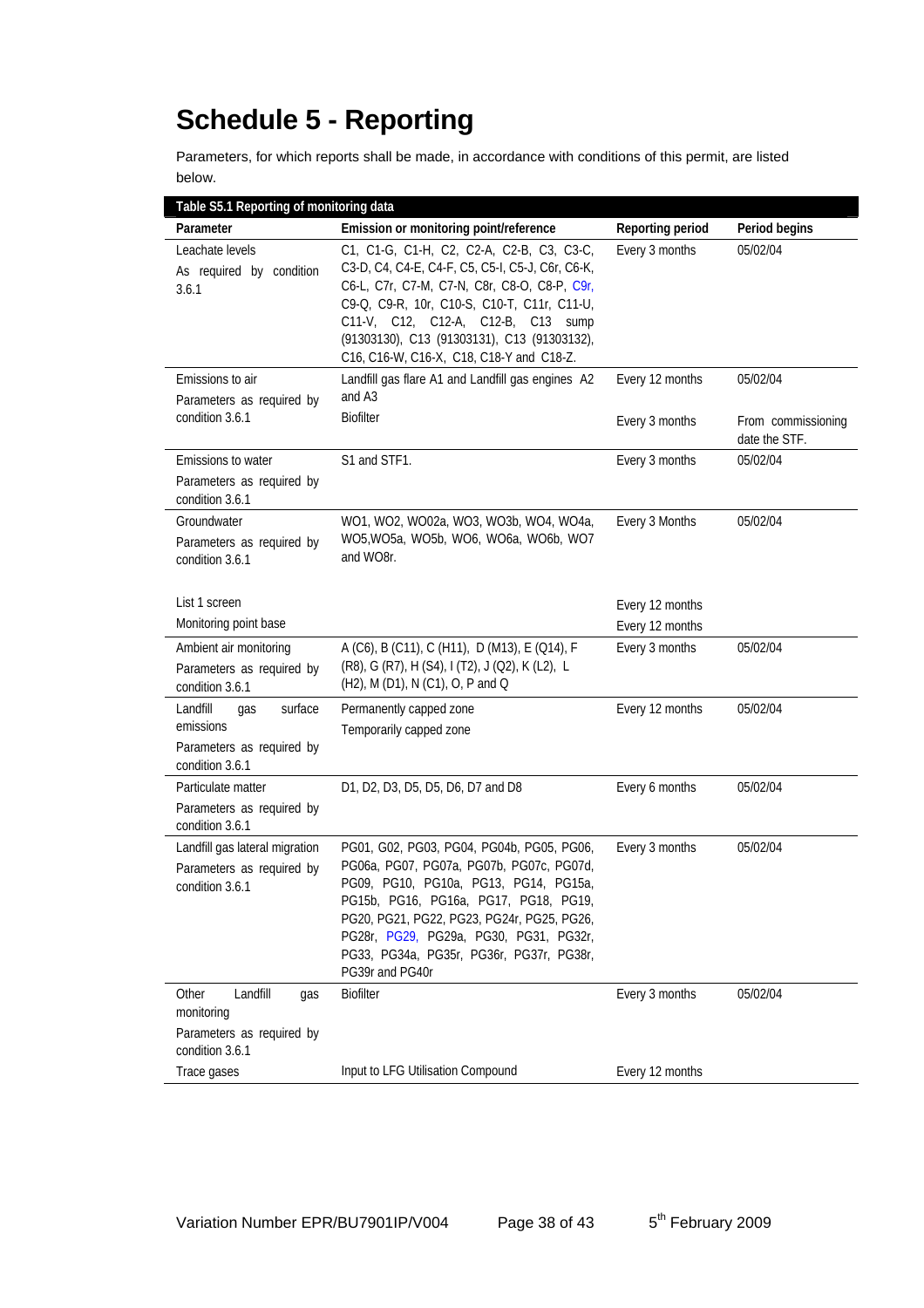| Table S5.1 Reporting of monitoring data                                                 |                                                                                                                                                                                                                                       |                  |               |
|-----------------------------------------------------------------------------------------|---------------------------------------------------------------------------------------------------------------------------------------------------------------------------------------------------------------------------------------|------------------|---------------|
| Parameter                                                                               | Emission or monitoring point/reference                                                                                                                                                                                                | Reporting period | Period begins |
| Other leachate monitoring<br>Parameters as required by<br>condition 3.6.1               | C1, C2, C3, C4, C5, C6r, C7r, C8r, C 9, 10r,<br>C11r, C12, C13 (91303130), C16 and C18                                                                                                                                                | Every 3 months   | 05/02/04      |
| List 1 Screen                                                                           |                                                                                                                                                                                                                                       | Every 12 months  |               |
| Monitoring point base                                                                   | C1-G, C1-H, C2-A, C2-B, C3-C, C3-D, C4-E,<br>C4-F, C5-I, C5-J, C6-K, C6-L, C7-M, C7-N,<br>C8-O, C8-P, C9-Q, C9-R, C10-S, C10-T,<br>C11-U, C11-V, C12-A, C12-B, C13 (91303131),<br>C13 (91303132), C16-W, C16-X, C18-Y and<br>$C18-Z.$ | Every 12 months  |               |
| Other<br>surface<br>water<br>monitoring<br>Parameters as required by<br>condition 3.6.1 | N/WR0408, SW01, SW02, SW03, SW04 and<br>STF <sub>1</sub>                                                                                                                                                                              | Every 3 months   | 05/02/04      |

| Table S5.2: Annual production/treatment             |                              |  |
|-----------------------------------------------------|------------------------------|--|
| Leachate:                                           | Cubic metres/year            |  |
| Disposed of off site;                               |                              |  |
| Disposed of to any onsite effluent treatment plant; |                              |  |
| Recirculated into the waste mass.                   |                              |  |
| Surface water and/or groundwater:                   | Cubic metres/year            |  |
| Disposed of off site;                               |                              |  |
| Disposed of to any onsite effluent treatment plant. |                              |  |
| Landfill gas:                                       | Normalised cubic metres/year |  |
| combustion in flares:                               |                              |  |
| combustion in gas engines;                          |                              |  |
| Other methods of gas utilisation.                   |                              |  |

| Table S5.3 Performance Parameters                             |                            |              |                    |
|---------------------------------------------------------------|----------------------------|--------------|--------------------|
| Parameter                                                     | Frequency of<br>assessment | Annual total | Unit               |
| Energy used (including energy used for<br>leachate treatment) | Annually                   |              | MWh of electricity |

| Table S5.4 Reporting Forms                           |                                                                                         |              |
|------------------------------------------------------|-----------------------------------------------------------------------------------------|--------------|
| Media/parameter                                      | <b>Reporting Format</b>                                                                 | Date of Form |
| Leachate                                             | From Leachate 1 or other reporting format to be agreed in writing with the<br>Agency    | 05/02/2009   |
| Air                                                  | Form Air 1 or other reporting format to be agreed in writing with the Agency            | 05/02/2009   |
| Controlled water                                     | Form Water 1 or other reporting format to be agreed in writing with the Agency          | 05/02/2009   |
| Groundwater                                          | Form Groundwater 1 or other reporting format to be agreed in writing with the<br>Agency | 05/02/2009   |
| Sewer                                                | Form Sewer 1 or other reporting format to be agreed in writing with the Agency          | 05/02/2009   |
| Landfill gas                                         | Form LFG 1 or other reporting format to be agreed in writing with the Agency            | 05/02/2009   |
| Particulate matter                                   | Form Particulate 1 or other reporting format to be agreed in writing with the<br>Agency | 05/02/2009   |
| Waste                                                | Waste Return Form RATS2E                                                                | 05/02/2009   |
| Landfill topographical<br>surveys and interpretation | Reporting format to be agreed in writing with the Agency                                |              |

Variation Number EPR/BU7901IP/V004 Page 39 of 43 5<sup>th</sup> February 2009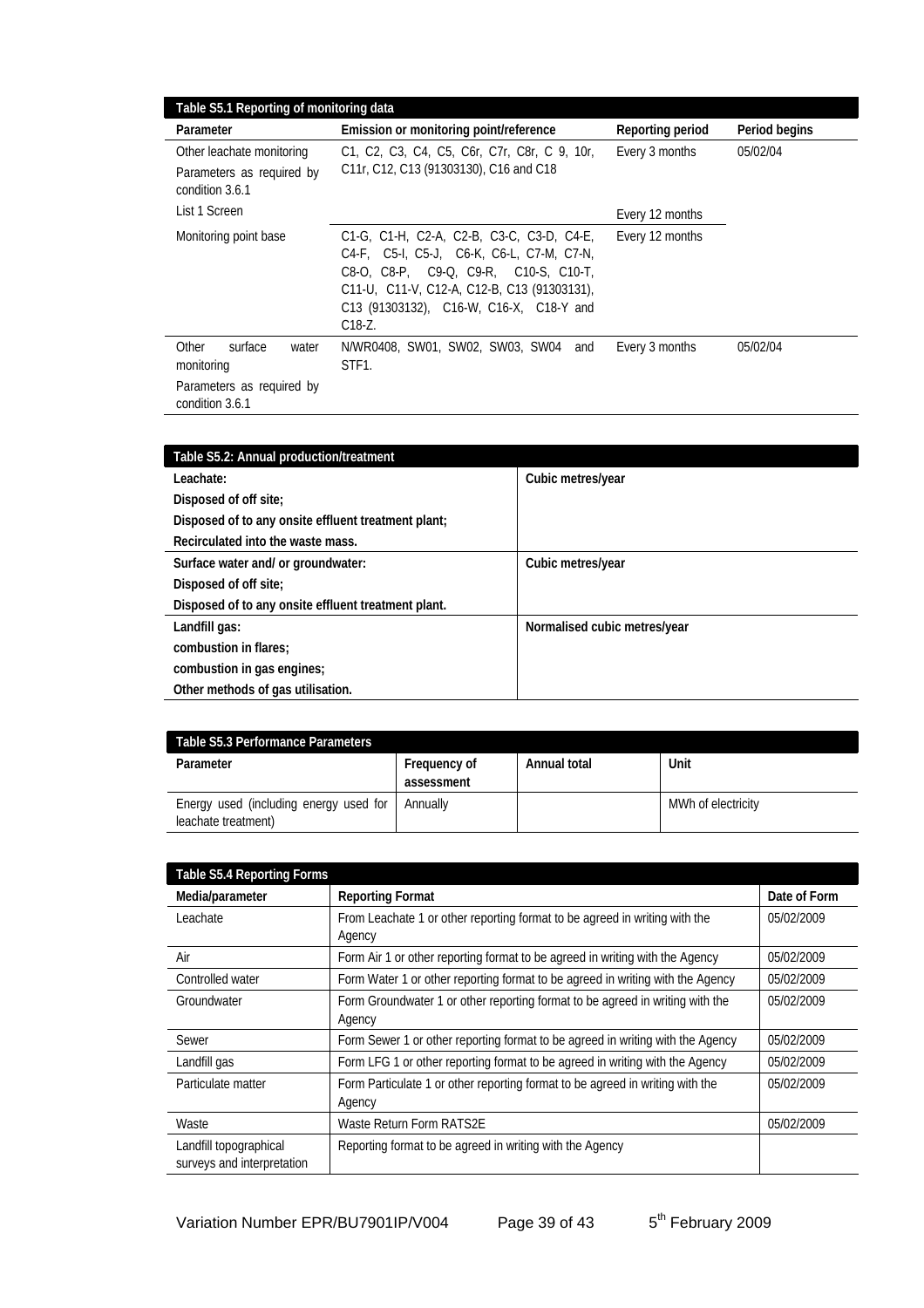# **Schedule 6 - Notification**

This page outlines the information that the Operator must provide.

Units of measurement used in information supplied under Part A and B requirements shall be appropriate to the circumstances of the emission. Where appropriate, a comparison should be made of actual emissions and authorised emission limits.

If any information is considered commercially confidential, it should be separated from non-confidential information, supplied on a separate sheet and accompanied by an application for commercial confidentiality under the provisions of the EP Regulations.

#### Part A

| <b>Permit Number</b>           | EPR/BU7901IP                        |
|--------------------------------|-------------------------------------|
| Name of Operator               | <b>Biffa Waste Services Limited</b> |
| Location of Installation       | <b>Colnbrook Landfill Site</b>      |
|                                | <b>Sutton Lane</b>                  |
|                                | Slough                              |
|                                | <b>Berkshire</b>                    |
|                                | SL3 8AB                             |
|                                |                                     |
| Time and date of the detection |                                     |

| (a) Notification requirements for any malfunction, breakdown or failure of equipment or techniques, |  |  |
|-----------------------------------------------------------------------------------------------------|--|--|
| accident, or fugitive emission which has caused, is causing or may cause significant pollution      |  |  |
| To be notified within 24 hours of detection                                                         |  |  |
| Date and Time of the event                                                                          |  |  |
| Reference or description of the                                                                     |  |  |
| location of the event                                                                               |  |  |
| Description of where any release                                                                    |  |  |
| into the environment took place                                                                     |  |  |
| Substances(s) potentially                                                                           |  |  |
| released                                                                                            |  |  |
| Best estimate of the quantity or                                                                    |  |  |
| rate of release of substances                                                                       |  |  |
| Measures taken, or intended to                                                                      |  |  |
| be taken, to stop any emission                                                                      |  |  |
| Description of the failure or                                                                       |  |  |
| accident.                                                                                           |  |  |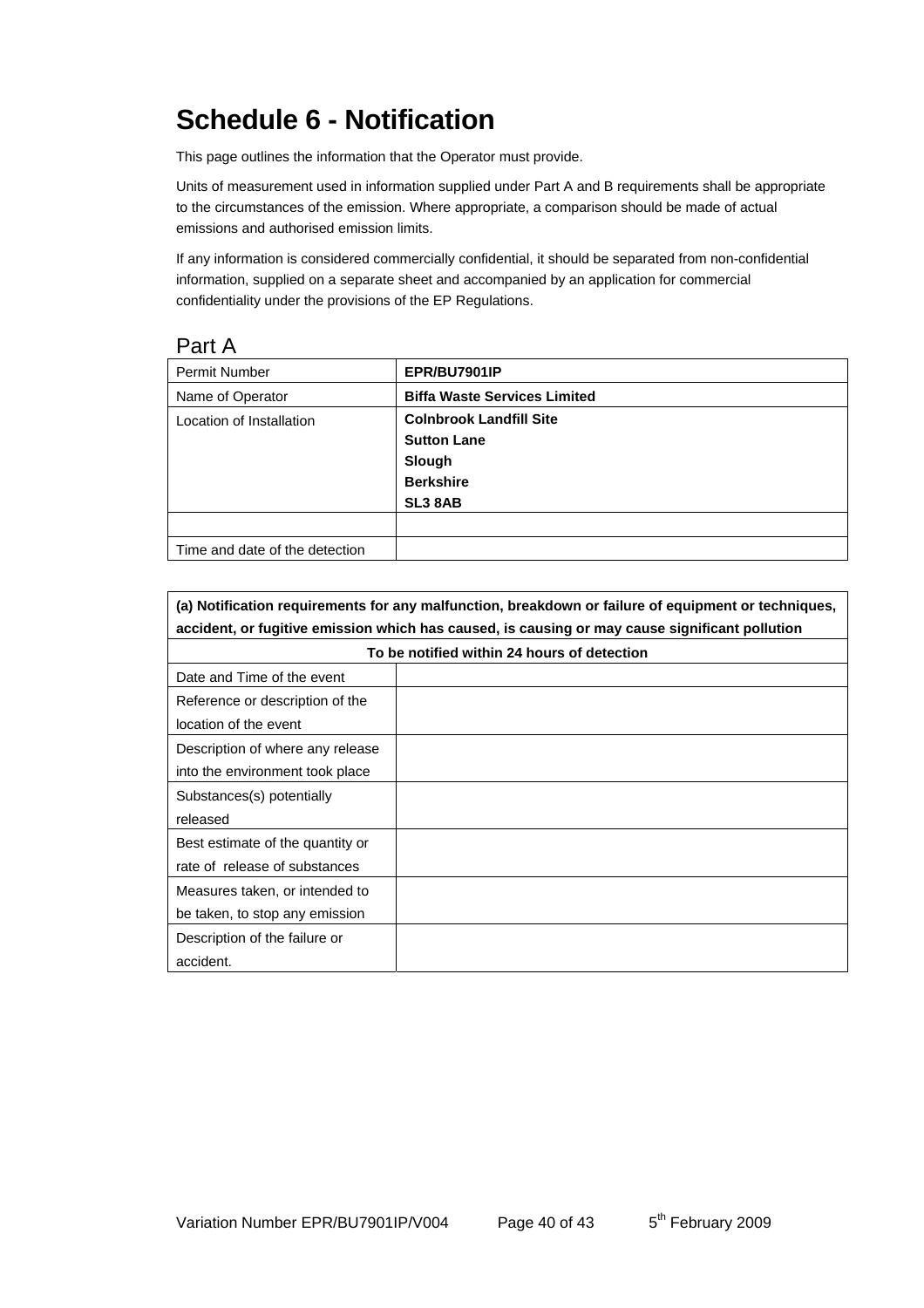| (b) Notification requirements for the breach of a limit                      |  |  |
|------------------------------------------------------------------------------|--|--|
| To be notified within 24 hours of detection unless otherwise specified below |  |  |
| Emission point reference/ source                                             |  |  |
| Parameter(s)                                                                 |  |  |
| Limit                                                                        |  |  |
| Measured value and uncertainty                                               |  |  |
| Date and time of monitoring                                                  |  |  |
| Measures taken, or intended to                                               |  |  |
| be taken, to stop the emission                                               |  |  |

| Time periods for notification following detection of a breach of a limit |                            |  |
|--------------------------------------------------------------------------|----------------------------|--|
| <b>Parameter</b>                                                         | <b>Notification period</b> |  |
|                                                                          |                            |  |
|                                                                          |                            |  |

| (c) Notification requirements for the detection of any significant adverse environmental effect |  |  |
|-------------------------------------------------------------------------------------------------|--|--|
| To be notified within 24 hours of detection                                                     |  |  |
| Description of where the effect on                                                              |  |  |
| the environment was detected                                                                    |  |  |
| Substances(s) detected                                                                          |  |  |
| Concentrations of substances                                                                    |  |  |
| detected                                                                                        |  |  |
| Date of monitoring/sampling                                                                     |  |  |

## Part B to be supplied as soon as practicable

| Any more accurate information on the matters<br>for notification under Part A.                                                                                  |  |
|-----------------------------------------------------------------------------------------------------------------------------------------------------------------|--|
| Measures taken, or intended to be taken, to<br>prevent a recurrence of the incident                                                                             |  |
| Measures taken, or intended to be taken, to<br>rectify, limit or prevent any pollution of the<br>environment which has been or may be caused<br>by the emission |  |
| The dates of any unauthorised emissions from<br>the installation in the preceding 24 months.                                                                    |  |

| Name*       |  |
|-------------|--|
| Post        |  |
| Signature   |  |
| <b>Date</b> |  |

\* authorised to sign on behalf of *Biffa Waste Services Limited*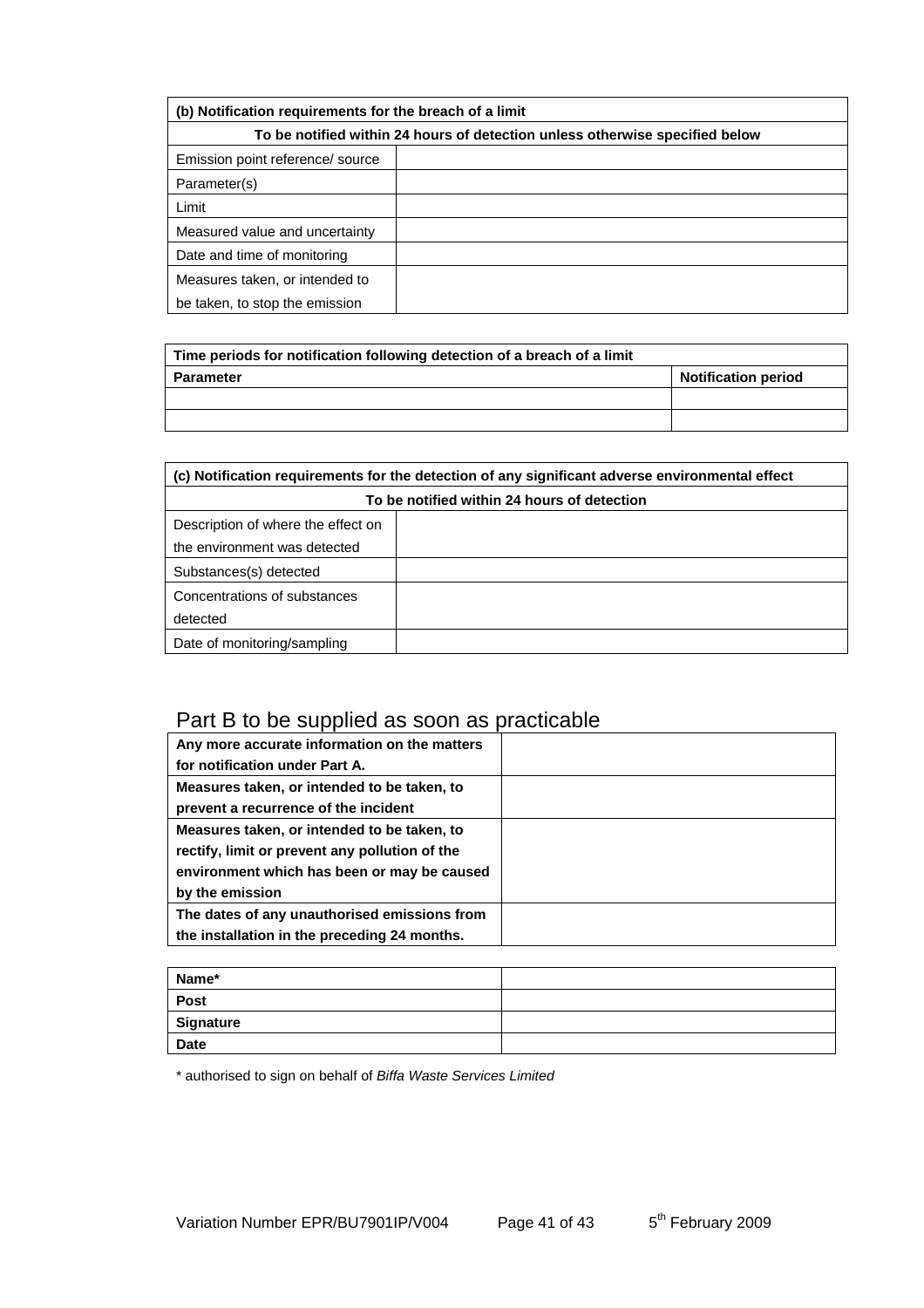## **Schedule 7 - Interpretation**

*"Accident"* means an accident that may result in pollution.

*"Annually"* means once every Year.

*"Application"* means the application for this permit, together with any additional information supplied by the Operator as part of the application and any response to a notice served under Schedule 5 to the EP Regulations.

*"Authorised Officer"* means any person authorised by the Agency under section 108(1) of The Environment Act 1995 to exercise, in accordance with the terms of any such authorisation, any power specified in Section 108(4) of that Act*..*

*"Background concentration"* means such concentration of that substance as is present in:

- For emissions to surface water, the surface water quality up-gradient of the site; or
- For emissions to sewer, the surface water quality up-gradient of the sewage treatment works discharge; or
- For emissions of landfill gas, the ground or air outside the site and not attributable to the site*.*
- *"Construction Proposals"* means written information, at a level of detail appropriate to the complexity and pollution risk, on the design, specifications of materials selected, stability assessment (where relevant) and the construction quality assurance (CQA) programme in relation to the New Cell or Landfill Infrastructure.
- *"CQA Validation Report"* means the final "as built" construction and engineering details of the New Cell or of the Landfill Infrastructure. It must provide a comprehensive record of the construction and must include, where relevant:
	- The results of all testing required by the CQA programme this must include the records of any failed tests with a written explanation, details of the remedial action taken, referenced to the appropriate secondary testing;
	- Plans showing the location of all tests;
	- "As-built" plans and sections of the works;
	- Copies of the site engineer's daily records;
	- Records of any problems or non-compliances and the solution applied;
	- Any other site specific information considered relevant to proving the integrity of the New Cell or Landfill Infrastructure;
	- Validation by a qualified person that all of the construction has been carried out in accordance with the Construction Proposals.

*"EP Regulations"* means The Environmental Permitting (England and Wales) Regulations SI 2007 No.3538 and words and expressions used in this permit which are also used in the Regulations have the same meanings as in those Regulations.

*"Fugitive emission"* means an emission to air, water or land from the activities which is not controlled by an emission or background concentration limit.

*"Groundwater Regulations"* means the Groundwater Regulations SI 1998 No. 2746, and words and expressions used in this permit which are also used in the Regulations shall have the same meanings as in those Regulations.

*"Landfill Infrastructure"* means any specified element of the:

- permanent capping;
- temporary capping (i.e. engineered temporary caps not cover materials);
- leachate abstraction systems:
- leachate transfer, treatment and storage systems;
- surface water drainage systems;
- leachate monitoring wells;
- groundwater monitoring boreholes;
- landfill gas monitoring boreholes;
- landfill gas management systems;

within the site.

*"Land Protection Guidance"* means Agency guidance "H7 - Guidance on the protection of land under the PPC Regime: Application site report and site protection monitoring programme".

*"Liquids"* means any liquid other than leachate within the engineered landfill containment system.

*"LFTGN 05"* means Environment Agency Guidance for monitoring enclosed landfill gas flares, September 2004.

Variation Number EPR/BU7901IP/V004 Page 42 of 43 5<sup>th</sup> February 2009